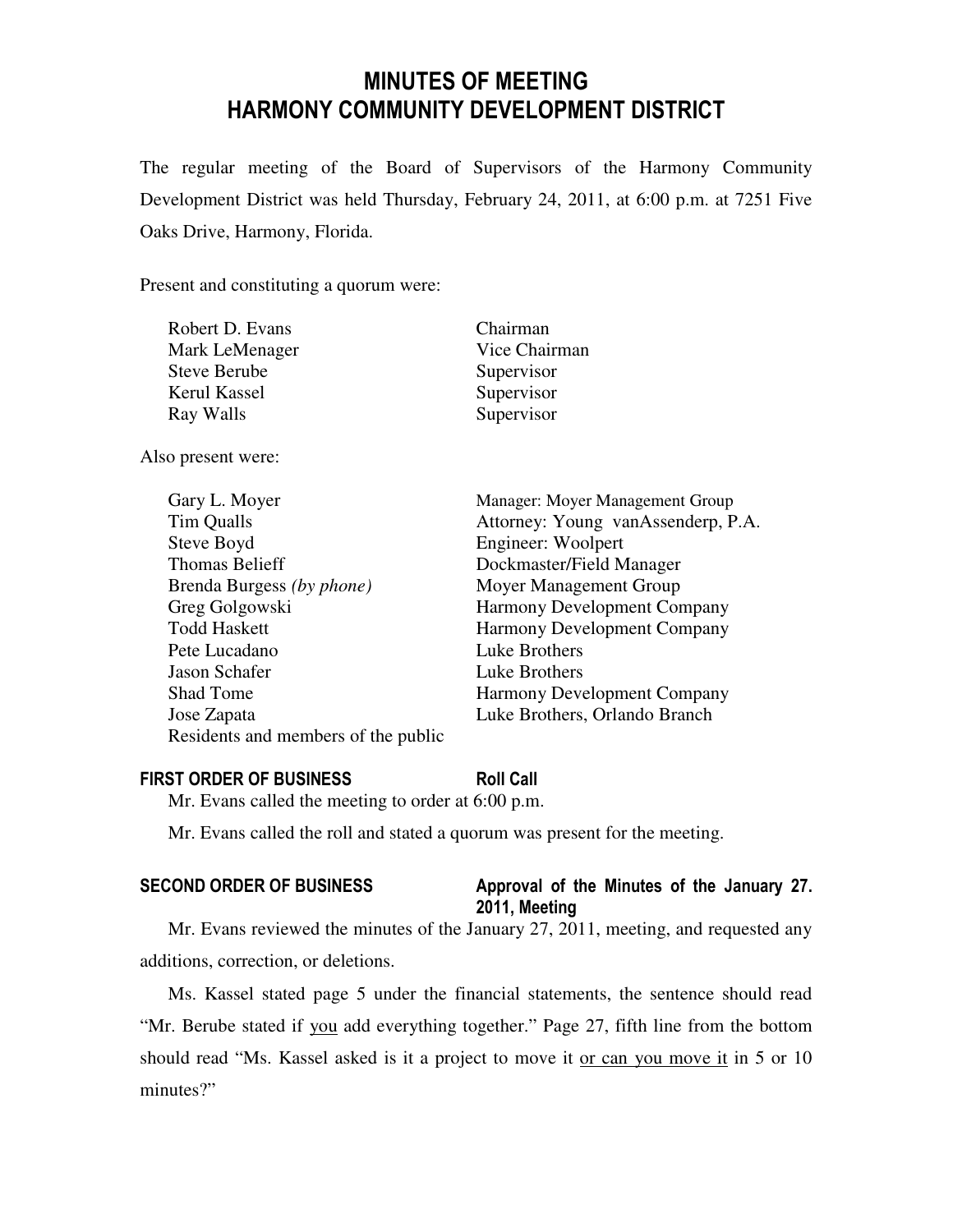Mr. Walls stated page 23, Norris should be Mower and that occurs several times in the next few pages.

Mr. Berube stated page 4 first paragraph should read "I was trying to get a little more life out of the batteries."

> On MOTION by Mr. LeMenager, seconded by Ms. Kassel, with all in favor, approval was given to minutes of the January 27, 2011, meeting, as amended.

## THIRD ORDER OF BUSINESS Subcontractor Reports **A. Landscaping – Luke Brothers**

Mr. Schafer reviewed the monthly landscaping report as contained in the agenda package and is available for public review in the District Office during normal business hours.

Mr. Evans stated I would like someone to give us some insight on this updated report that we were provided. Is this something we are going to begin seeing on a regular basis?

Mr. Lucadano stated yes, Mr. Haskett was very helpful in working with us to create a tool that has helped him track the daily and weekly functions to keep us accountable. It will also help him communicate with the Board what is happening and when. He has worked with us in doing several edits back and forth, but this is the latest update. We want the best communication that we can possibly have with the District.

Mr. Evans stated I am trying to understand who wrote what, before we discuss what is written. As I look at this, it appears there is a total of eight men assigned through February.

Mr. Berube stated Mr. Haskett completed the sections that are bold and underlined in response.

Mr. Evans stated Luke Brothers provided the first comments, Mr. Haskett responded, and then there is a column out to the right.

Mr. Zapata stated when we received the email from Mr. Haskett, he needed us to provide some answers to questions he had from our report. So we updated our report as shown on the right.

Mr. Evans stated I am trying to understand the timeline. This originated with comments from Luke Brothers for a total of eight men. Mr. Haskett's response is under that, and then you came back with your response to his indicating there are eight full-time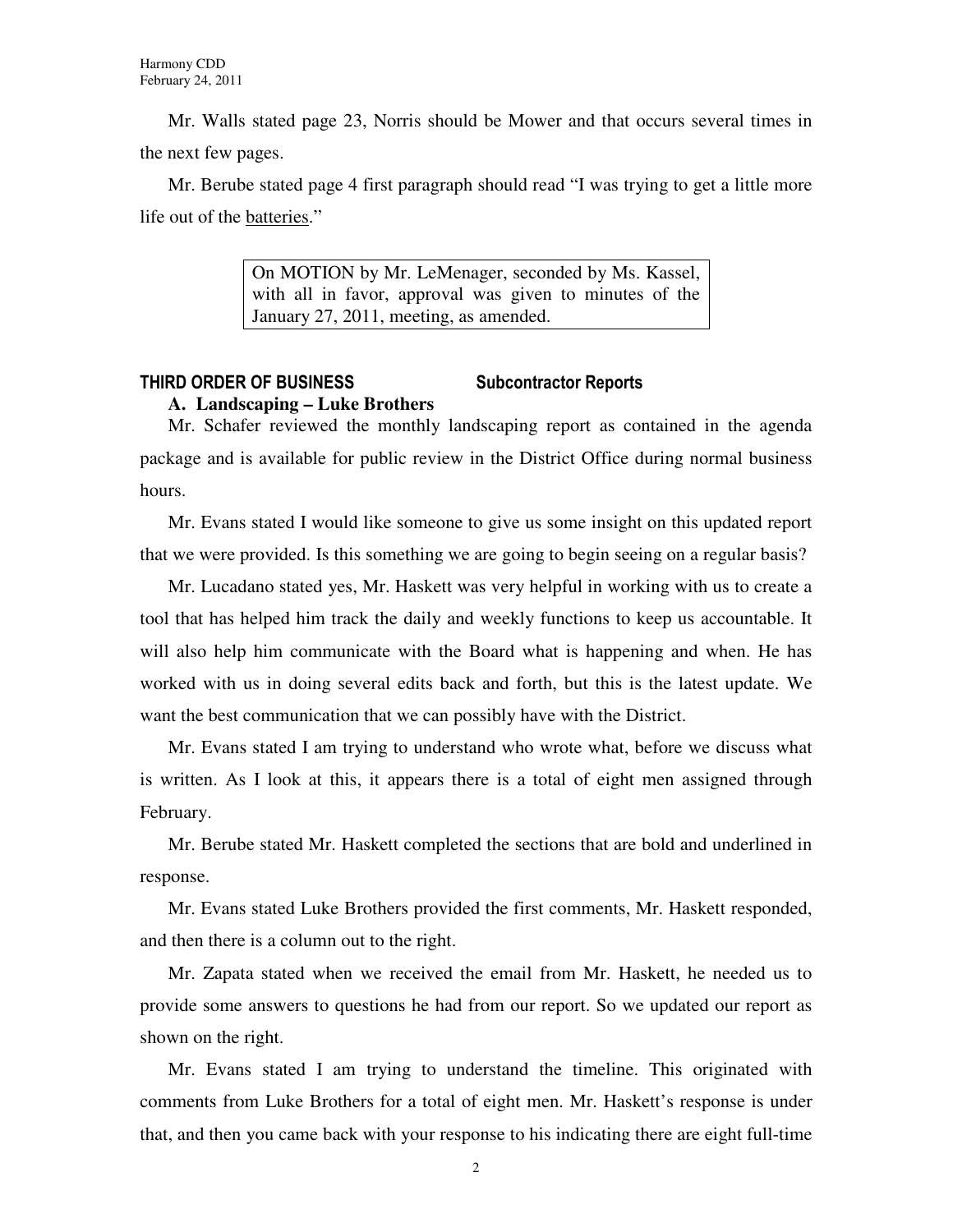men. All these exchanges are just for February, and this other one is for March. There are two timeframes and an exchange of comments relative to two different timeframes.

Mr. Zapata stated that is correct.

Mr. Evans stated I understand the flow. I do not really like the format, but I can follow it.

Mr. Zapata stated we can work with you on the format. This is something we addressed right away for Mr. Haskett to understand what direction we are taking.

Ms. Kassel stated I would like to know if Mr. Haskett has reviewed these comments and if he agrees with them.

Mr. Berube stated disregarding the content of the sheet, I would like Mr. Haskett to tell us why we have three people from Luke Brothers here tonight.

Mr. Haskett stated starting January 31, 2011, I noticed there was a lack of staff on site for the duties that needed to be performed during the month of February, and then also for March. All of the elements that had to take place were for preventive maintenance to get us through the summer. If they were not performed in the appropriate manner, then we would end up in the same position we were the past two years. So I initiated contact with all the representatives and we have had conversations back and forth throughout the month. We have had some discussions on the scope and what needed to be performed. We have achieved a lot of results. The answers I received last night which I provided for the Board, some of them are fine but others I do not agree with and are still open issues. I think the scope speaks for itself and it is defined, and it needs to be performed at the prescribed levels, which is what we expect.

Mr. Evans stated in other words, Mr. Haskett was not happy with what he was seeing in the field.

Mr. Haskett stated that is correct.

Mr. Evans stated you are the Board's liaison with Luke Brothers and what is happening in the field. You raised these concerns, and then they responded with what they believe is going on in the field. There is some disagreement in what Mr. Haskett feels are the obligations under the contract. Is it the level of performance or the timing of performance?

Mr. Haskett stated the timing of performance.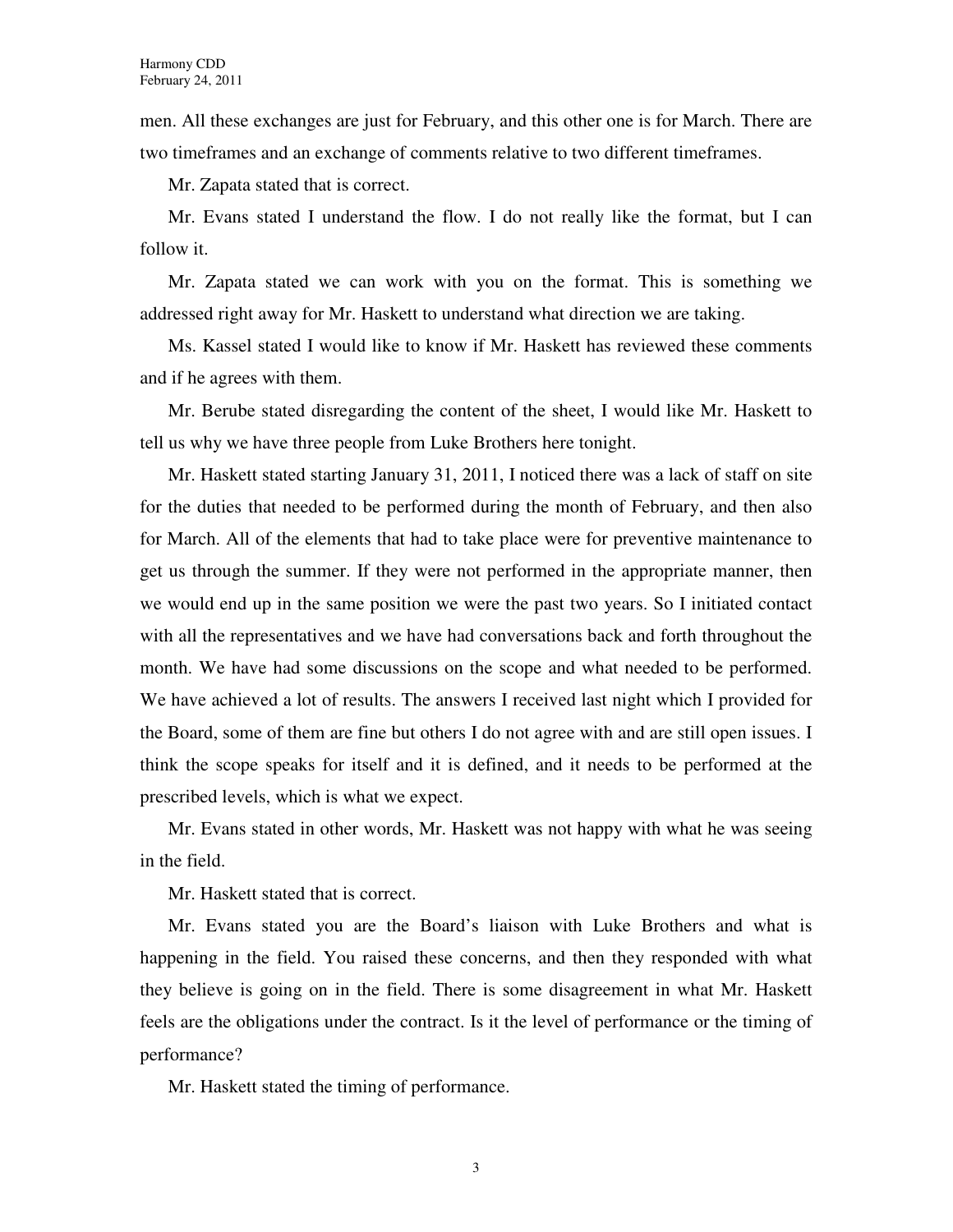Mr. Evans stated it is either the level of performance or the timing, or some combination of the two. Mr. Haskett does not believe they have lived up to that portion to some degree in some areas, and they are here to respond.

Mr. Haskett stated that is correct.

Mr. Evans stated I do not want to get into the minutia of one particular tree. I do not think it is productive to get into nit picking. We are looking at the overall quality of services for which we have already employed Luke Brothers. I want to hear Mr. Haskett's position first since he is our liaison. I am not ready to hang anyone yet, but I want a basic understanding of the areas of timing and the areas of service. They can respond accordingly. I sense there is not much happiness with the services being performed, and I want to understand why staff is not happy with everything that is going on.

Mr. Haskett stated I think it was the slower action than I was expecting. February is a crucial month. I think we saw a decent response the second or third time of asking for responses on all the issues, which was on the  $16<sup>th</sup>$  or  $17<sup>th</sup>$  of the month. Having that response in the middle of the month was not acceptable to me. The main reason is that they waited until the last week to respond. As of this week, I do not see all the fertilizing has been done; the Estates has not yet been done. They have rushed through with mulching and trimming the native grasses. We are dealing with the hit-or-miss issue we dealt with last year because they are hurrying since they did not gear up enough. I want to make sure that does not keep occurring as we move forward. Supplementing with people from their other branches is fine in the spring if that is doable, but I am not sure how the regular full-time crew is going to be supplemented during the summer and the season of heavy growth. There needs to be enough people here to maintain the property as the scope sets forth.

Ms. Kassel asked there has not been?

Mr. Haskett stated that is correct; there has not been.

Mr. Evans asked how do you communicate your concerns? Do you have meetings?

Mr. Haskett stated I prefer to meet with Mr. Schafer, and sometimes it seems like we are meeting three times a day. At least on a daily basis, we communicate.

Mr. Evans stated you also provide emails with photographs, maps and locations for areas of our concern.

4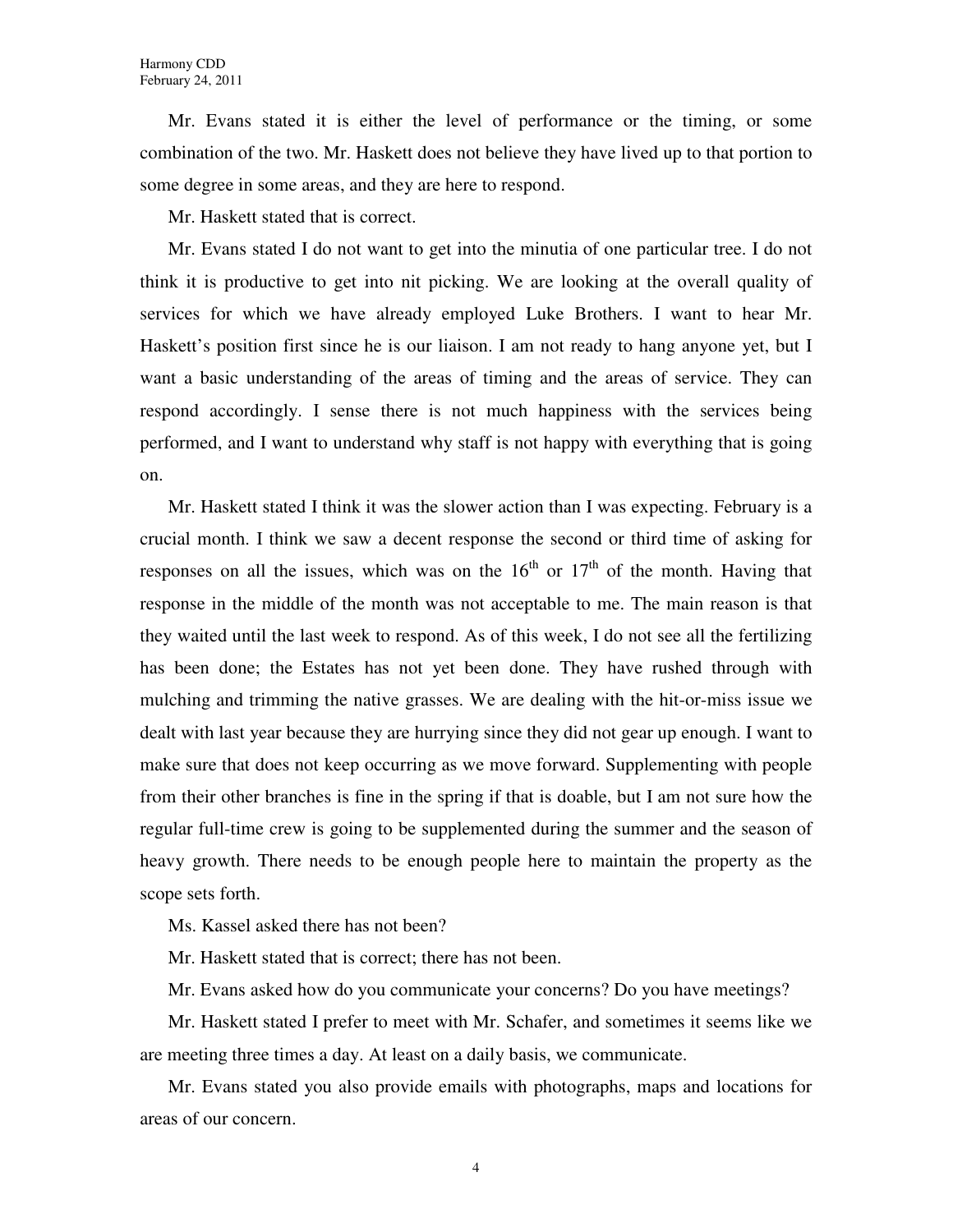Mr. Haskett stated that is correct.

Mr. Evans asked how many hours each week do you spend with Luke Brothers?

Mr. Haskett stated this month, I probably spent at least 100 hours, which is way too many hours.

Mr. Evans stated we essentially have another employee who is reviewing the scope and not nagging the contractor but providing very concise, informative feedback. The comments are not "I just do not like it" but they are "I have a problem with these trees that need pruning in this location, I believe this is the application" and so forth. The comments are very specific insight from another set of eyes on the ground, whether you agree with them or not. We are not to that point yet. Mr. Haskett is providing 100 hours or more of his time each month, which is paid by the developer, not this District. Mr. Haskett has a lot of other things he does for the developer that gets pushed off because you have this obligation. Mr. Haskett is taking on an enormous burden into your duties to provide assistance. I want to thank you for your time. I know you spend a lot of hours on your own time doing an enormous amount of work to make this place look as nice as it possibly can. I do not want anyone in this community to take that for granted. We appreciate your efforts. Mr. Haskett is here to help us. A lot of communities do not provide that level of detailed, comprehensive feedback. I live in such a community now where everyone complains but they do not tell you what the problem is, and there is a difference. There is a difference between "I do not like it" versus "there is an irrigation head that has been broken, which is why we are not getting the water to this area." We believe that we are providing Luke Brothers with an enormous amount of assistance to carry out your duties under the contract that do not seem to be happening. The means of communication seems to be very thorough and comprehensive. There is no shortage of effort in having meetings, and it is not like Luke Brothers is avoiding Mr. Haskett. He is sending all this information out. Where is the breakdown? Why is it not being implemented? I do not want to get into the minutia; I want to understand the bigger picture.

Mr. Lucadano stated from our perspective, everything that Mr. Haskett said tonight are things that he has told us and has been very specific with us. I do think it is important to capture the timeframe, which is the first three weeks of the month. Had we been in that situation tonight, I would agree that there was a lack of response or lack of sufficiency to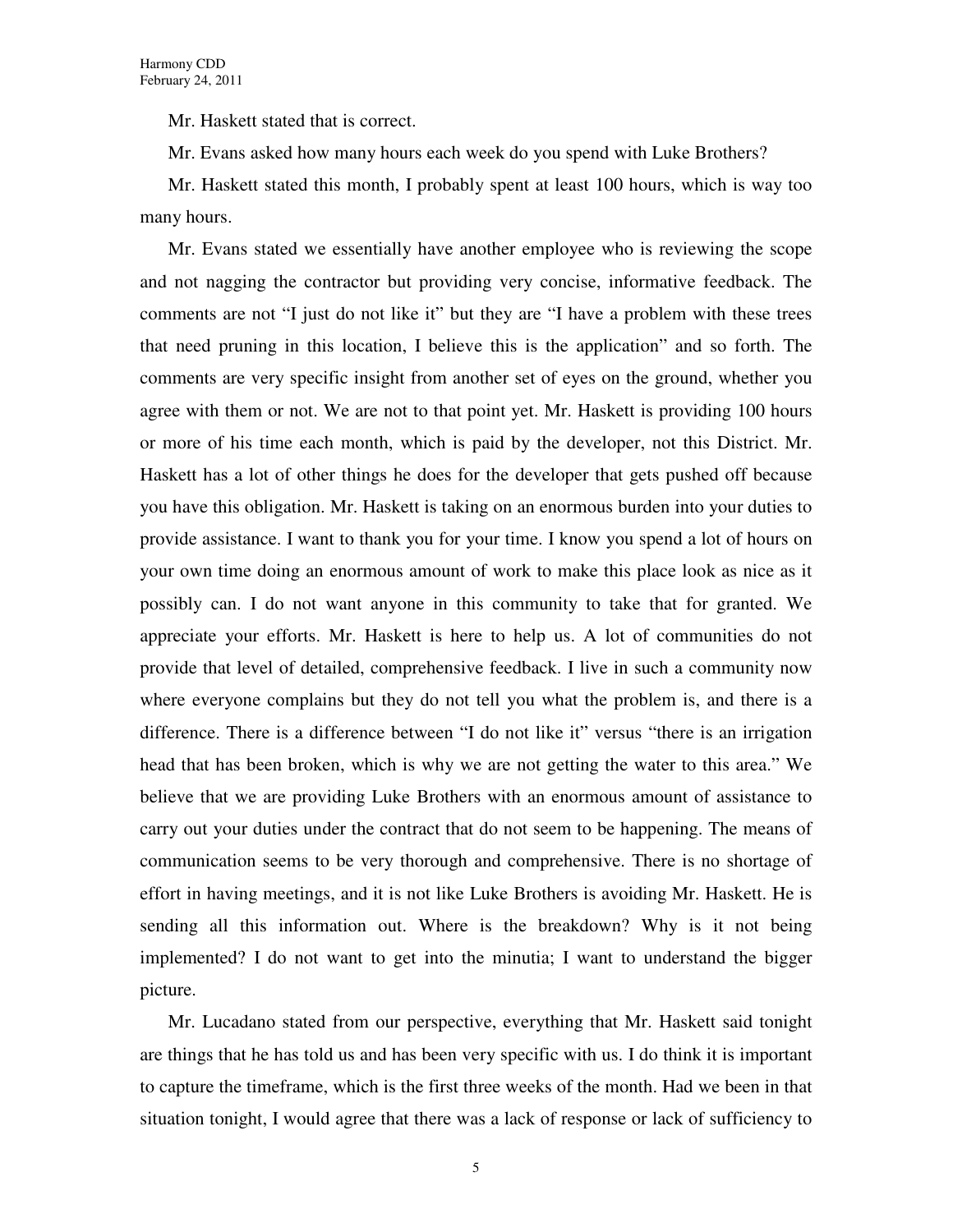Mr. Haskett's concerns according to the scope. But he did state that over the past two weeks, there has been ample manpower and there has been ample equipment. There are very significant and serious contractual efforts that happen one time a year on the property. Those things are happening right now. I think it is important to recognize that there are some serious annual tasks happening at this time that you require. Once those tasks are completed in the month of March, we will resume more of a normal maintenance program. A normal maintenance program on a property of this size with this acreage is very intense, and it has to have the right people. In the beginning of February, Mr. Haskett had a lot of concerns. He did not see a lot of activity. He saw what was our reduced winter staff on property. He did not see a lot of supplementation. He knew what we needed to have done contractually in February and March. He spoke his mind about it. The mistake we made was we did not clearly explain to him what we are going to do. Rather than paying people to stand around until the threat of frosts was over, we kept our maintenance staff on Harmony's property and used a smaller crew during that time. once the threat of frosts is gone, we will be performing the heavy grass cutbacks and the heavy frost cutbacks, crepe myrtle pruning, and those type of pruning events that need to happen prior to mulching. We did not really do a good enough job in explaining that to Mr. Haskett. We left him guessing. He has prior years of reference for this property and he told us many times that he does not want to have previous experiences happen again. Everything is not perfect. There are a few percentages that we have to clarify. We have had ample manpower on the property over the last several weeks. We have to explain to Mr. Haskett exactly what our vision is for staff on the property, what our vision is for equipment on the property, and things that are very specifically different than what we did last year that will be better and more improved. We will not be pulling staff off this property like we did last year. We brought a lot of technology into the program, and I think the results are very evident. We are not there yet, but we see grasses cut, we see beds mulched, we see plant material fertilized. We see a tremendous amount of effort being spent here. This is not a fire drill; these are actions that needed to happen after the threat of frost, and that is what we are doing. We had a full plan to supplement the Harmony-based team with additional resources within Luke Brothers, which we did. The difference is that communication and that forecast of what is happening and who is being hired and who is being brought on property needs to be done ahead of time. I brought in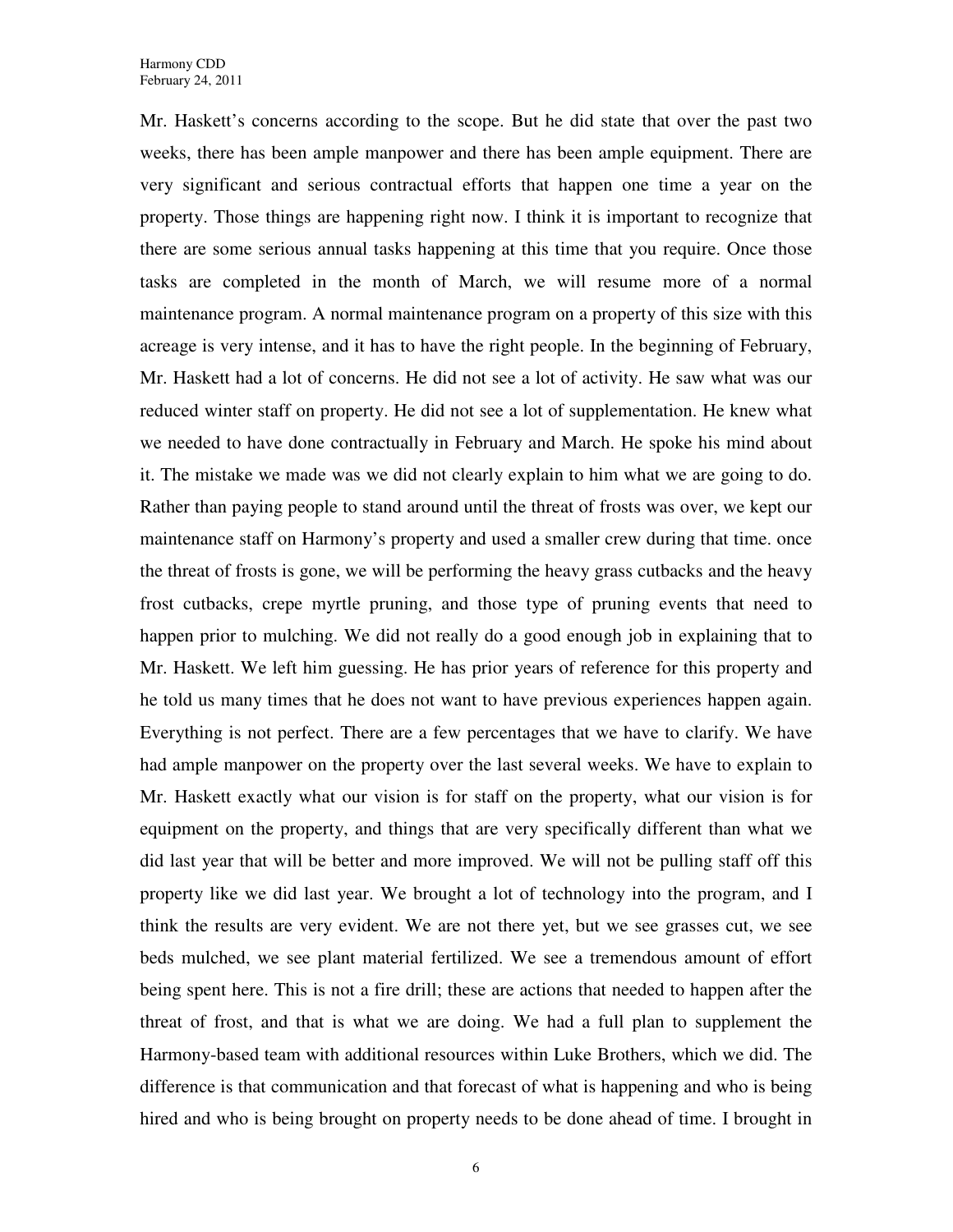Mr. Zapata to give Mr. Schafer more resources, so that Mr. Schafer can have a direct line of communication throughout the day if he needs something or one of his scheduled events is falling behind. That way Mr. Haskett should be seeing better results. It is my job to make sure Mr. Schafer and Mr. Zapata have what they need. I agree that the first two weeks of February was not good timing because we still had a threat of frost and we could not do some of these activities too early. Mr. Haskett was under the impression that they all needed to be done. When we provided this original report, comments came out a week and a half ago, we were still forecasting in the February column and we were speaking of things as being completed. For example, Mr. Haskett raised the issue of irrigation inspections. What we were saying is that the inspections will be complete as they are completed every month. February would be no exception. Mr. Haskett accurately said they are not finished and he mentioned the number of clocks that were complete at that time. It was more of a communication gap that has to be brought under control with this report. At the same time, we are working on the irrigation inspections to make sure they are complete by the end of the month of February.

Mr. Evans stated as a point of clarification, you are indicating that the irrigation inspections are done as of the end of February, but February is not even over.

Mr. Lucadano stated that is correct. We are trying to show him what will be done in February and what will be done in March.

Mr. Evan stated the report should say you intend to do these things, versus you have done these things.

Mr. Lucadano stated that is correct. It is no mystery that we did not get it complete because we provide inspection reports every time we do our inspections. We are not trying to be dishonest, but at the same time, Mr. Haskett has a reporting tool and he has to keep us accountable. We need to shave some of those needless hours for him chasing this information from Mr. Schafer by giving him information up front. That is something we are working on. We do not want the time that he has to put into this intensive program to be working backwards; we want it to be working forwards.

Mr. Evans stated Mr. Haskett wants to be able to rely on the reports that you give him. The nomenclature needs to be correct. It is no different than a subcontractor submitting a draw to date and certifying that this work is done, knowing he will get paid two weeks from now, so he projects what he thinks he will have complete. It is black and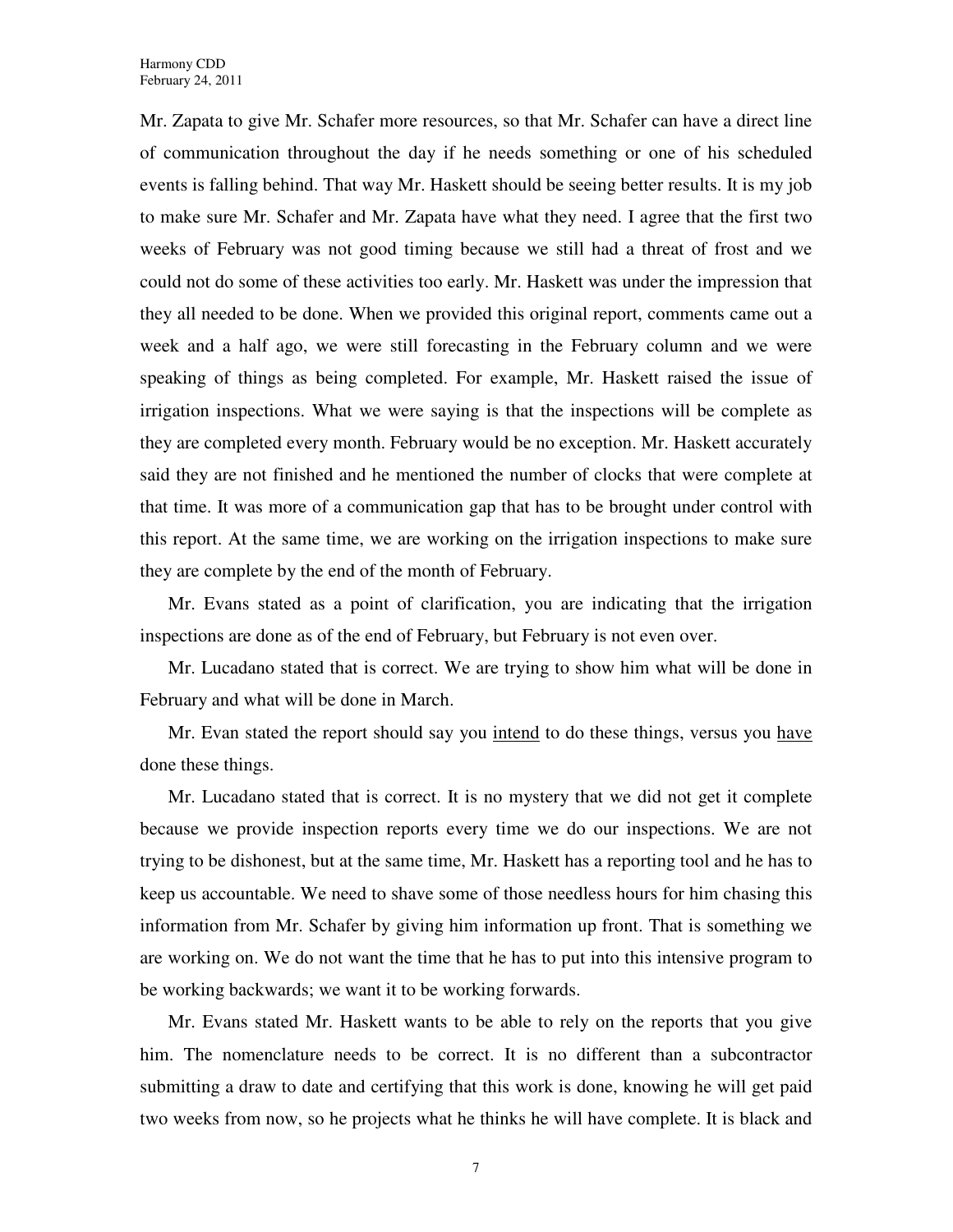white in the scope; either it is done, or it is not. Either you did it, or you did not. Forecasting is something totally different. If you are going to put in the middle of the February report that everything is complete, and you are not even to the end of the month yet, it needs to be complete as of the date you wrote that report, or it needs to be crystal clear that these are our goals, or we have accomplished a certain percentage of it as of the report date. The rest is projection. It needs to be clear. The other thing is, you meet every day. I would imagine that things of this nature would surface and be addressed quickly. Reports are great, but dueling emails back and forth really does not accomplish anything.

Mr. Berube stated I want to point out that we have had multiple meetings with management and ownership of Luke Brothers several times. It is disconcerting to me that we do that. We should not have to bring in our primary contractor, our most expensive contractor that we administer, and have meetings like this. They are not friendly meetings in most cases. Luke Brothers hosted a barbecue in the fall, and that was great. Mr. Lucadano has been to at least three of our meetings, and all we seem to get is promises, comments about bad mistakes or miscommunication or incorrect reports. The Luke Brothers's history has been up-down-up-down and so forth. I spent a lot of time last year talking about these issues, and I was directed to allow all those communications to go through one liaison. That is exactly what I have been doing. I have not said a word to anyone about the problems I see in their performance. It is very disconcerting what has been going on. Mr. Haskett and I have spent a lot of time in his office discussing what is going on, and I just stepped back because he sees the same things I do, and it is not good. It is going downhill and it continues to go downhill, so much so that it happens right outside my house. About every three or four months, there is a different person doing the mowing and they come on my property and mow my grass. That has happened three times in the last year. I know that upsets you when it happens, and you know when it happens. The reality is that they mow my grass but they do not mow the two little strips that have been replaced that they are supposed to do. There is so much widespread sod damage and death in this community, it is ridiculous. The premier area we have here is the park and is across from where two of our Supervisors live, so I know you have seen all the dead sod. It is absurd how much there is and it has not been replaced. I realize it is winter but the problem is, we keep having these meetings and we keep hearing the promises. Things scale up for a little while and it looks pretty for a couple months, and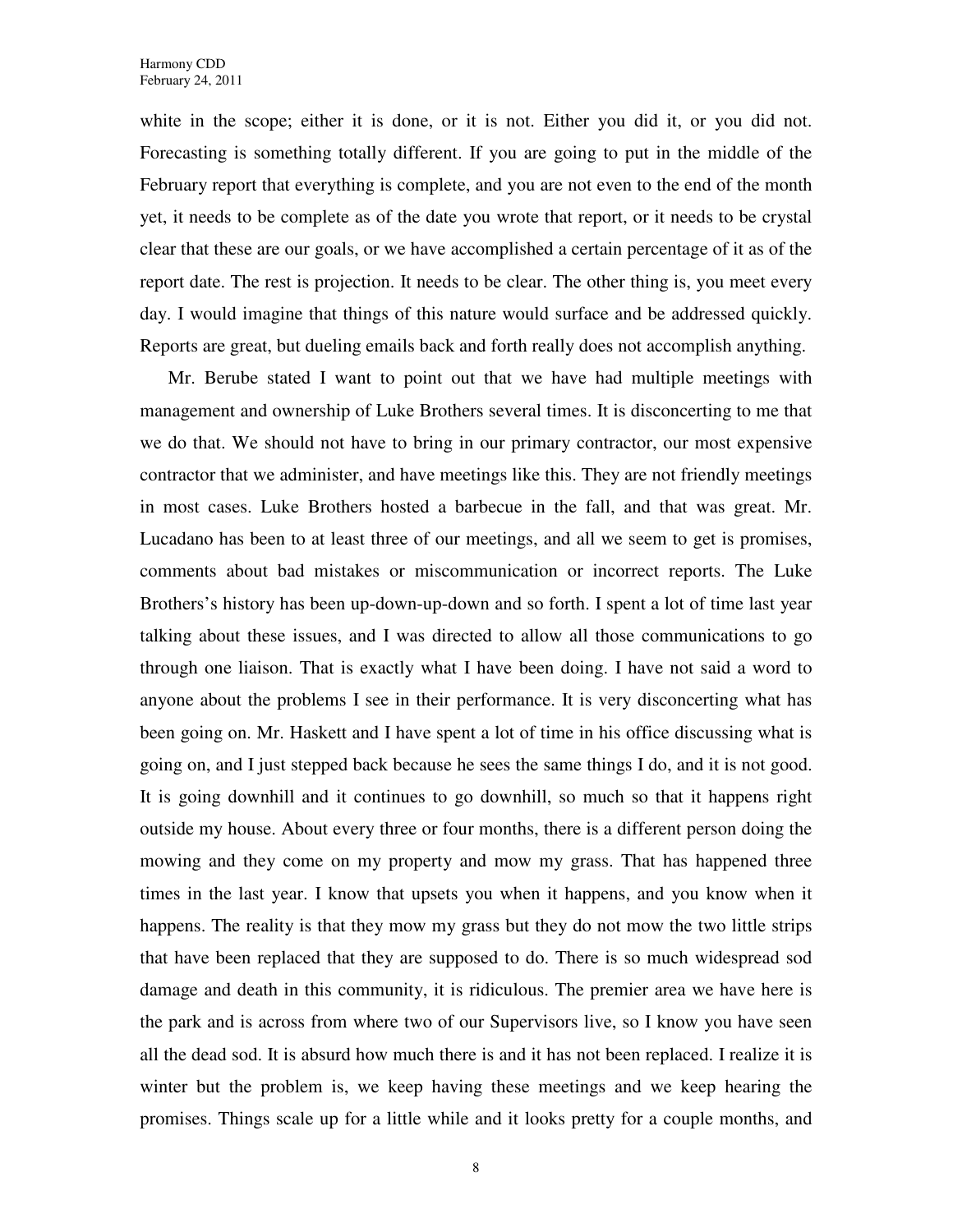then it all goes downhill. The way I quantify all this is, I talk to Mr. Haskett and he tells me that he is spending more and more time with Luke Brothers. He is concerned, as am I. I see six guys on your crew but it says eight. I count them every day and I see six. Our counts have always been off numerous times, and it has been memorialized in the minutes of our meetings that 14 is the assigned number of crew members. No one has ever argued that. We have never had 14. When you bring in people from other facilities to Harmony and when you watch them, they do not care what they are doing and they do a lousy job. They come in and cut all the annuals and ornamental grasses but they do not care. They simply leave at noon and return to their other location. I do not think this relationship can continue at this level of digression between the parties. It is not doing anyone any good. We do not have a nice looking community, it is going downhill, and it is getting worse. I do not like the up and down response, and I do not like having to say all this. Mr. Haskett should not have to hold the hand of professional contractors like little kids. That is not why we are all here, and I know Mr. Haskett does not have the time to do this. I purposely try to stay out of his office but when I do speak with him, not always about landscaping, we both have the same concerns. They are frequent and they are widespread. With regard to mulching, last year we started the discussions on mulching. Now I look around to see what is complete, and it will not be done very quickly.

Mr. Schafer stated I think we are leaps and bounds ahead of where we were last year.

Mr. Berube stated I do not want to get into the contract, as the Chairman said, and get into the minutia of all the little things. Mulching is a very big thing around here. We discussed it at length in these meetings last year. I kept asking if you were going to send in a supplemental crew, and you told us that you had a plan in place where your crews on site will be able to handle the mulching program this year.

Mr. Lucadano stated they worked on the mulching program throughout the beginning of the winter.

Mr. Berube stated I understand that. The contract indicates mulching is done November through March. Why are we waiting until the last minute to get it done?

Mr. Lucadano stated as I explained, we need to prune any frost damage before we can mulch. I do not understand; you are telling me we do not have enough staff here and then you are complaining that we bring people in to do the job.

9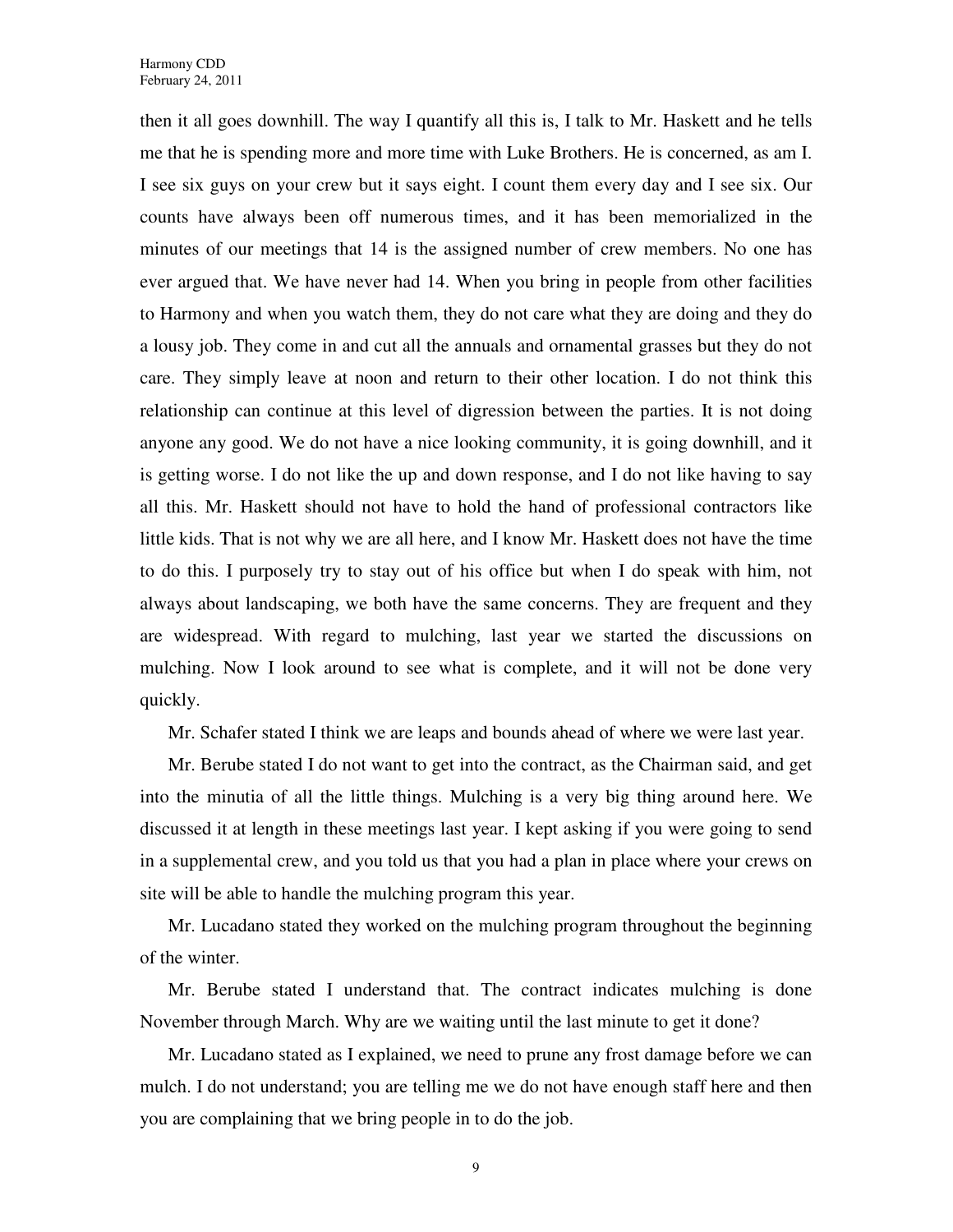Mr. Berube stated no, I am complaining about the fact that I asked you specifically about the mulching program because it was such a big deal last year. Your words were that you have made changes to the program so that your staff on site can handle it.

Mr. Lucadano stated we did have our crews onsite doing the program. Because we made a decision going into the beginning of the year to supplement and make sure we stay ahead of schedule, why is that a failure? It is a problem if we have not adequately communicated that to Mr. Haskett ahead of time, but at the same time, I do not think we should apologize for having a lot of dialogue about a landscape maintenance contract of this size. This is your biggest expense. I meet with many clients where we are their biggest expense, and there is a lot of communication and interaction because there needs to be. There are a lot of moving pieces to this agreement. I also do not think it is fair to isolate very specific annual tasks that are volatile, highly visible and that need to happen in a relatively short timeframe, to highlight the action, activity and dialogue around those specific tasks as an area of fault by Luke Brothers. If the work was not being done, then it would be our fault. As far as timing, whether we started two weeks earlier or started now, I think that is certainly worthy of communication and we owe you answers, but I do not think it is fair to chastise us for that either. If we are not doing the work or if we are not doing it right, that would be a problem. For you to sit there and tell me that our people do not care, our people will make mistakes because this is a constant work in progress. We are not going to be perfect, but our people do care. I take that very personally. We have a lot of good people on staff. To bring up things like sod damage as a fault of Luke Brothers when there is absolute documented frost damage on this property, there was turf loss due to irrigation stoppage on the property, we do not mention those things because it is not reasonable to blame all that on us and say it is our fault.

Mr. LeMenager stated I am not a life-long resident of Florida. This is my sixth winter here. There is absolutely no question that this was the hardest winter we have had since I have lived here. Typically we need to cover our plants one or two days, and this year, it was nine or ten. We have had significantly more frost this year than in the six years I have lived in Florida. There is no question that it has been a harder winter. I have to say we have documented extremely well what happened with Toho Water Authority and their water pressure issues that basically destroyed our irrigation system. I understand your comments. I have never been a fan or a detractor of Luke Brothers, but it has been a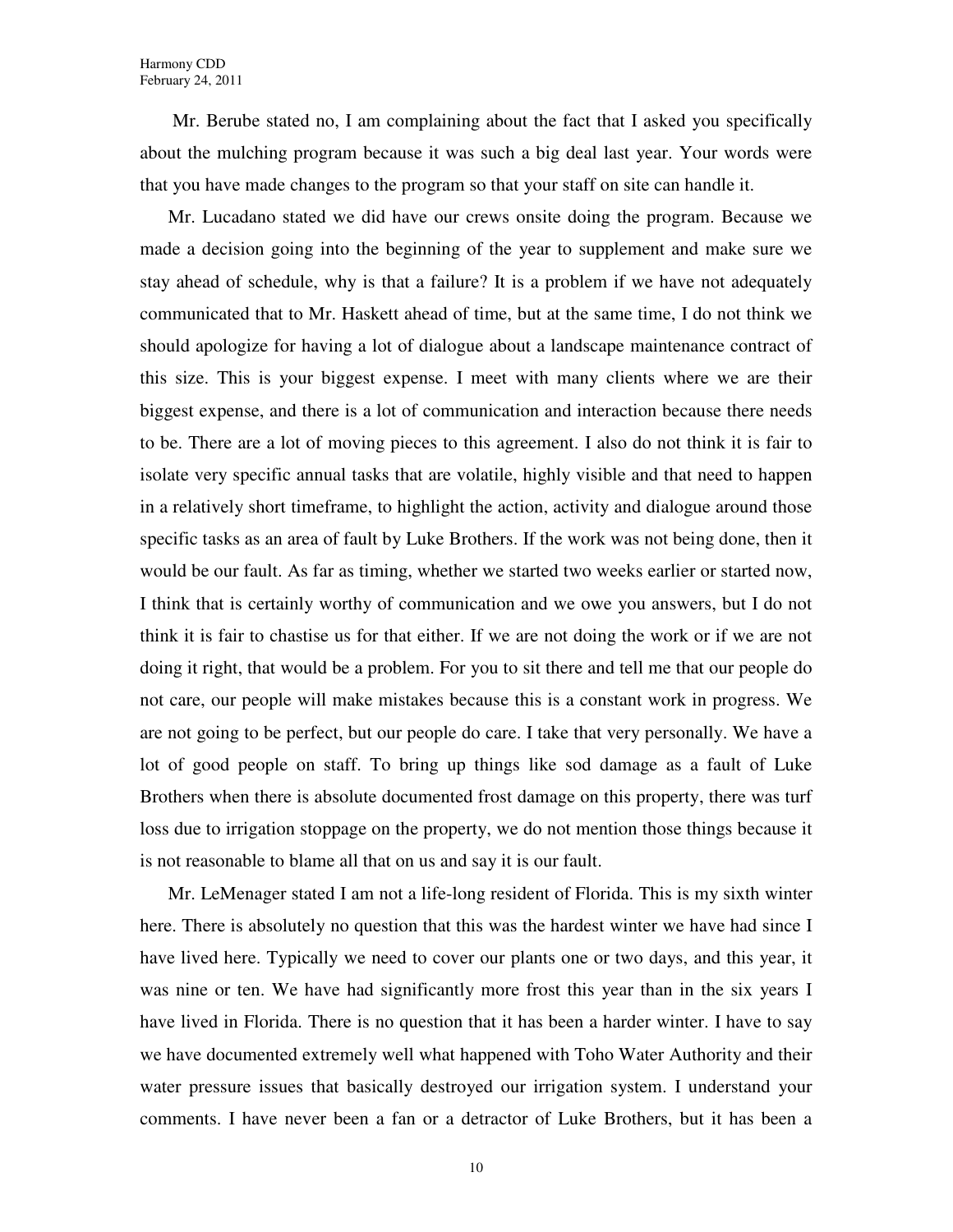seriously hard winter in terms of frost coupled with the outrageous problems we had with water pressure destroying our irrigation system.

Mr. Berube stated I agree with you. Regarding the sod, I am not talking about frost damaged sod. This sod was dead before winter, and that is my problem. We have to listen to our project coordinator. A year ago, we had one of these meetings and at that time, Mr. Haskett said we should give Luke Brothers a chance to invigorate their program and get caught up because of staffing changes and other issues going on. Now our project coordinator is telling us there is a problem. I am not sure we are really hearing what he has to say, and I am not sure we can quantify that with the charts we have. If the Board agrees, perhaps Mr. Haskett can put together a chart for next month's meeting. I am not happy with Luke Brothers.

Ms. Kassel stated I think there is an overriding issue going on, and the minutia adds up to it. For more than one year in a row, there appears to not have been sufficient staff to service this property pursuant to the contract. That seems to be a pattern. In spite of continued attention on our part to let Luke Brothers know that there is not sufficient staff to meet the contract requirements, they add some for a while and then some get taken away. For whatever the contract needs for whichever month it is, the staff is not kept on property to keep up to date with things and to stay current, and even ahead to some extent, to make sure that you are meeting your contract obligations. I think that is the bigger problem here: there is not the staff and there is not the work being done. We have things like the mulch that could have been installed in areas that did not require any pruning but is not done yet, or the weeds that are still in some of the beds and some of the dead matter that has not been removed. All of these things need to be kept current and they are not because consistently there is not the staff here to serve us.

Mr. Lucadano stated in theory, you are correct that there was a fluctuation of staff, and there has to be. Mr. Berube mentioned that we met in the fall, whether it was a barbecue or other meeting. More important to me is the attention to the client. Work was done very well and there was high satisfaction through December. We reduced the staff in January because I need the opportunity to increase staff for the summer, especially when we are hit head on with the spring flush, like we have happening right now. We have certain amounts of mulch that have to be applied post frost threat. We reduced staff in January with no major disagreement at that time. It was the beginning of February that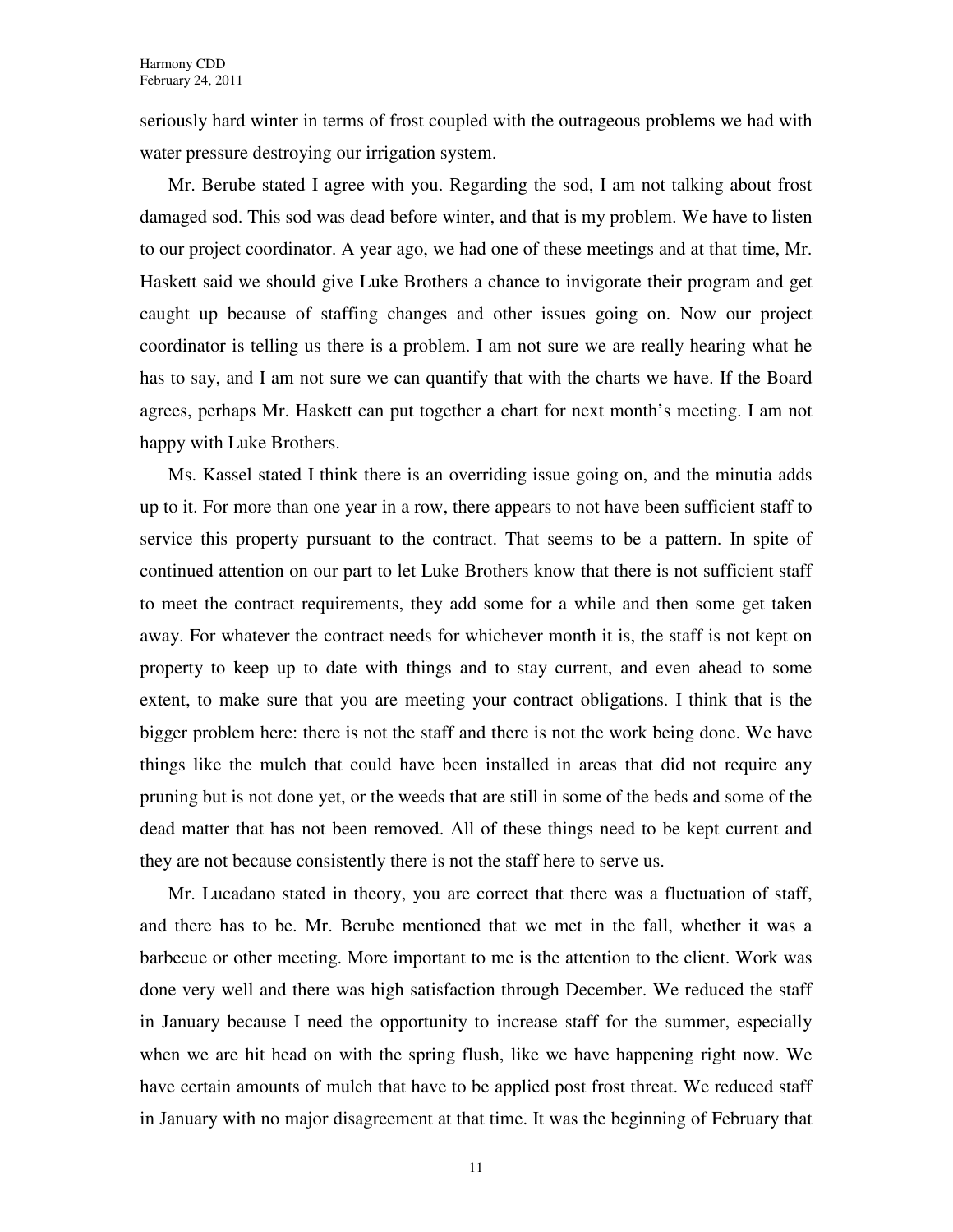started these discussions. We made the cognizant decision as a company to hold off because we thought that there may be more frost after the first of February and we were not seeing new growth starting yet. We held back a little, but Mr. Haskett wanted us to proceed because that is his job. It is his job to make sure the community looks good. The staff has been here. The contract requires that the mulch be done in March, and it will be done in March. You are alleging that there might be a problem, but there is no problem. We will complete the mulching in March. We will get the frost cutbacks done in time, but we cannot do that until the frosts are done. It takes time to do that because this is a big property. I understand your perception, but we do not want to give that perception which is why we responded to Mr. Haskett and we have done things a little differently to be sure everyone is comfortable. We are being tried before the jury has had a chance to deliberate, and the reality is we need an opportunity to complete or not complete the scope of the contract on items that are not due yet to be complete.

Ms. Kassel stated it is not about this report. It is that every month Mr. Schafer reports to us as a Board and almost every month they are behind. There are challenges and they are behind on various things. There is a consistent feeling among the Board members, as I see everyone nodding, that Luke Brothers is consistently behind month after month. Mr. Haskett also tells us that you are behind every month, so we have the distinct impression that you are behind every month because we hear it. It is not just about this report; it is about what has been happening over the past 18 months.

Mr. Lucadano stated I think the report is very effective. With respect to verbal comments that we are working on a project that is behind but not yet complete, perhaps the perception of the way we are communicating that is not accurate to the timing of the contract. We need to change that and we need to make sure it is documented, which is what we want to do in this report going forward. If I was in your shoes and I think that the contractor just cannot get it done every month, that would be an issue. In reality, at the beginning of February, we were on time with the delivery of the items that we said we would perform. With respect to ongoing work that is in progress, that is a work in progress. Going forward, we will document whether or not we have completed items, such as fertilization applications, that the contract indicates need to be completed. We should not make Mr. Haskett write it down but we will write it down for him and make sure it is documented on the report. With respect to the irrigation inspections as you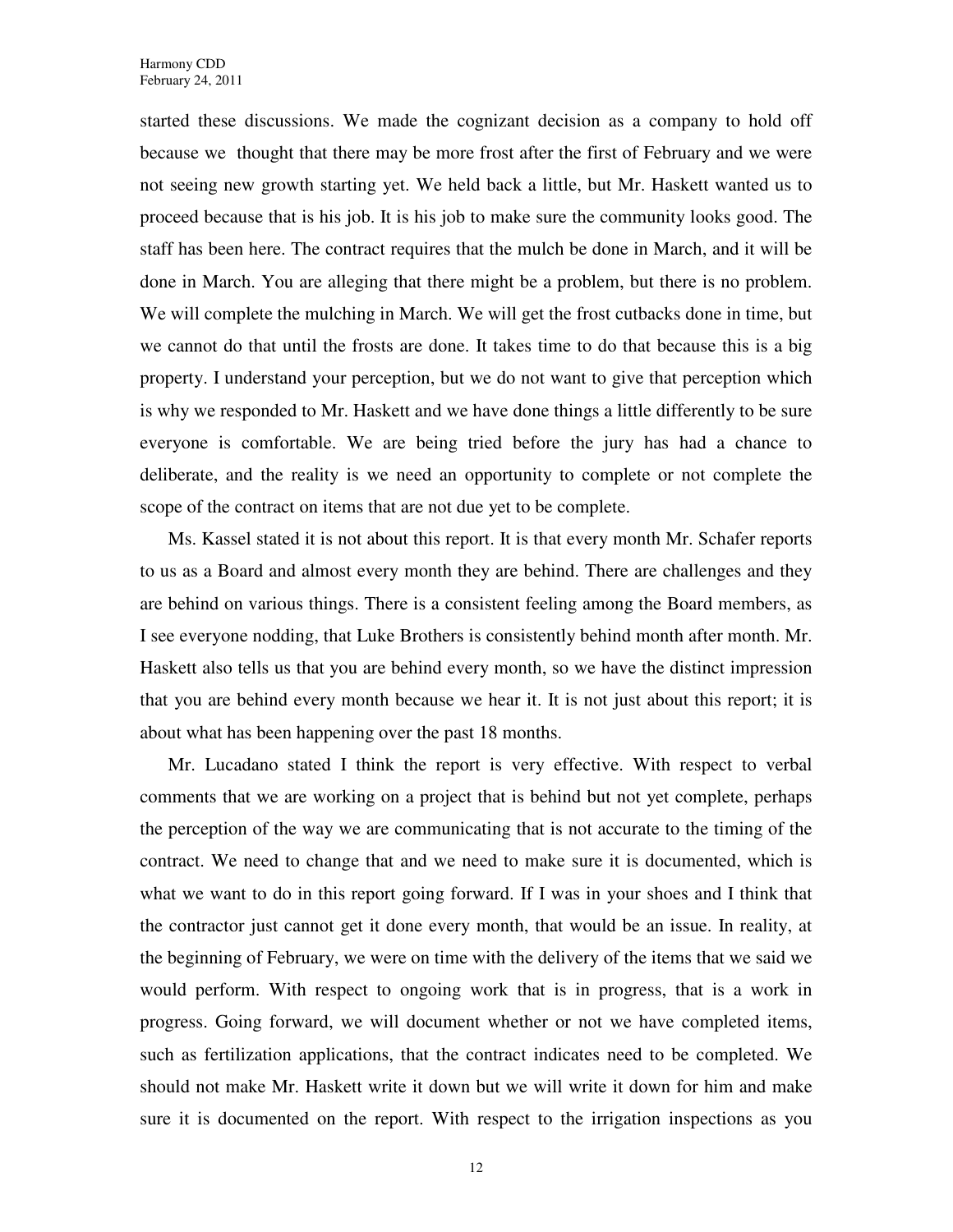mentioned, we will make sure that it is worded correctly and the information is 100% accurate when we come here to these meetings. If we cannot get the work done by the time the contract says the work needs to be done, unless there are special circumstances that happen beyond our control, then you are right and we are staffing it insufficiently. Right now, I do not think there is any question about the fact that we have accurate and adequate staff on site, that there is major progress happening every day, that we are supplementing the site with new equipment, that we are adding new people to the daily site team, and that we are in excellent shape. We are much further ahead than we were at this time last year. We have a good plan in place so once the special events are completed, we will have a normal maintenance pattern that will be on schedule.

Mr. Walls stated what I keep in the forefront of my mind when I sit on this Board is we are talking about hundreds of thousands of dollars annually for the entire development. What I want residents to be able to say when they drive into the community is that it looks good and they are proud to live here. My own personal opinion when I drive in the neighborhood is that the work by Luke Brothers is not crisp and you are not paying attention to detail. When I am paying someone that kind of money, I expect that kind of attention to detail. I do not expect to have Mr. Haskett communicate that there is a problem every single day. Ms. Kassel is correct. I was elected to this Board in November. Every month that I have been attending these meetings, one of the staff members has been here making excuses about why something has not happened and why they are behind on things.

Ms. Kassel stated it is not just Mr. Schafer saying that. Mr. Haskett confirms that they are behind, so it is not just an impression that we get from Mr. Schafer. It is a fact.

Mr. Walls stated in my personal life, when I am paying someone to perform a service for me, I do not want to have to come behind them and ask why they are not doing certain things. I simply fire them if that is the case. That is the point where I am right now. If I have this Board's support, then I will move to terminate the contract. We have discussed this. I sat in the audience in the past when the Board at that time had these same conversations. There is no reason for it, in my opinion. You should be bending over backwards to make this place look the best that it can be, and I do not think that is happening. I know your opinion will be different from mine, but I just do not see it.

13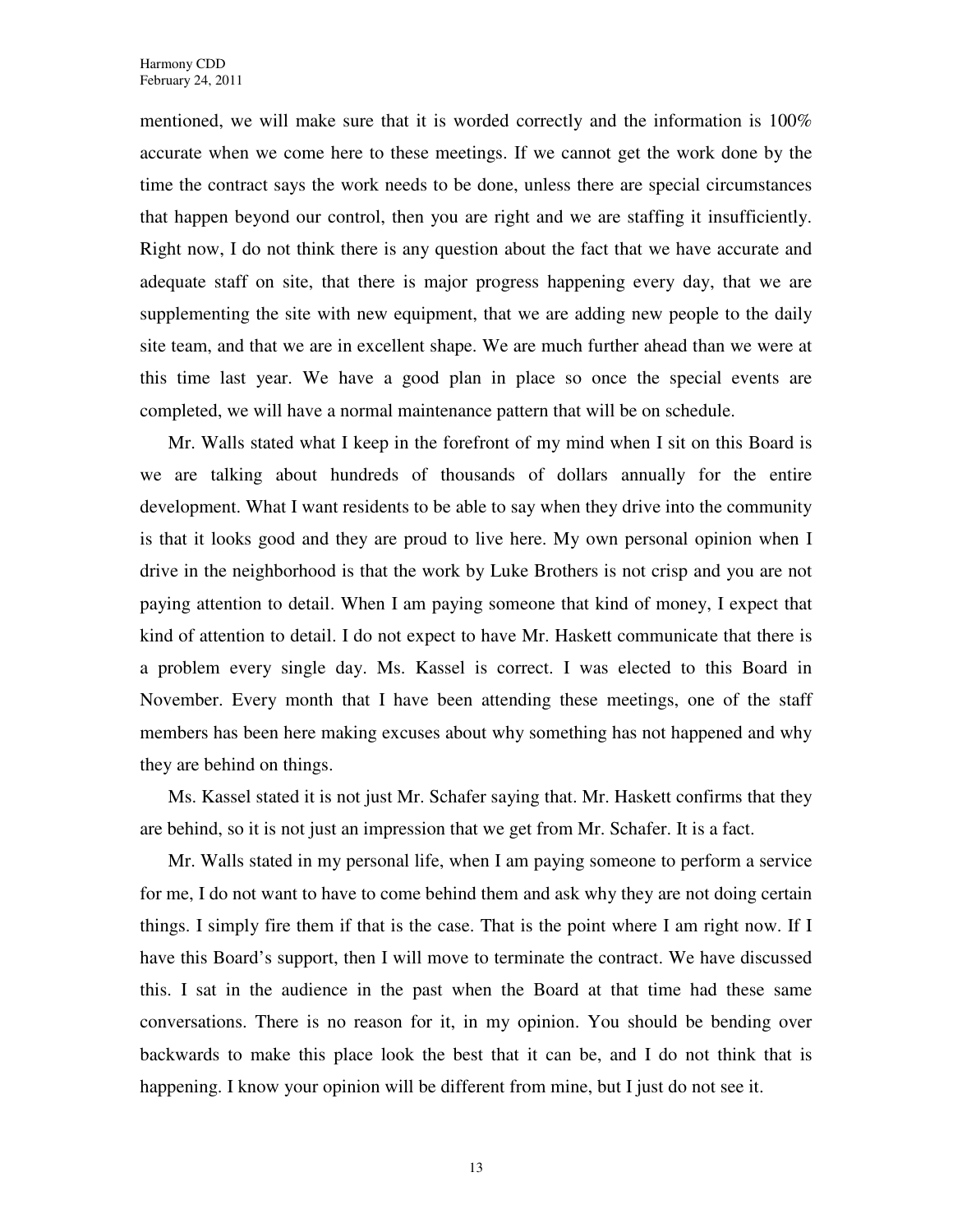Mr. Lucadano stated I respect everything you have to say, and we are working hard. It is hard to have a crisp looking property when you are dealing with frost cutbacks.

Mr. Walls stated I have lived here for six years, and I know you have been the contractor for the past couple years. The problem has been ongoing. I can drive through here every day and list things that I will not mention at this meeting, but it is more than one problem area. I can come up with a list of 100 or more deficiencies. I have lived in other neighborhoods where that is not the case. They are paying the same amount of money but they are getting better service. I do not know if there is an excuse for that.

Mr. Evans asked where do we go from here? We have talked back and forth and we have acknowledged that there is a problem. We have said that communication needs to be better. We need to get to a result.

Mr. Berube asked is it a fair presumption that your amount of time spent with Luke Brothers on a daily basis is on a steady uphill graph?

Mr. Haskett stated it has been.

Mr. Berube asked is it fair to say that happened well before February?

Mr. Haskett stated yes, it has been ongoing. What I see is enough being accomplished just to get by. There is not a sparkle to the community or the detail that we need that is supposed to be here. Claims are made that they will continue to provide A-1 quality of service, but "continue" does not sit well with me because it has not been continuing. It needs to get to that A-1 quality level of service. I have been warning them that it needs to occur or there will be consequences. I need the support of the Board to notify them to wake up and get the property looking good and get the proper staffing to maintain it.

Ms. Kassel asked do you believe they can get there and maintain that level?

Mr. Berube asked what is your confidence level: 50%, 60%, 20%, -22%?

Mr. Haskett stated I do not know if I could define it that way.

Mr. Berube asked but you are not very confident?

Mr. Haskett stated it depends on the level of staff they bring in. If they bring in a level of staff to simply get by, then no, we will never get that quality. We need to see more staff members who have experience in what they are doing. Otherwise, we will get the same results and mistakes everywhere.

Mr. Berube stated it is safe to say that we should not be sprucing up for the Dark Sky Festival but we should be sprucing up every day for the people who live here.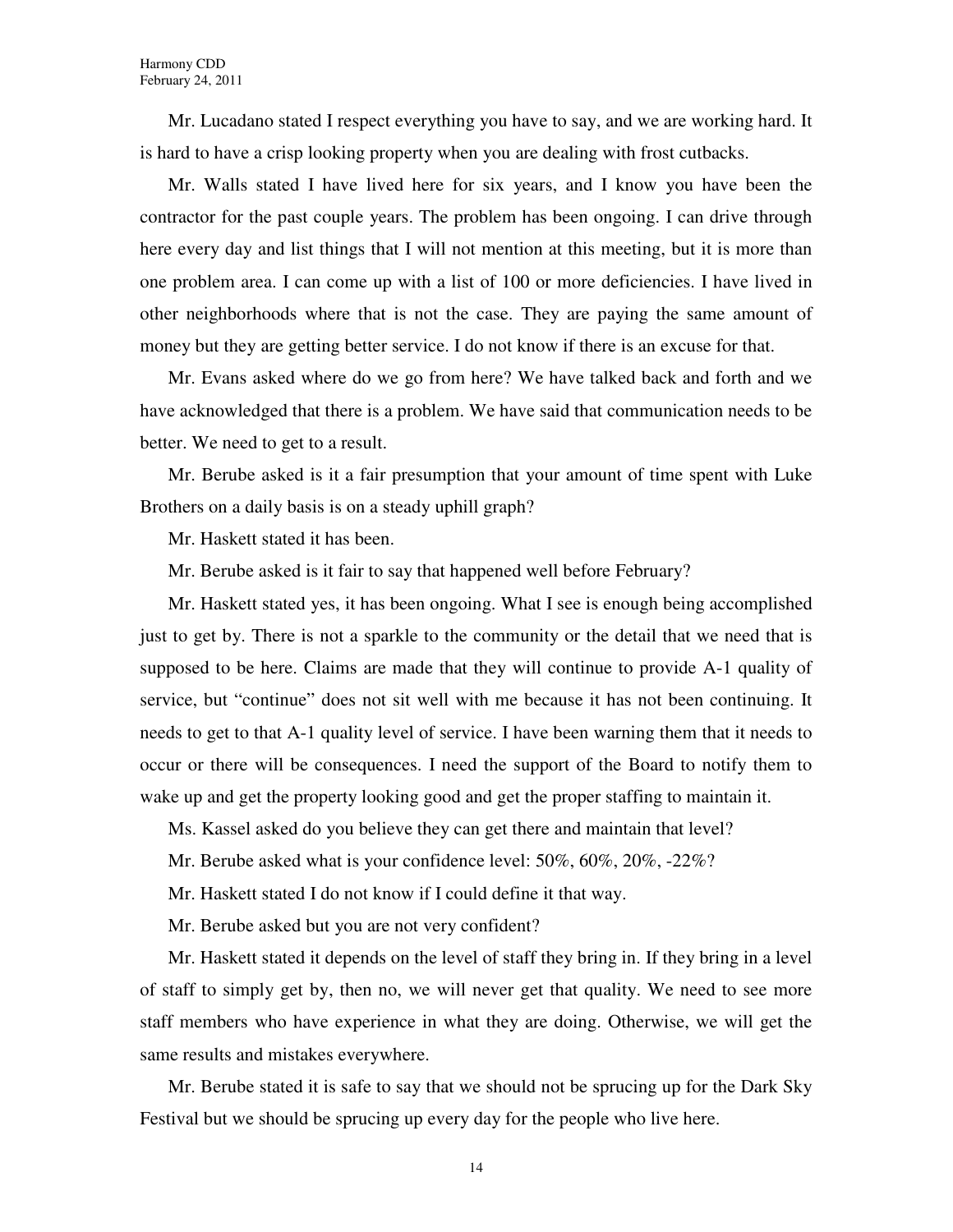Mr. Haskett stated yes.

Mr. Berube stated that goes to Mr. Walls's comment about being crisp. I understand that, and what typically happens is we have a big event coming up and there is a lot of people dedicated to sprucing up for it, but this community should be spruced up all the time.

Mr. Walls stated there will always be issues, like frost, that you will have to address. You will have chinch bugs. You will have these issues arise that you will have to fix, and no one can be held responsible for those. What I am seeing is this year-round issue that we are always talking about it, there is always an excuse for it, and I do not really see any progress happening. We will never move past this point of where we are not really happy with your service and you are doing enough to fulfill your contractual obligations that are specifically listed but you are not paying attention to enough detail to make this place look the way residents would be proud of.

Ms. Kassel stated but they are not performing to the scope in the contract.

Mr. Walls stated that is another issue.

Mr. Berube stated there are items in the contract that have never been touched and have not been addressed.

Mr. Evans asked do you feel that you have addressed all the areas in the contract and do you feel like you are in compliance?

Mr. Lucadano stated we do, but we agree that there are some areas that are gray and up for interpretation. As I told Mr. Haskett, we have a disagreement on one of those areas where we are not sure. But we do not want that to get in the way of Mr. Haskett feeling that we are not performing to the contract. So we will adjust to his interpretation, not ours. That is what we are doing right now, addressing a few of those gray areas.

Mr. Evans stated give me an example.

Mr. Lucadano stated the issue of manpower and the number of men assigned to the property. We are looking at the special events that have to happen right now in a short period of time, such as the frost cutbacks, crepe myrtle cutbacks, grass cutbacks, and mulch installation. It is easy to say that there is a rush of people thrown onto the project to spruce up for the Dark Sky Festival, but that is not the case. That might be how it looks, but that is not what we are doing. We are trying to make sure that we are compliant with the windows of time in the contract and at the same time, ramp up the staffing level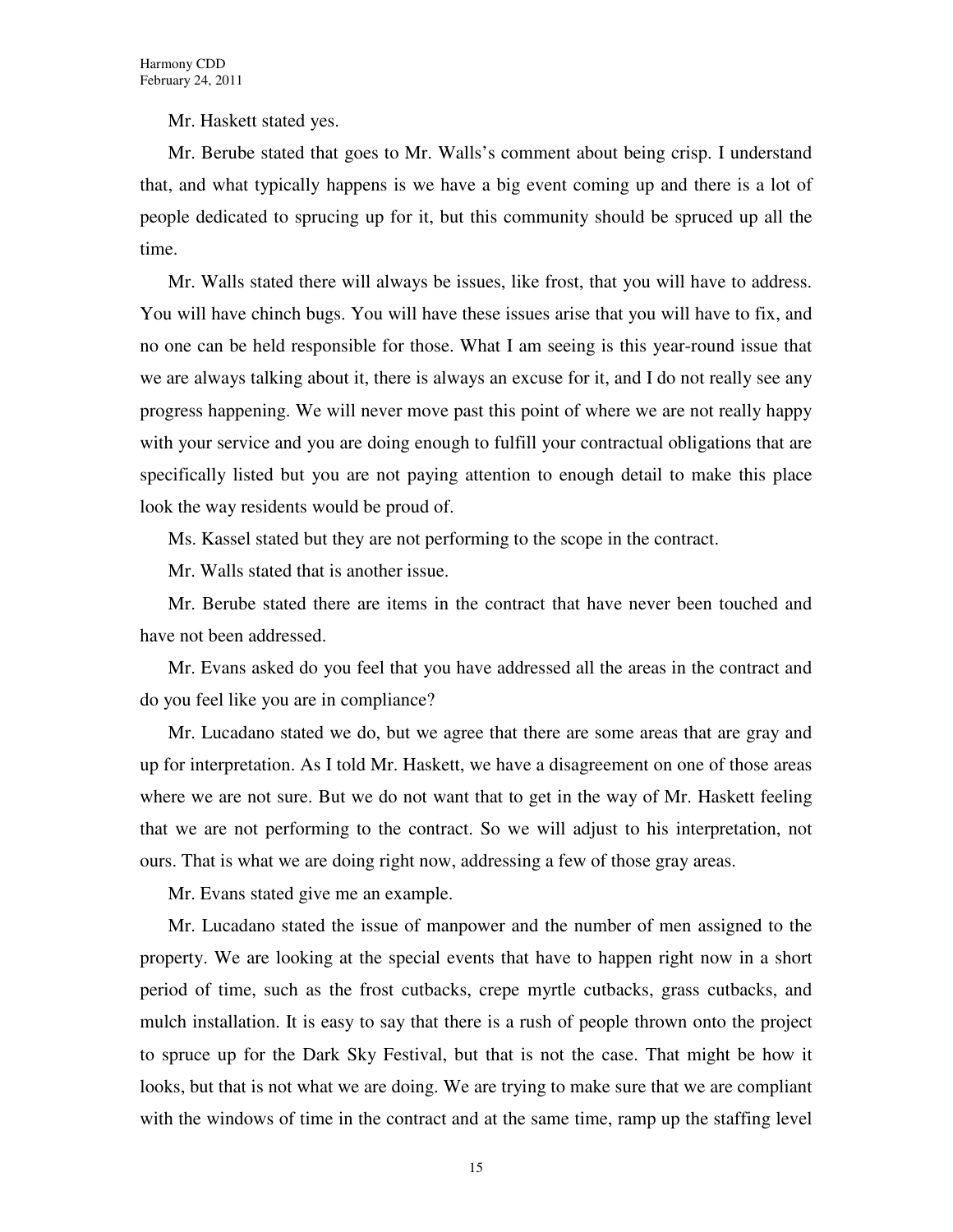on the property before summer not just to be compliant with the contract but stay ahead of the issues on the property. We have been working hard to do that. I do not feel like we are going to have any problem going forward.

Mr. Evans stated the contract addresses the number of staff members who are supposed to be on site, something like 14.

Ms. Kassel stated that is correct.

Mr. Evans asked is that an average or is there a minimum daily staff or a minimum weekly staff that there will be, for example, a minimum of 10 people on site at all times with an average of 14 over the life of the contract? I understand that you have more people everywhere for all your clients over a four-week period. It looks like a fire drill and it is going to be perceived as a fire drill because everyone shows up all of a sudden. There is a rush of people, and I understand that. I also understand that we had a harsh winter and we had a lot of issues. We discussed some of them last month with the irrigation going on and off and blowing out some of the valves, which took time to repair. I understand all of this, but we all want the same thing. Communication is a big part of it. If you know you are going to be late with something, tell us. If you tell us that we are scheduling it because that is when it needs to happen but normally you would have done it the first two weeks of February but you are not because of the potential for frost, which we encountered, we understand that. You are dealing with a living, breathing work product and it changes. It is susceptible to weather, humidity, irrigation, pesticides, herbicides; these things impact it on a daily basis. It is not like you are going to paint a building. The building does not move. It does not get bigger or smaller but it is still the same building. I understand the challenges that you face in dealing with a living, breathing element. It all comes back to what we see. What we see is that we are receiving a lot of complaints that we are not happy with the look. That is what we are looking for. We do not care how you get there. We do not care if you do it the first two weeks of March or the last two weeks of March, or if your schedule slips and jockeys a little bit, but we want you to get there. That is where we do not feel like we have accomplished that goal. I think you have to admit we have been very patient, very understanding, and very cooperative. We have given you as many resources as we can. We extended your contract. We want you to stay, and we want to work through these challenges along the way because it is a working relationship. In any kind of relationship, whether it is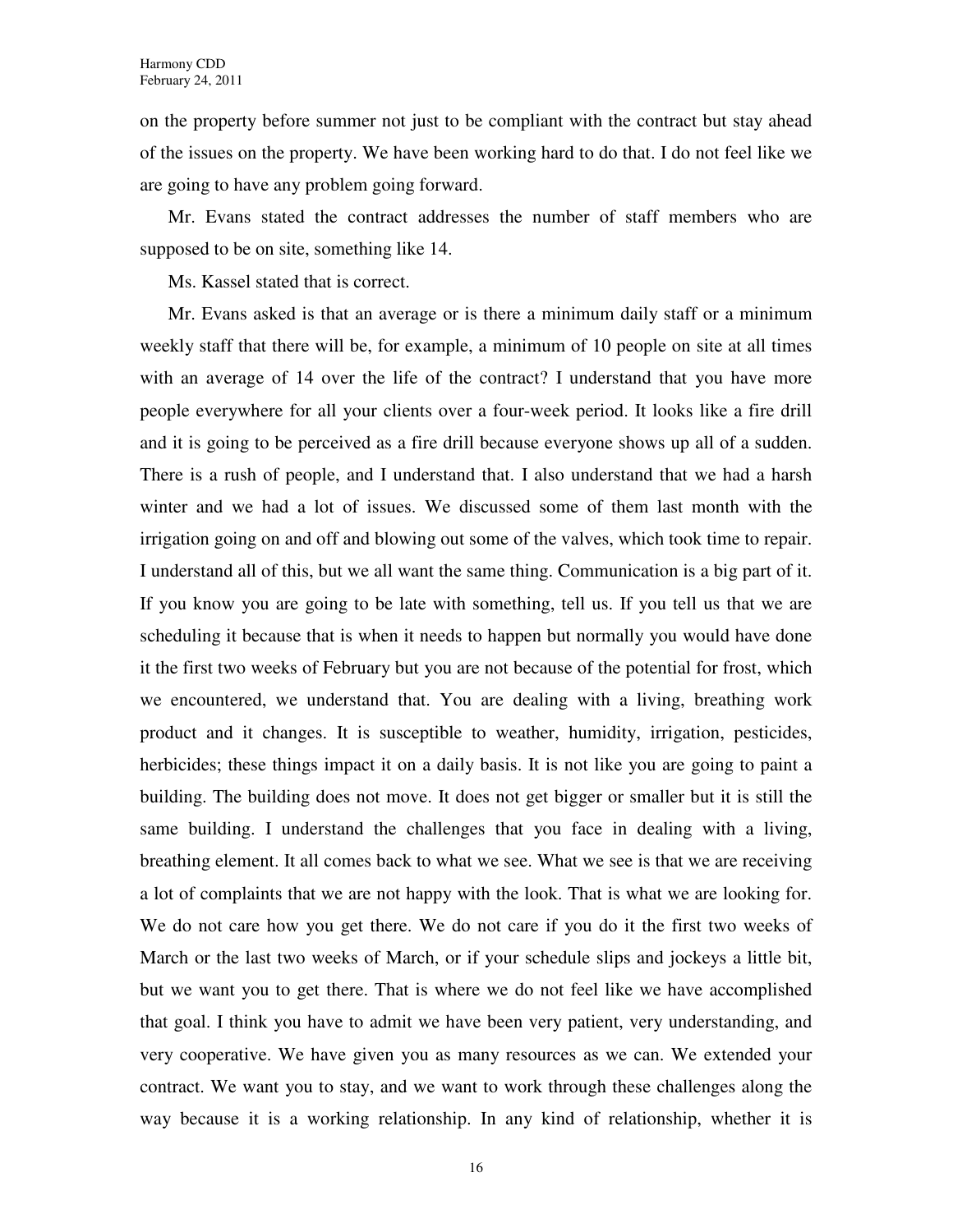professional or personal, there are challenges along the way. We do not want Mr. Schafer to come to these meetings and continually give us excuses every month. I really feel for him. He is out here all the time. A lot of your crew members are working hard, and some of them might not be, but that is not the issue. The issue is when we drive through here, we want the finished product to be nice. We are relying on you to deliver that finished product. You are professionals and you have to be doing a good job somewhere or else you would not be in business. We want it to be here. We want this to be the showcase where you can go to all your other clients or potential clients and tell them if they want to see the potential of work you can do, drive through Harmony. We want to be your reference, but you have to get there. All we can do is sign checks. We can provide an enormous amount of Mr. Haskett's time to help you, not to hinder you, and to utilize that time. I cannot say enough how much I appreciate the effort that Mr. Haskett has put into this because I do not think a lot of people around here see it. It is an enormous amount of his dedication. Utilize that. We want to get to where everyone who drives through here says that they are so proud. The only thing we can do is sign checks, enter into contracts, and terminate contracts. The rest is up to you.

Mr. LeMenager stated I would say the awarding of this contract is the first big decision that Ms. Kassel and I were part of after our election. I remember sitting up here during those presentations and the discussion. You were probably not Ms. Kassel's or my first choice when we reviewed the proposals, but she is absolutely right. The amount of staffing you promised versus that the other companies were promising was definitely a deciding factor. Having eight or ten men assigned, the one we liked more was going to assign eight. Their price was \$10,000 a month less than your proposal. Now we are back to eight men on site, but we are paying a higher price. I am listening to everything, but to me, it all comes back to the issue that we awarded you the contract based upon your bid that talked about a level of staffing. I do not think we have had that level of staffing over the years.

Ms. Kassel stated certainly not consistently.

Mr. LeMenager stated that is correct, not consistently and not as an average throughout the period.

Mr. Evans asked are they able to achieve our desired result?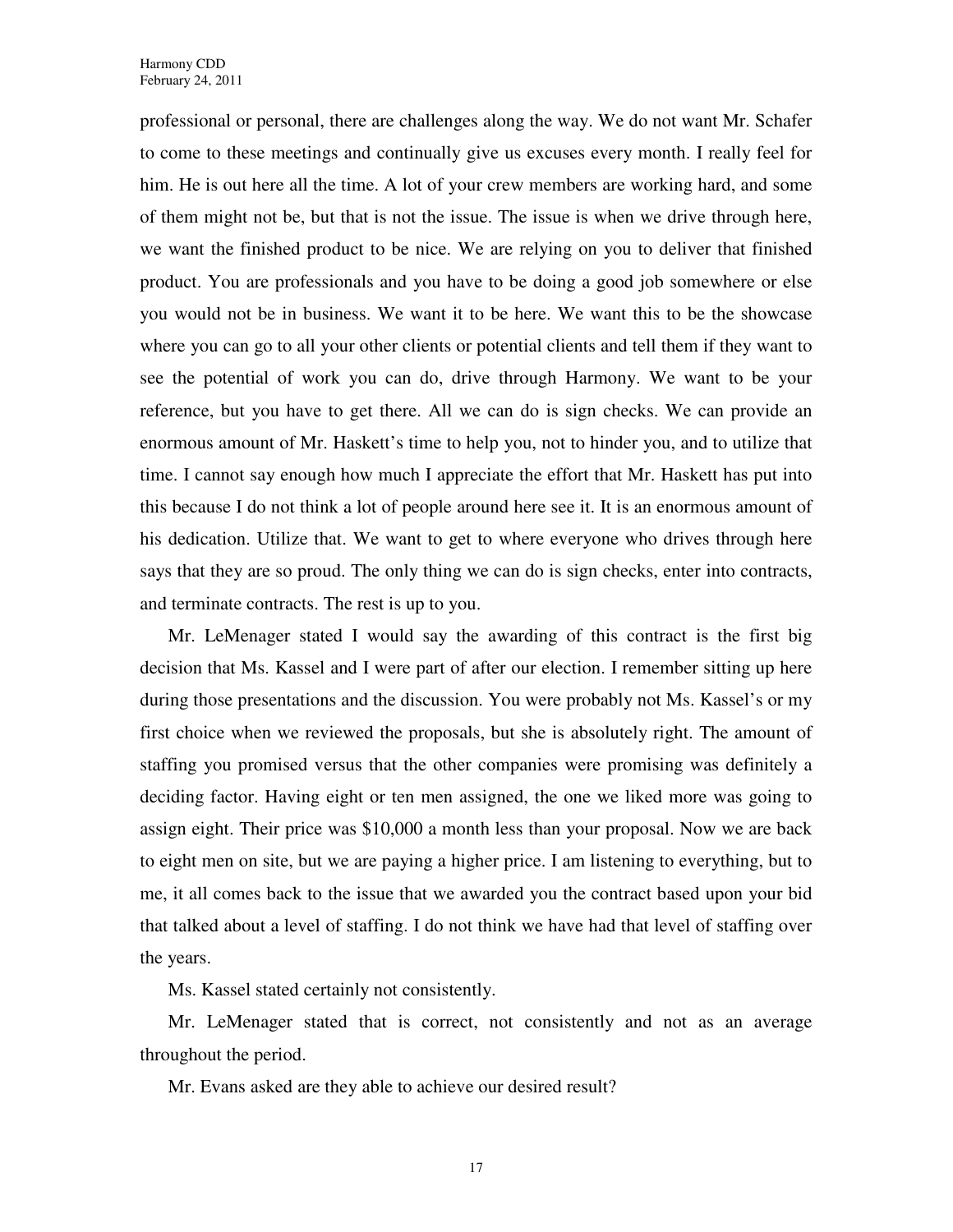Mr. Berube stated this job is labor intensive; it takes people.

Ms. Kassel stated the reason the result is not getting there is because of the staff.

Mr. Evans stated that is our presumption. Our issue is the result. As Mr. Walls alluded to, we do not care if you do it with two people or 20 people. The only thing we have to relate to is that you represented that you would provide a certain level of staffing to accomplish the level of service that we anticipate. The only thing we can look at to address why it is not getting done, because we believe that you want to do it, is to see if you are applying the number of people that you need. That is the only answer that we can come up with. You need to prove to us that you can get the job done. I do not care how many people you put out here. We just want the appearance and the quality that this community deserves.

Ms. Kassel stated consistently.

Mr. Evans stated I do not want Mr. Schafer to have to apologize at another meeting. I want him to come here and give his report grinning from ear to ear. That is what I want, and I think that is what you want, too.

Mr. Berube stated he has never had the opportunity to report that the place looks good and he was responsible for making sure it happened.

Mr. Walls stated I think you can go back several meetings and what was said is in the meeting minutes, word for word. I am in favor of giving second chances, but I think we have already given them second, third and fourth chances. At some point, you have to just say it is not working out. I want to figure out from the manager any scenario where we give notice to terminate the contract. What is the timeframe for bids? What kind of time are we looking at if we go that route?

Mr. Moyer stated based on what we went through with the first iteration of landscape bids, I think it took us about 90 days to go through that process, start to finish. Some of that time was our efforts with Mr. Haskett to put together the RFP, which included the scope of work and specifications. We gave the interested vendors 30 days to prepare and provide a bid and then staff spent a couple weeks reviewing it. Then it came to the Board. Comfortably, if you want to terminate the contract, we would need 90 days, and that puts you in the middle of summer which is a difficult time to start new contracts.

Mr. Berube stated I am not in favor of termination yet. Can we revisit this in 30 days? Is it possible for you to tell us a week before next month's meeting what is going on? Mr.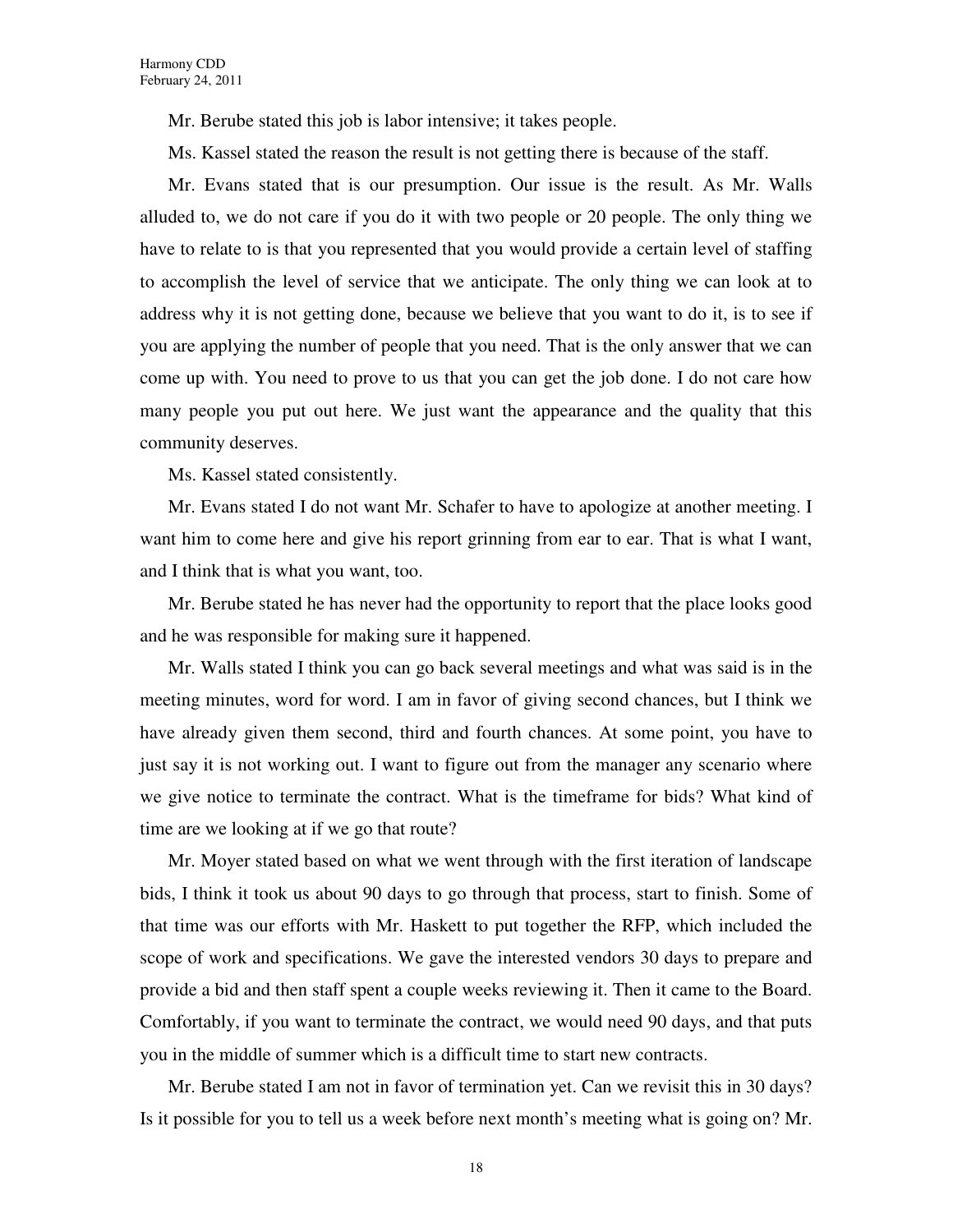Haskett provides great charts that are easy to read, and what we received today is too hard to read. I would like a simple chart showing where they should be, where they are, and what has been promised. Luke Brothers can then respond, knowing what the chart says. The reality is, we cannot terminate you that quickly and in reality, it is not the right time to terminate your services even if we wanted to. I understand all the background and I have had this conversation before. We have spent a long time discussing this issue and we still have other items on the agenda. I would like to revisit this next month. Mr. Haskett will prepare his chart and the responses from Luke Brothers. Then we can review it next month and make up our mind and come to a decision then. Does that work for the rest of the Board?

Mr. Walls stated I am fine with that. We can have a bunch of charts and graphs, but the question that you have to ask yourselves is, do you like how it looks out there. If that answer now is "no," will it still be "no" a month from now?

Mr. Berube stated we can vote to terminate it now. We can vote to terminate it next month or have more discussion. We can table it for another time.

Mr. Evans stated we will look forward to discussing it next month.

#### **B. Aquatic Plant Maintenance – Bio-Tech Consulting**

Mr. Golgowski reviewed the monthly aquatic maintenance report as contained in the agenda package and is available for public review in the District Office during normal business hours.

Mr. Evans asked when are they going to start the additional plantings?

Mr. Golgowski stated they should be starting soon. Some of the plant stock had some minor frost damage, so they are waiting for them to come back before they harvest them. It may be another month or so.

Mr. Berube stated I made some comments about this in past months about potentially changing our treatment plan for this. Mr. Golgowski sent me an email regarding a symposium next month for pond maintenance.

Ms. Kassel stated I am attending.

Mr. Berube stated I will hold off in asking for any changes to pond maintenance until I go to that and become more informed.

Mr. LeMenager asked we cannot talk to each other at this symposium, correct?

Mr. Evans stated you cannot discuss any District business.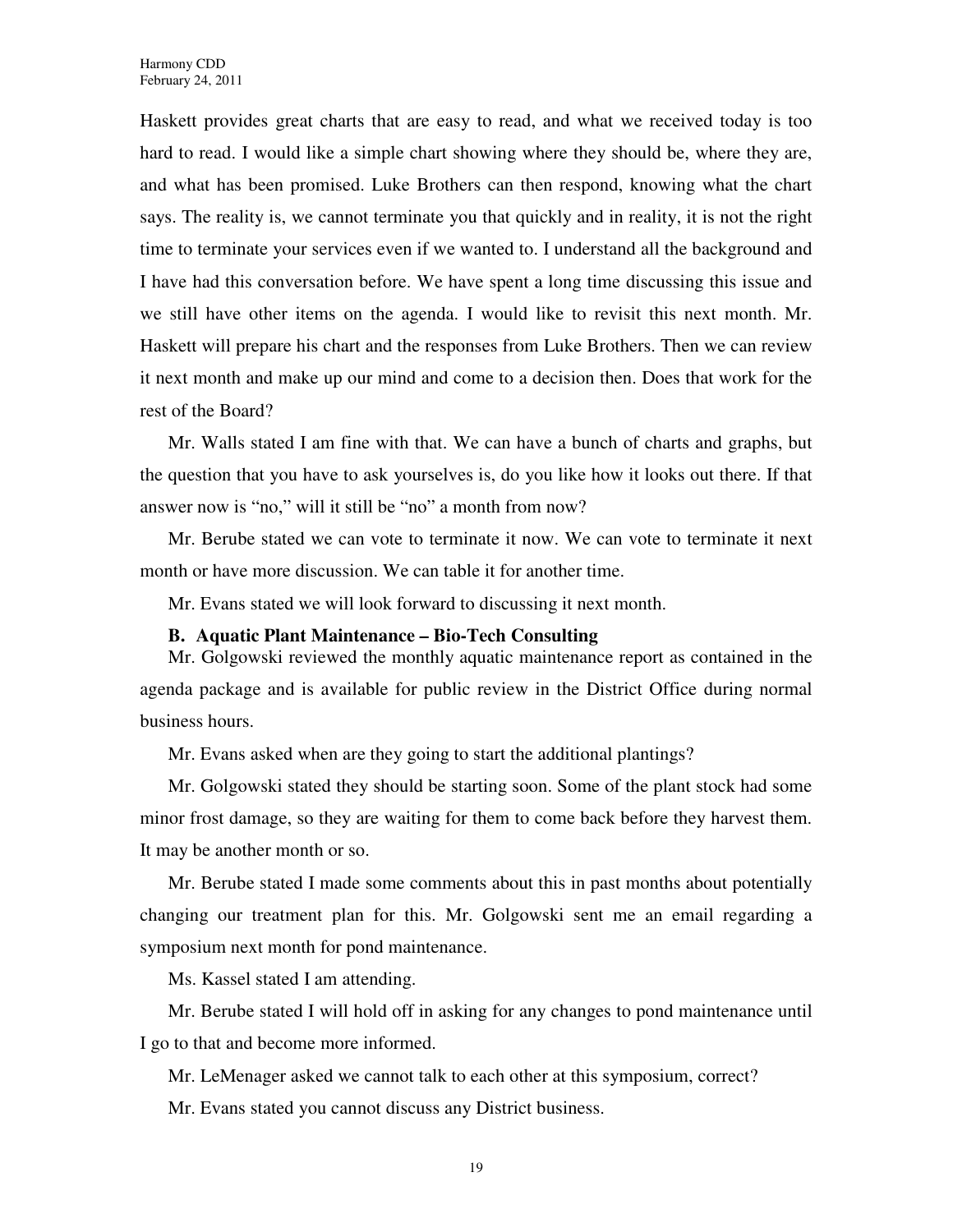Mr. LeMenager asked would it be a good idea for us not to be seated next to each other?

Mr. Qualls stated yes.

Mr. Boyd stated as a follow up to the questions from last month, I brought the list of permit conditions for the ponds. They are very basic and say that the ponds shall be maintained by a CDD. This permit was issued by South Florida Water Management District (SFWMD) prior to the establishment of the Harmony CDD. The permit does not get specific on how the ponds are to be maintained or to what level. The intent of SFWMD's maintenance condition really pertains to the fact that the ponds continue to function and that they continue to treat the runoff. As far as the amount of algae in the pond or how the pond looks, the SFWMD permit does not speak to that.

Mr. Berube stated I attended a meeting with SFWMD and Florida Fish and Wildlife Commission (FWC) the other day. They are now treating pickerel weed as an invasive plant.

Mr. Moyer stated that is a change.

Mr. Berube stated they are managing it in several bodies of water in Kissimmee, and we are planting pickerel weed. The reason they are managing it is because it crowds out everything else and sucks up all the nutrients, so that was good to hear because that is exactly what we want.

#### **C. Dockmaster/Field Manager – Buck Lake Boat Use Report**

Mr. Belieff reviewed the monthly boat report as contained in the agenda package and is available for public review in the District Office during normal business hours.

Mr. LeMenager stated at a previous meeting we talked about the sale of the solar boat. What is the progress on that?

Mr. Belieff stated I am charging the batteries now to get ready for it.

Mr. LeMenager asked then we are going to put it up for sale in working condition?

Mr. Berube stated that was the intent. The other thing is that we are not going to get much money for it. We had the sailboat that sat for a long time without any usage. We encourage people to use it, so they did. I think the solar boat may be fine when we are finished. The batteries were dead. Mr. Belieff put on some nuclear plastic panels and some other details. We will know shortly if the solar boat is reliable, and maybe we have a program to encourage people to use the solar boat. There is not a market for it.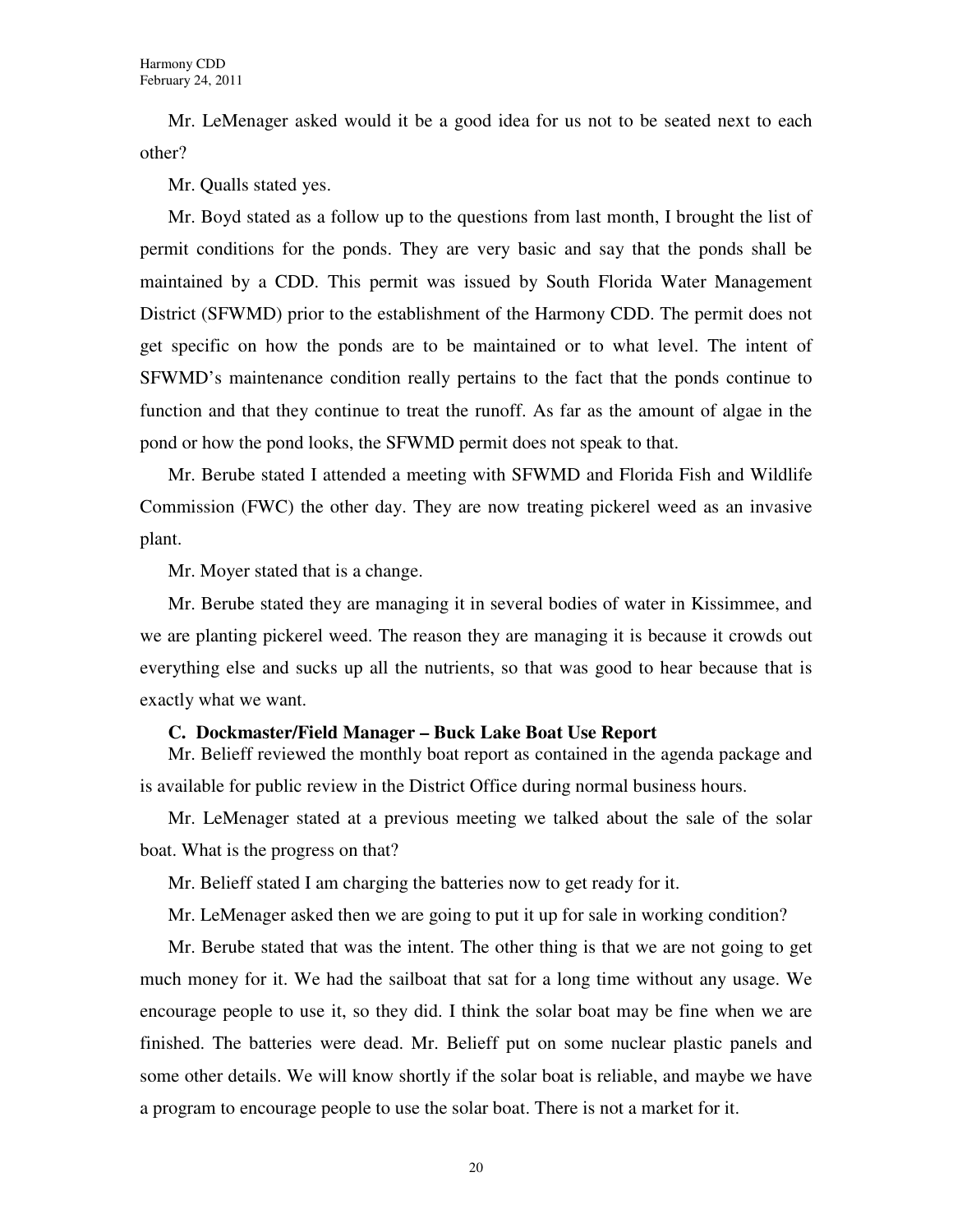Mr. LeMenager stated its problem was that it did not have much range. You could only get halfway out.

Ms. Kassel stated I used it, and it was fine.

Mr. Berube stated I have used it several times, also but there is a reliability factor. From what I can tell, it is because the batteries were dead. We made an investment of batteries that are being charged and will be installed shortly. The solar panels have been repaired. This may be an operational boat and maybe we can encourage people to use it. If that does not happen, we can still sell it. We are making it operational in the meantime.

Mr. LeMenager stated I understand all that, but I did not want to spend any additional money on it.

Mr. Berube stated the way it was, it was unusable.

Mr. LeMenager stated I appreciate that, and that is why we agreed to put a little money into it because it was completely worthless.

Mr. Berube stated it is back in the water and being made operational.

Mr. Belieff stated I want to say that our new employee, Mr. Druckenmiller, has been doing an outstanding job on all the bathrooms and doggie pots. We used to have issues with Luke Brothers not ever cleaning the doggie pots, but since we hired Mr. Druckenmiller, I have not seen a problem with any of them. That is really an improvement for the community.

Mr. Berube stated we need to congratulate the developer on choosing the right person in Mr. Druckenmiller. They chose an outstanding person. Several of us notice his work on one of the columns in the Beargrass Road Park. He is really stepping it up, and he is a lot busier than I ever imagined. There is a lot that needs to get done and he seems to be the right person. He is always happy and always smiling. It has been a real positive move having him here.

Mr. Moyer stated I received a resident speaking request from Ms. Rachel Garwood. Since Mr. Belieff now has an assistant, can we use Buck Lake on Wednesdays?

Mr. Evans stated we discussed this previously.

Mr. Walls stated I am in favor of it.

Mr. Berube stated the intent was to make the lake available every possible day, with the exception of the required one-day shutdown, which we designated as Tuesday. As long as the management office is fine with that, I do not see a problem.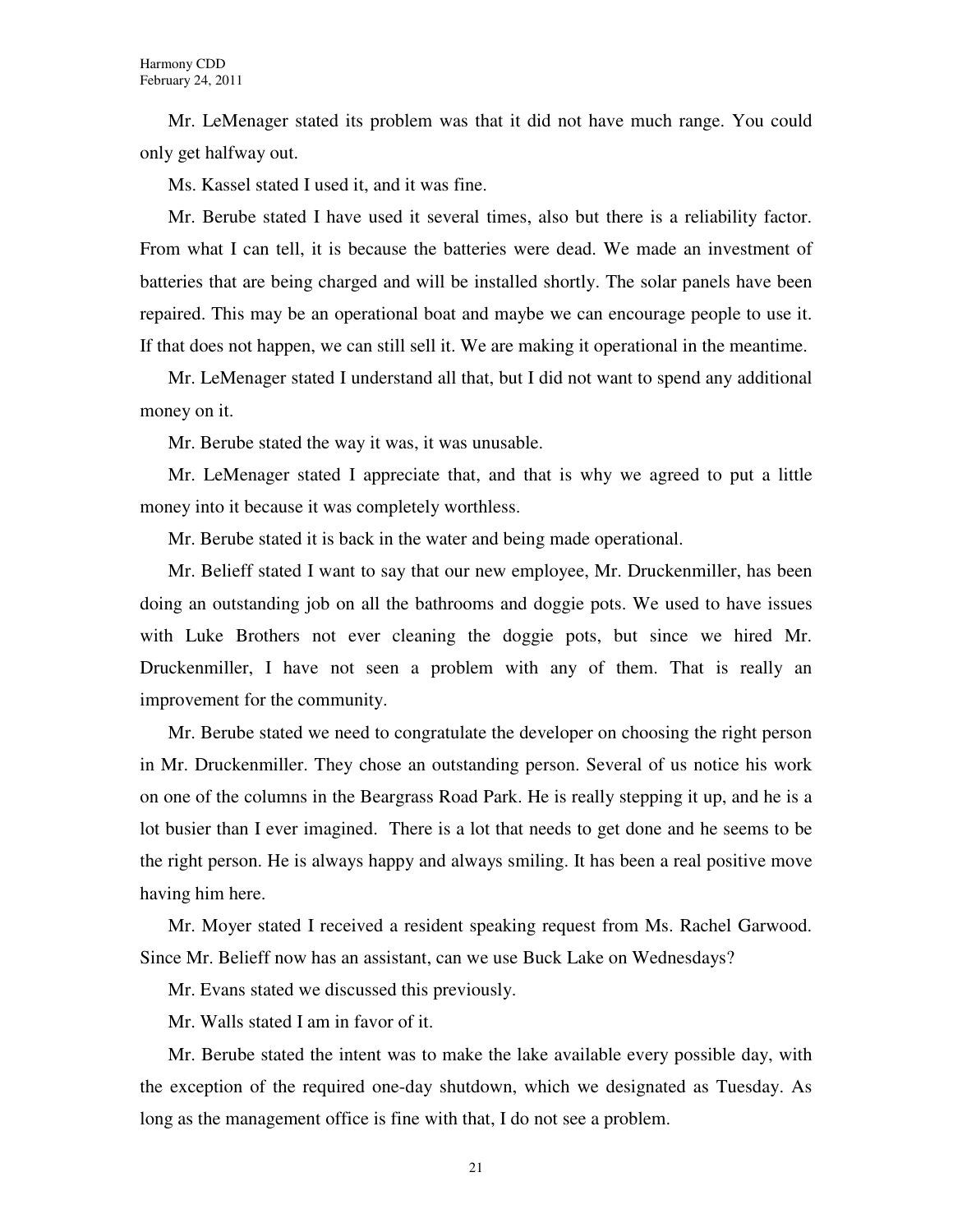Mr. Moyer stated that is fine.

Mr. Belieff stated I do not have a problem with it, either.

Mr. Haskett stated I think right now, it is feasible but at some point, I would like the Board to consider a future part-time assistant dockmaster. Although Mr. Druckenmiller can handle filling in for Mr. Belieff, I do not think that is his forté.

Mr. Evans stated it really is not the reason we hired Mr. Druckenmiller.

Ms. Kassel stated the idea was having an assistant for Mr. Belieff.

Mr. Berube stated I understand that, we took the assistant dockmaster salary and rolled that into this new position.

Mr. Evans stated the intent was not to expand the days the lake would be open.

Mr. Berube stated that is correct; the intent was to cover for Mr. Belieff when he is gone.

Mr. Evans stated the purpose was not to increase his utilization because he already has a lot of other things in his job description.

Ms. Kassel stated we did mention that as one of the things we discussed in bringing on an additional field manager, prior to incorporating all of these other duties.

Mr. Walls stated we are talking about a single day.

Mr. Berube asked is our use agreement for the lake for one day or two days to be closed?

Mr. Evans stated it is for one day.

Mr. Walls made a MOTION to open the Buck Lake facilities on Wednesdays. Mr. LeMenager seconded the motion.

Mr. Evans stated there was a discussion at one of the earlier meetings that Mr. Haskett wanted to get Mr. Druckenmiller acclimated to his duties, how well he did, how much he could get caught up on, and how well he was able to carry out his assigned duties before you looked to increase his duties. From what I am hearing, he is doing a great job and this would not be an impediment to his other duties by opening up the lake for another day. I do not want to sacrifice his time for getting tasks done that have been long coming to open the lake for one more day. It is already available five days and I do not want to compromise that goal for one additional day.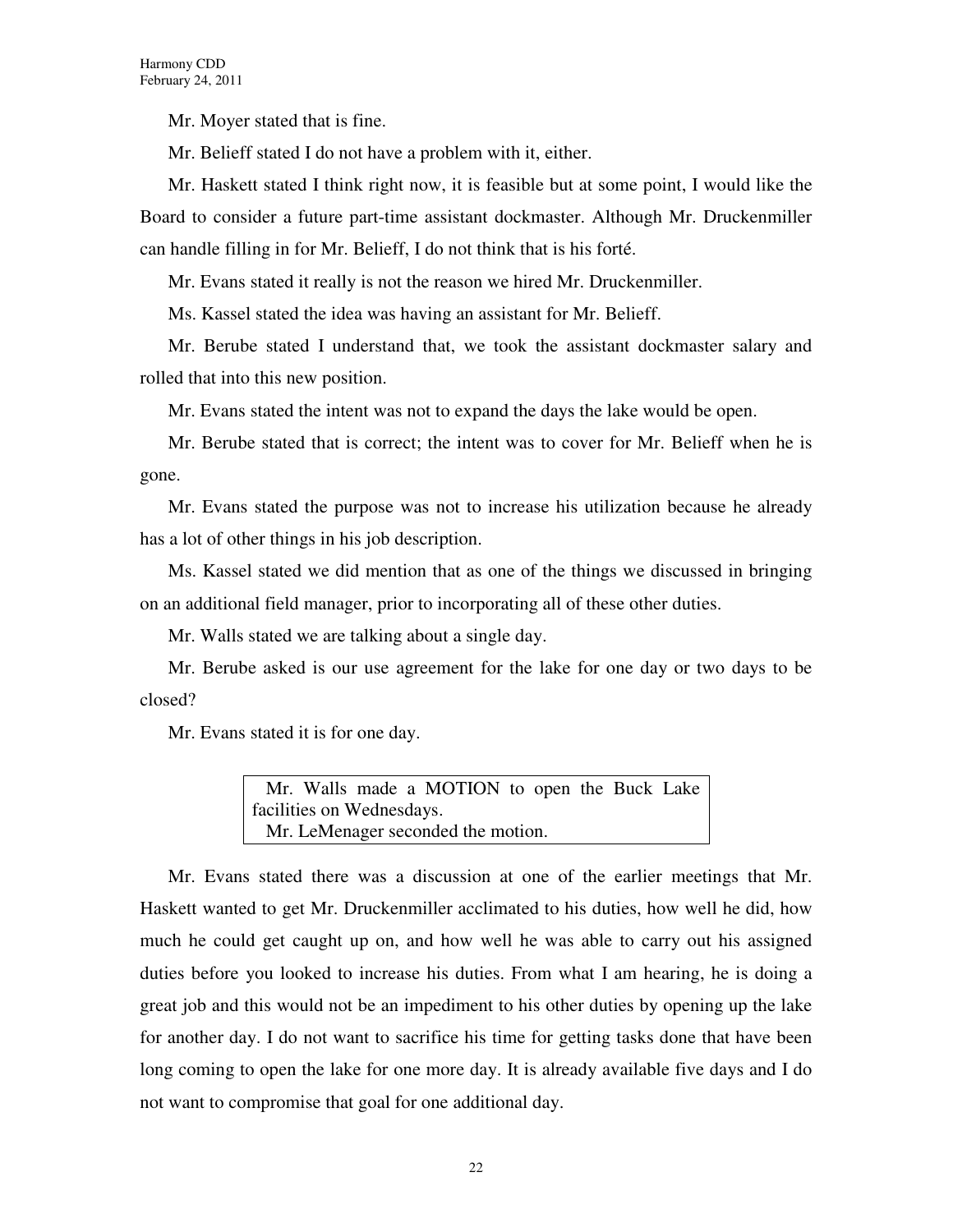Mr. Haskett stated I think he is able to show up when people want to check out boats and be there when they return. It would not be a good use of his time if he has nothing else to do and is hanging around the boat dock.

Mr. Evans stated I do not want Mr. Haskett to come back and say that he cannot get his job done because we took him away from his regular duties for one day to cover the boat dock.

Mr. Haskett stated I think one extra day will not be an impediment.

Mr. Walls stated I want to clarify that is what I am asking, just to show up when someone has a boat reservation, check them in and out when they return.

Mr. Berube stated I also think it keeps him fresh in those duties where right now, he is not doing it at all. At least he can do it for one day a week and we can see how it goes. That way, when Mr. Belieff does go on vacation for a week or is out sick, Mr. Druckenmiller is more comfortable being at the boat dock. If he does not handle any boat activities except for once every couple months, he will not be up to speed on what needs to happen. I think one day a week will be good.

Ms. Kassel stated we can have orientations and anything that is extra happen on the other five days when Mr. Belieff is at the dock. Or we can designate Fridays and Saturdays as orientation days for people to come if they are interested. If there is anything going on, that needs to happen on a different day when there is more coverage.

Mr. Haskett stated I would still like the Board to consider a part-time position in the future. As Mr. Druckenmiller's duties expand, his maintenance duties could get expanded as well.

Mr. LeMenager stated remind us about that in May as we prepare our budget.

On VOICE VOTE, with all in favor, unanimous approval was given to open Buck Lake facilities on Wednesdays.

Mr. Berube stated Mr. Moyer will need to let Ms. Rosemary Tschinkel know that we will now accept reservations on Wednesdays, and Mr. Druckenmiller will be the contact person. Mr. Belieff will need to let Mr. Druckenmiller know the flow of what he needs to do at the dock.

Mr. Golgowski stated I know Mr. Belieff's schedule often starts first thing in the morning, by 7:00 a.m. because some people like going out early to fish. Other people like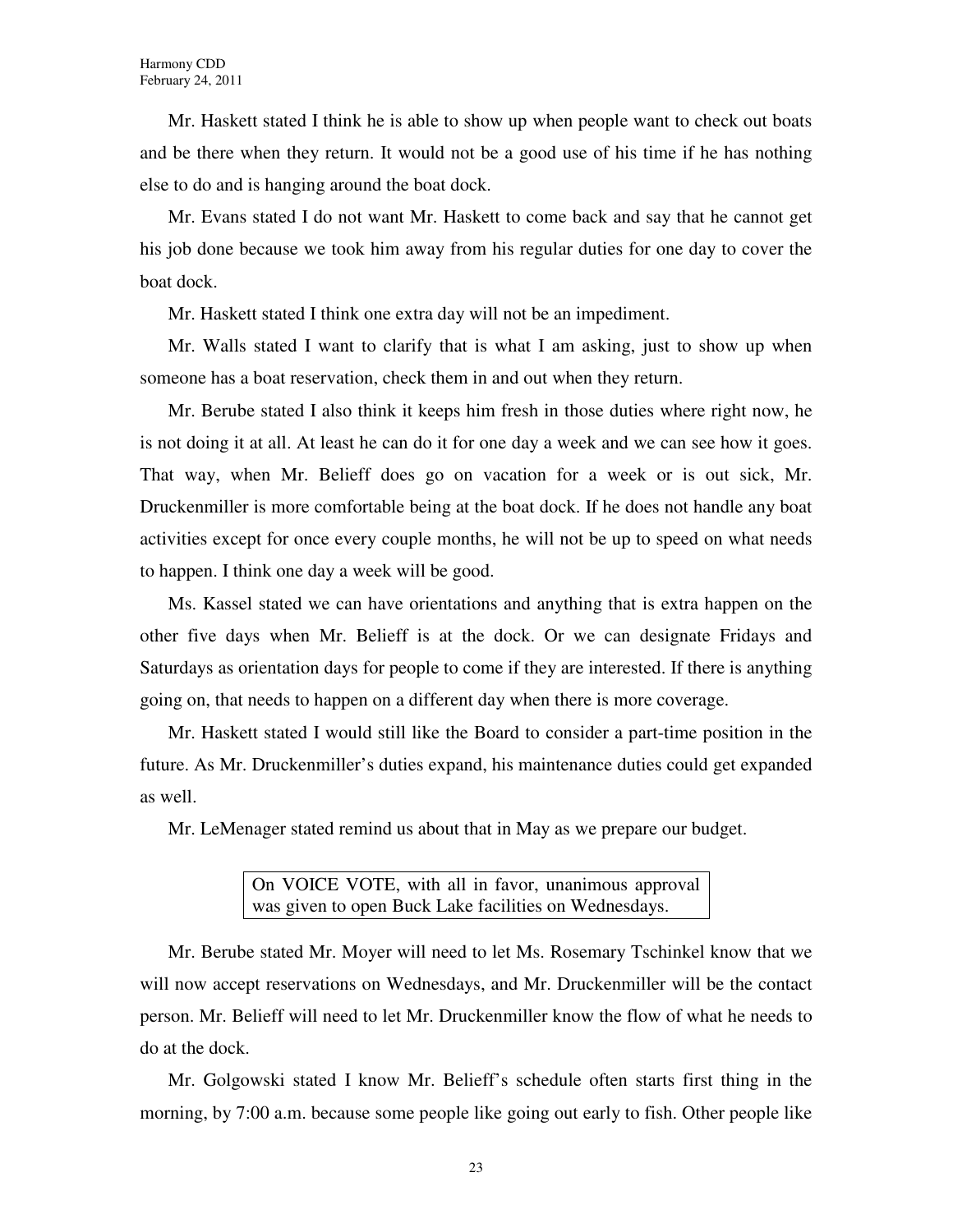going out later afternoon. On Wednesdays, we may not be able to get 12 hours of service from Mr. Druckenmiller since his hours are 8:00 a.m. to 5:00 p.m.

Mr. LeMenager stated that works to have the dock open at that time.

# FOURTH ORDER OF BUSINESS District Manager's Report

#### **A. Financial Statements**

Mr. Moyer reviewed the financial statements, included in the agenda package and available for public review in the District Office during normal business hours.

### **B. Invoice Approval #130 and Check Run Summary**

Mr. Moyer reviewed the invoices and check summary, which are included in the agenda package and available for public review in the District Office during normal business hours, and requested approval.

Mr. Moyer stated on the non-ad valorem assessments, we are about 50% collected through today. I am not concerned about that figure because it indicates to me that a large landowner probably has not paid those tax bills yet. They are not delinquent until April 1. Our expenses as a whole are about \$50,000 under budget as of January 31, 2011. Last month Mr. Berube asked about a budget amendment for the assistant field manager position, and we will provide that at the March meeting.

Ms. Kassel stated it appears as though we are ahead on landscaping bills by about \$20,000. Is that because we have not paid certain bills or they were held back?

Mr. Haskett stated it is timing of receiving the bills.

Ms. Kassel stated it is not as though we are really ahead of budget by that much.

Mr. LeMenager stated I am sure they follow proper accounting procedure and accrue for those bills. This is not cash.

Mr. Moyer stated on the general fund, it is a modified accrual basis, but it is primarily cash.

Mr. LeMenager stated the largest one is for Luke Brothers and their bills seem to go up and down. I presume the accountant is accruing for an invoice for each month.

Mr. Berube stated we are ahead for Luke Brothers because of delays in their billing. One month was held back and it rolled into the next month. We are one month and a little more behind with their bills. When all those bills catch up at the end of the year, we will be at about zero variance. We are one series of bills behind.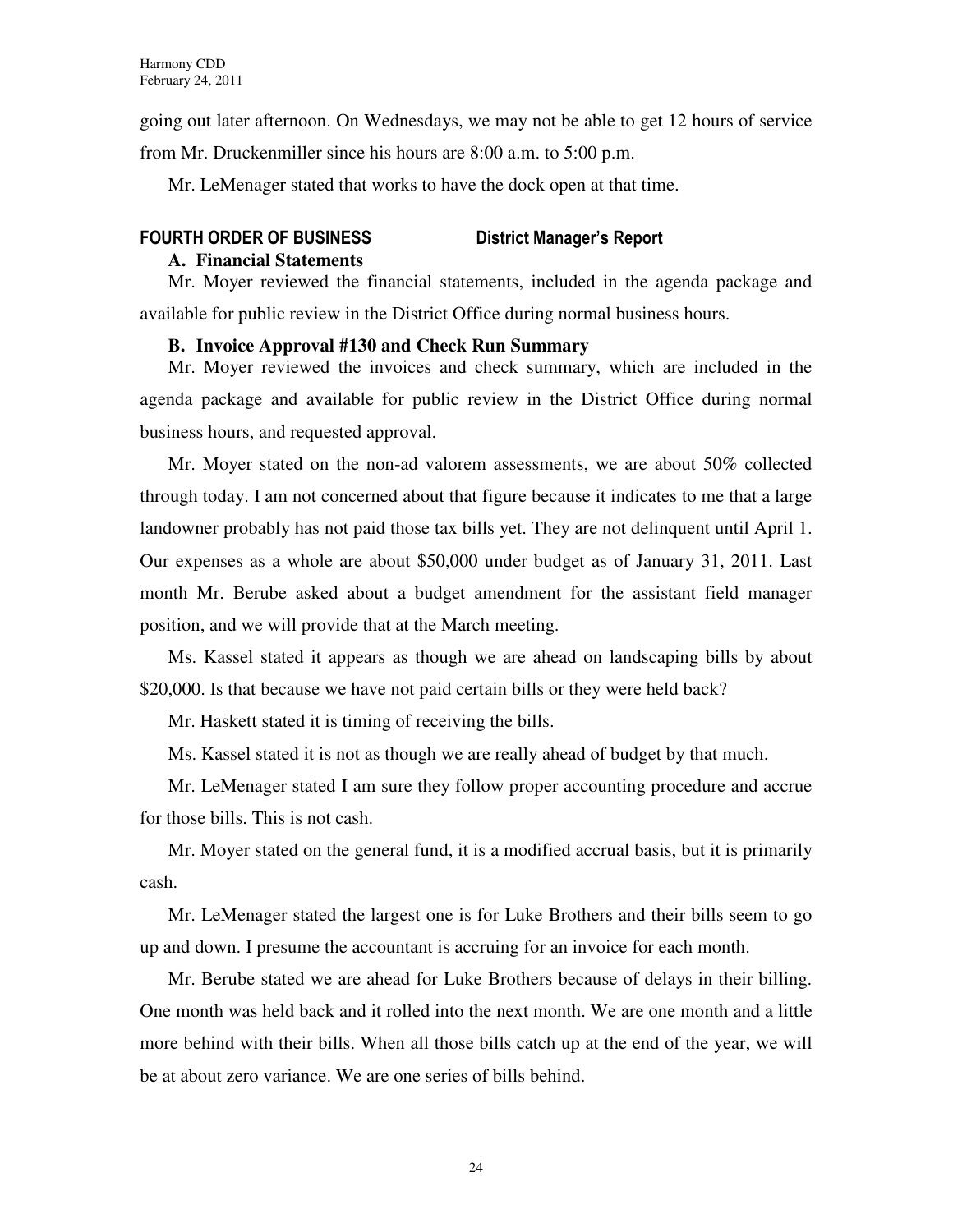Mr. LeMenager stated we cannot be. We are only positive by \$14,000, and their monthly bills are almost \$40,000. She has to be accruing for it. I would be surprised if she is not. There is not enough difference for her not to be accruing for it.

Mr. Moyer stated I will clarify that with the accountant.

On MOTION by Mr. LeMenager, seconded by Mr. Walls, with all in favor, approval was given to the invoices as presented.

### **C. Approval of Requisition 254**

Mr. Moyer stated there was a time when some of the expenses of the District for permitting and environmental work were advanced by the developer and were paid back through the general fund. Those expenses are rightfully categorized as capital expenses. The auditors picked that up several years ago that those expenses should have been requisitioned from the capital account and not from the general fund. Requisition 254 corrects that so we can reverse that entry on the balance sheet and transfer those funds into the operating fund.

Mr. Walls asked have they been accounted for on the balance sheet for a period of time already?

Mr. Moyer stated yes. This frankly needed to be done years ago.

Mr. Berube asked is there a reason why it was not done?

Mr. Moyer stated I do not think anyone focused on it.

On MOTION by Mr. LeMenager, seconded by Ms. Kassel, with all in favor, approval was given to Requisition 254 to reimbursing the general fund.

### **D. Public Comments/Complaints**

Mr. Moyer reviewed the complaint log as contained in the agenda package and is available for public review in the District Office during normal business hours.

Mr. LeMenager stated someone in Ashley Park asked a question about trees that need trimming in Ashley Park. Why is the CDD responsible for trimming the trees in Ashley Park in any case if they are not on the boulevards?

Mr. Haskett stated I clarified that those trees are at the Ashley Park pool facility, so those are CDD trees.

Mr. Berube stated the CDD maintains that entire block.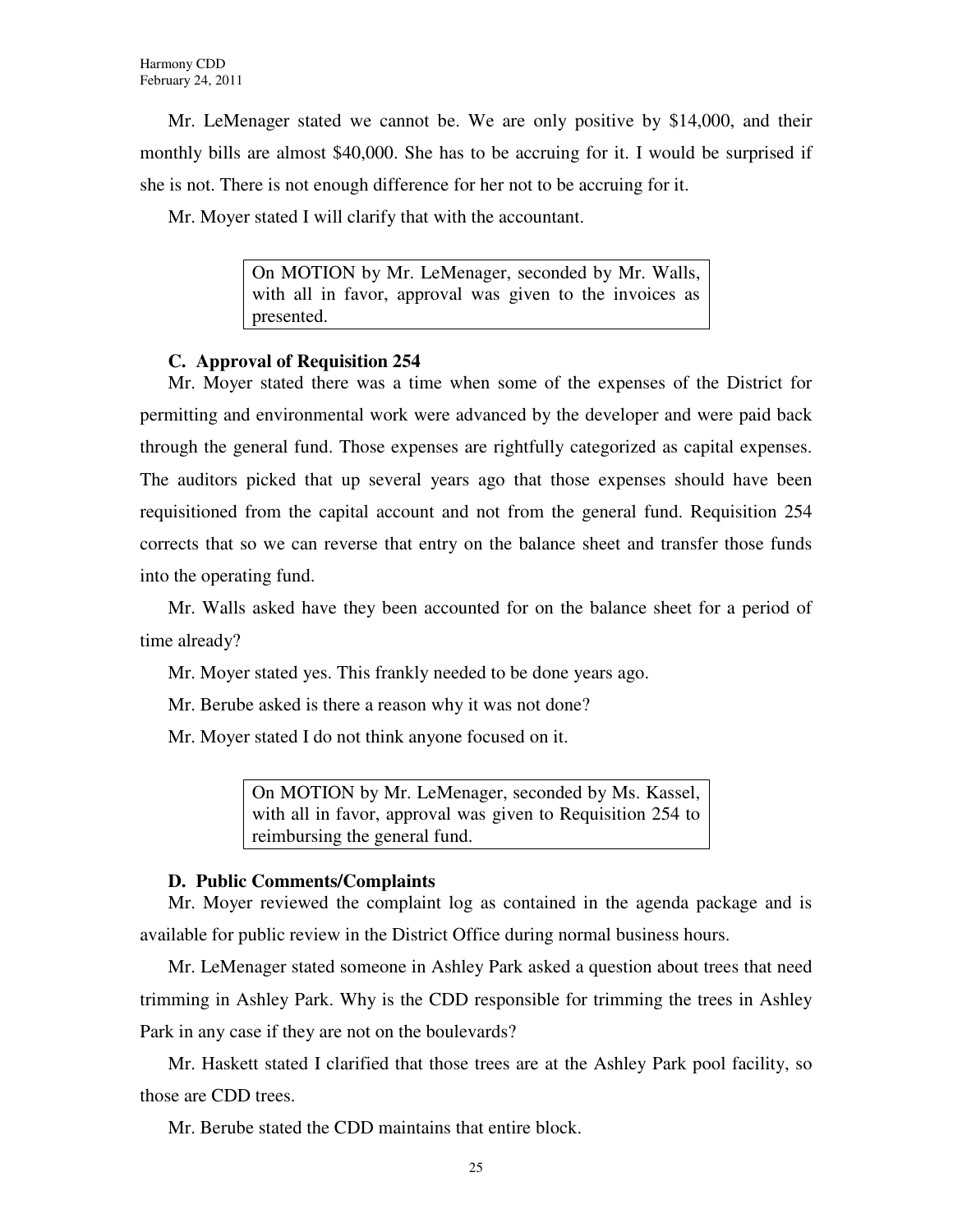Ms. Kassel stated there are some recent items on this report, including the death of a dog and the illness of numerous other dogs in Harmony around Blue Stem where it curves around by the school. The dog that died lives in the Green neighborhood but frequently comes across to that area. I do not know if it is now going to be policy that Luke Brothers posts the information sheets or some kind of poster on the dog parks to let people know when they have treated those areas so that people will not bring their dogs there. Perhaps they can put up signs in the areas where we post our CDD meetings to alert residents, although I do not know where people are going to walk their dogs anywhere but on the sidewalks.

Mr. Berube stated Luke Brothers has not applied anything in four months.

Ms. Kassel stated the person whose dog passed away believed it was something in the dog parks, some kind of toxin or poison. The veterinarian told her that the dog's symptoms were consistent with poison. None of the other people who go to that park every day experienced anything with their dogs. We decided it is not anything at the dog park, but in the meantime, it raised the subject of having that information posted on the dog parks whenever any kind of substance is applied that could possibly be toxic to dogs. Then people will be informed and can make their choice before entering the dog park.

Mr. Haskett stated I did ask Luke Brothers to address that immediately and I included it in the scope of services, so when we rebid this contract, that will be a policy going forward. We prepared a sign for them to use that will indicate the date and time it was treated as well as when it is safe to go back into those areas.

Ms. Kassel stated the item on November 1, 2010, for dog park concerns, a number of those concerns are still not addressed four months later. I am wondering when they will be addressed. Some of them are related to Luke Brothers and some are not.

Mr. Haskett stated the ones that are not for Luke Brothers, I addressed those with Mr. Druckenmiller this week and he will also begin performing a monthly inspection of the dog parks and providing a follow-up report so that everyone knows what was addressed.

#### **E. Arbitrage Rebate Reports for Series 2001 and Series 2004 Capital Improvement Revenue Bonds**

Mr. Moyer stated the conclusion of the information included in these reports indicates that we have no arbitrage rebate liability, which has to be paid to the trustee and put into an arbitrage rebate account that is remitted to the Federal Treasury every five years. We have not earned any positive arbitrage on our investments.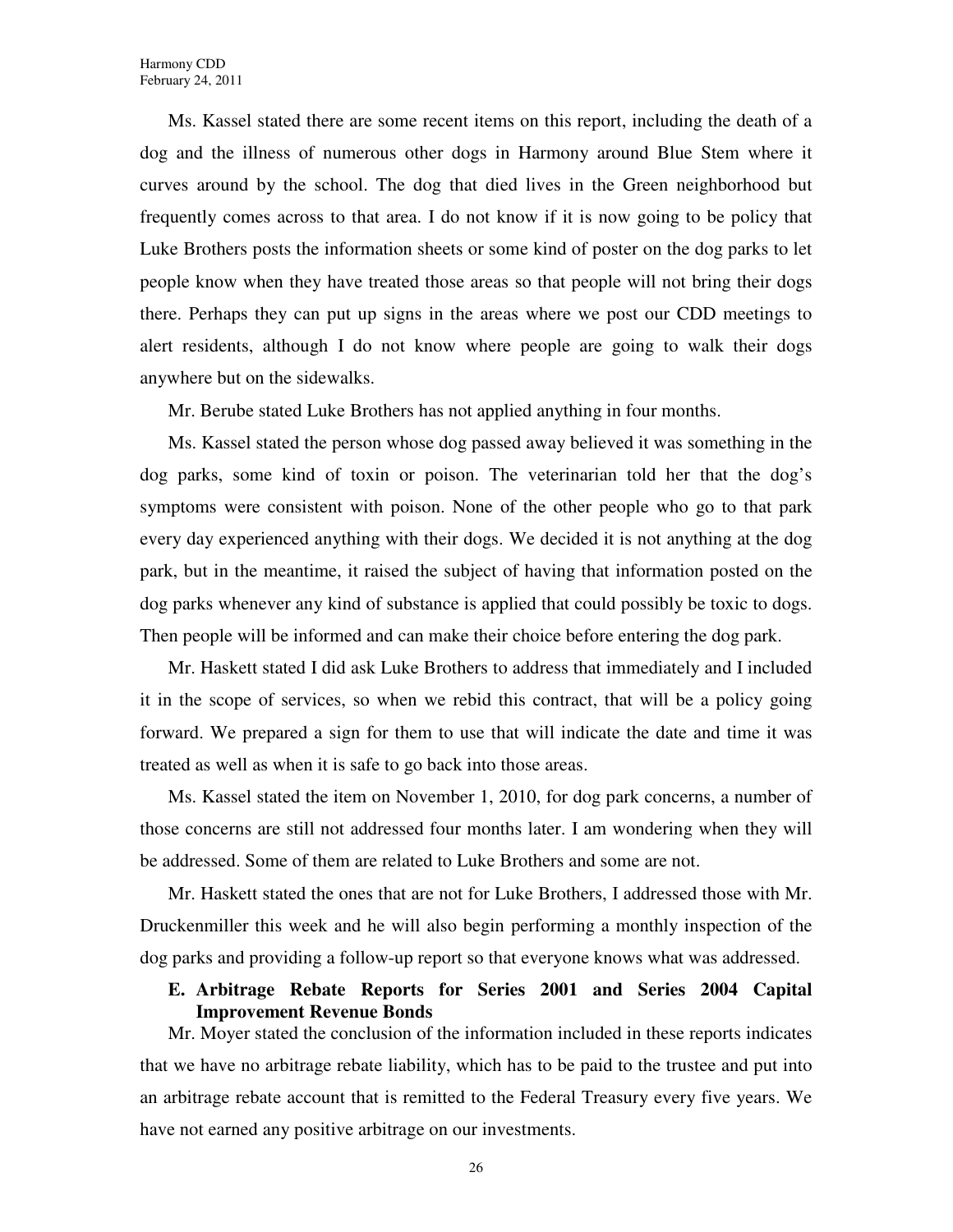#### FIFTH ORDER OF BUSINESS Staff Reports

#### **A. Attorney**

Mr. Qualls stated the letter from Grau & Associates on the rebate calculation says that you have the ultimate responsibility for your compliance with arbitrage rebate laws and therefore you should review the calculations carefully. Who does that? It is not me.

Mr. Moyer stated that is what we pay Grau to perform.

#### **B. Engineer**

Mr. Boyd stated we need to meet with Toho Water Authority on the pressure variations that are still happening. We are going to compile a monitoring log to see what is going on with the pressure so that we can show them what is going on. We have not had that meeting yet because we are waiting for a good set of data.

Ms. Kassel asked does the data show that the pressure is still varying?

Mr. Haskett stated I have been working with Mr. Bill Tullos on that issue, and he is monitoring the system at the dog park. We have the results from a week in the middle of December when his computer crashed. He is trying to get that working again and as soon as that system is operational, he will monitor the pipes in several locations and provide more results. He apologized that it is a specialized system that is not available on the shelf.

Mr. Berube asked based on his results in December, is there any cause for thinking that Toho Water Authority has a problem? Or is it relatively flat numbers?

Mr. Haskett stated after talking with him and looking at the chart, there were some large spikes from 120 psi down to 30 psi within a minute and then back up again. The result of 120 psi is not too much for the size of our pipe, but the water pressure created from that difference is causing a problem.

#### **C. Developer**

#### **i. Review of Pond Fishing Policy**

Mr. Golgowski stated I wanted to report to the Board the effectiveness of the policies that are in place since the beginning of the policy not allowing fishing or other watercontact activity. We have routinely posted No Fishing signs at many of the ponds over the years whenever we received a phone call from a resident about people fishing in the ponds. Often I will go out and speak to the people doing the fishing, which most of the time is younger kids. That is not very effective; I will speak to them one day and they will be back out the next day. There are some kids who keep a bait bucket outside the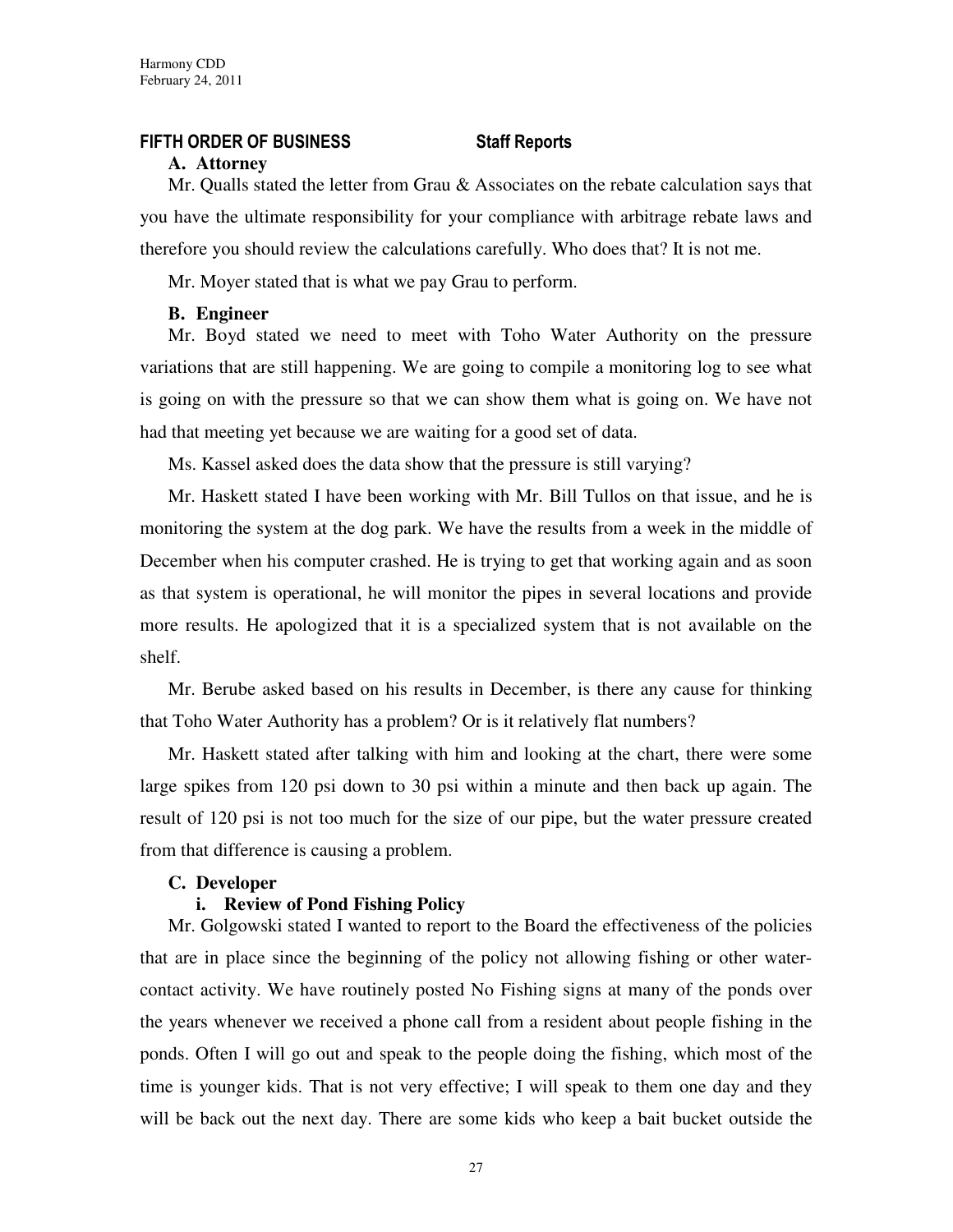pond at Ashley Park. I know other residents approach me to from time to time to enforce this policy. I started to think that perhaps this act of "civil disobedience" stems really from the desire to fish in the ponds. We try to direct people to Buck Lake where we promote and encourage fishing. The responses I receive are that it is fishing off the dock or they do not have access to a boat or the fish are not biting today or they would rather fish in the pond in their backyard. Given Harmony's attitude toward getting people involved in nature, perhaps fishing is not unreasonable. I wanted to let you know my experience and if we truly have a No Fishing policy, then I would ask that we rigorously enforce this policy.

Mr. LeMenager stated I was not sure why we received this when I first read it, but I think it is a good report. It is extremely well written and shows the arguments on both sides. I am already on record for saying at previous meetings that I am not really opposed to it. With the family nature of the community, I can understand some people not wanting others fishing in their backyard. Some of the ponds are not surrounded by homes and I do not see a problem allowing fishing in those. We have discussed this issue in the past. The problem is our No Fishing signs do not mean anything. They are completely unenforceable. For us to enforce the policy, we need to have specific signs that refer to a Florida Statute and are posted every 500 feet. That was where we left it. The signs we have now are nice but they do not make sense because we cannot enforce them. I am more than pleased to review this and perhaps we want to consider it on a pond-by-pond basis. To the extent we have ponds where we do not want people to fish at all, then we have to follow Florida law and install the right signs every 500 feet. That will have a certain look but it is what we will have to do if that is the policy we want to take.

Mr. Berube stated I think we are heading toward having another rule that will be nearly unenforceable. Even if we do comply and install the signs throughout the neighborhood, someone will still have to make the phone call to the sheriff's department and ask them to respond to the policy of no fishing in the ponds at Harmony. The response to that will be slow, if anything, at best. What will happen is people will stop calling the sheriff's department; they will call Mr. Golgowski and tell him to call the sheriff. I just see this as another rule. I understand residents do not want other people in their backyards fishing. Perhaps they do things to run them off like turning on the sprinklers.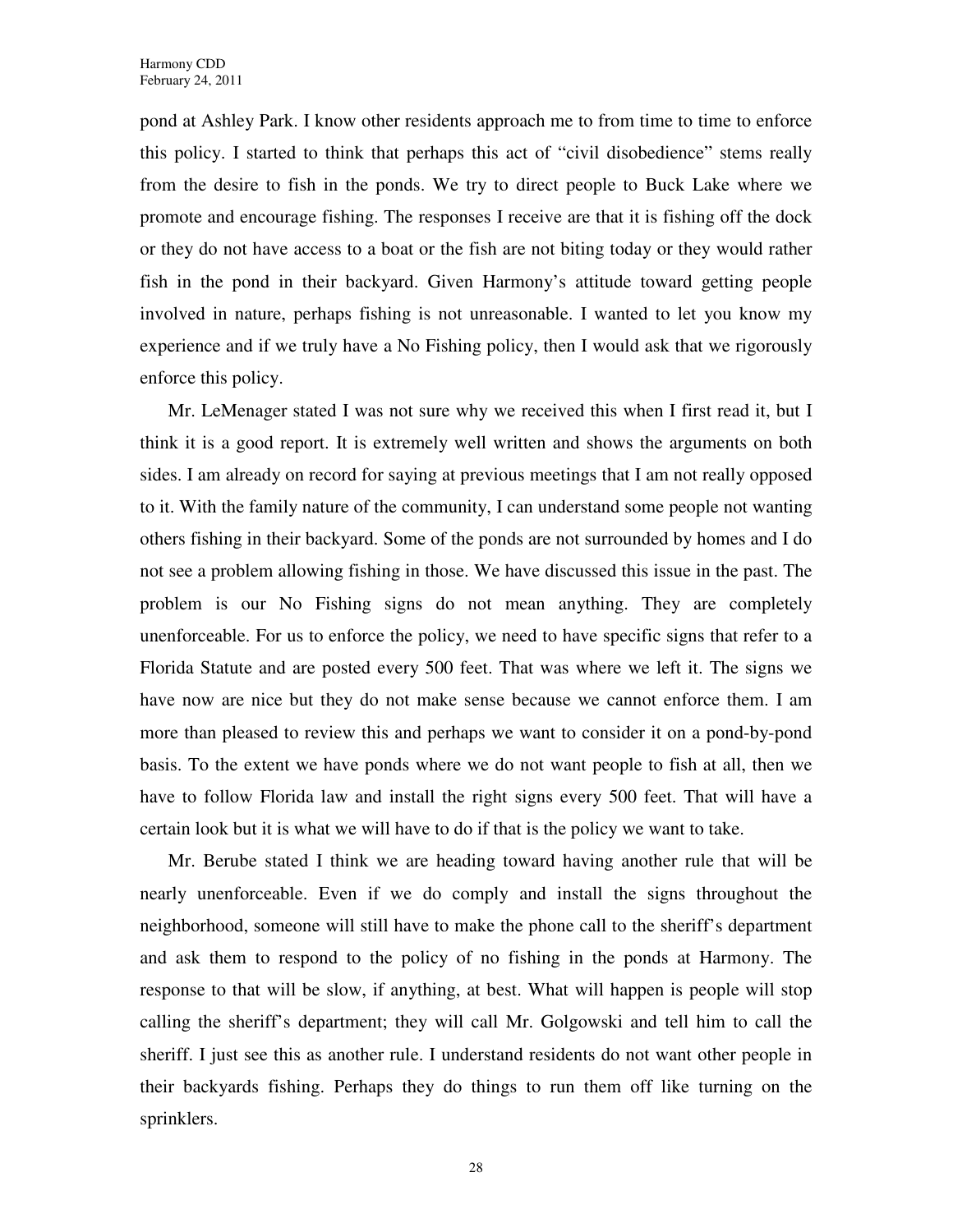Mr. LeMenager stated I think the concern is not that they are fishing on their property because they can still see them fishing across the pond.

Mr. Berube stated I understand the frustration of residents who live along the ponds and having intruders in their yards. The reality is that the ponds were always known to be public, and there is an easement around every single pond. I am leaning with Mr. LeMenager to allow fishing in all ponds.

Mr. Evans stated when the issue of fishing in the ponds was first raised, there was not an adversity toward fishing; it was a safety issue, which should take precedence over everything else.

Ms. Kassel stated it is still a safety issue.

Mr. Evans stated I grew up on a beach and I have fished everywhere as far back as I can remember. I love fishing. The fundamental issue is safety, and we cannot turn a blind eye to safety because it is something that you think would be nice to do. The photograph that Mr. Golgowski provided should remind us about the steepness of the slope of these ponds. These ponds were not created for recreational purposes. They were created for stormwater management. They are designed with a 4:1 slope and then it drops off even steeper to a 2:1 slope once it gets below the water level. They are very steep and they are very deep. The safety issue for me is first and foremost. I would love if these ponds were 6:1 slopes and you could wade out there 10 or 15 feet and we did not have to worry about alligators following fish to the shore. That is a totally different scenario. I do not think that you can turn a blind eye to the safety factor for a recreational use.

Ms. Kassel stated beyond that, it is a liability factor.

Mr. Walls stated I can appreciate safety and that should be our first and foremost concern. But there are trails running along several of these ponds. We are giving people the leeway to walk along the edges of those ponds from the trails, where they trip and fall or even wade into the water if they choose.

Mr. Evans asked are these trails at the top of the bank?

Ms. Kassel stated yes.

Mr. Berube stated the ponds are close by.

Mr. Walls stated there is no marker. There is a post at the beginning of the trail and one at the end of the trail. People are walking these trails every day. I play golf here and I sometimes have to reach into the water to retrieve a ball. People do that every day. I have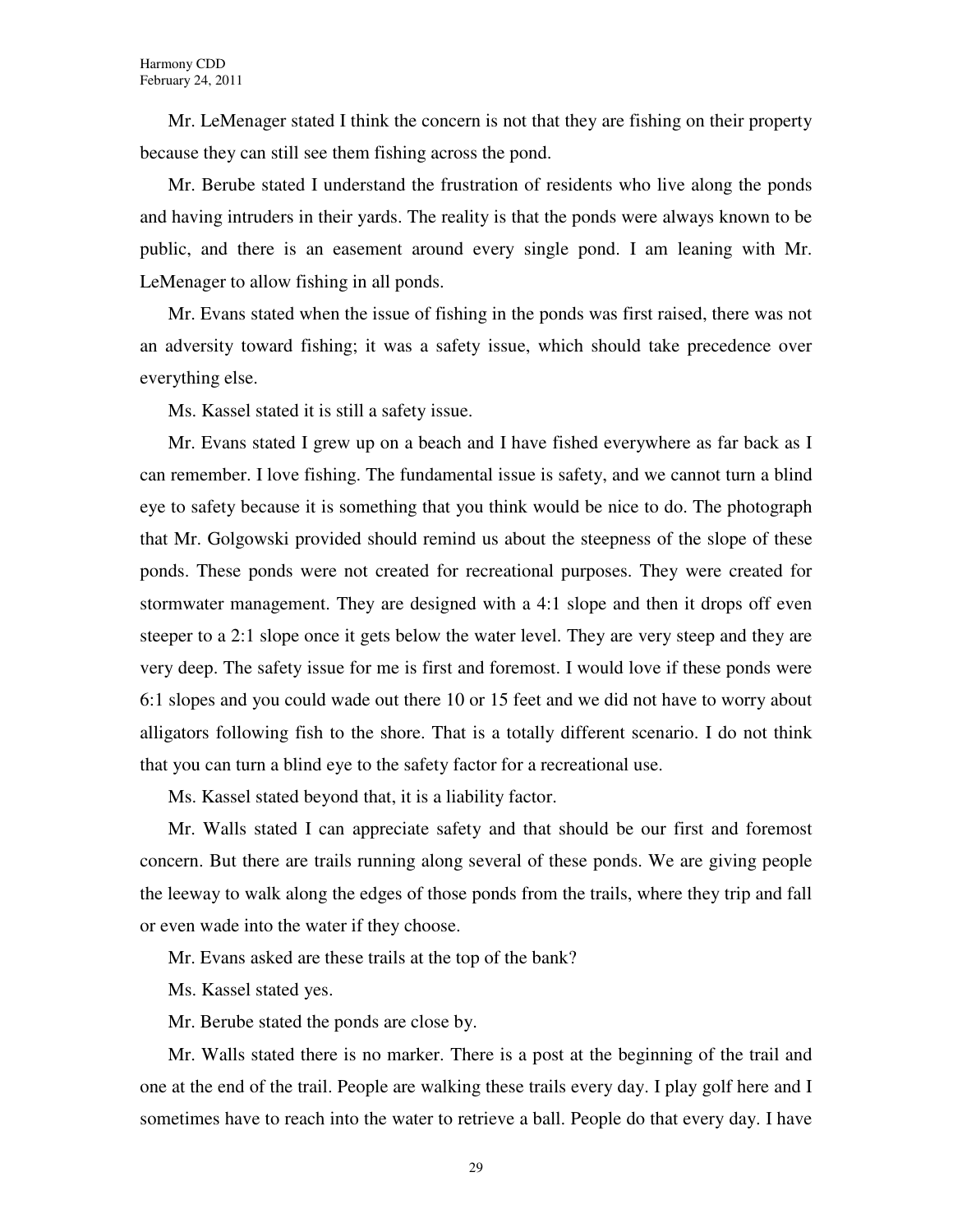seen people standing in the water to retrieve their ball. They are our property. It seems like we are applying a different standard of safety to different issues.

Ms. Kassel stated the golf course is not our property.

Mr. Walls stated but we own the ponds.

Mr. Berube stated I walk my dog along the edge of the ponds, as do other people. Dogs love it.

Mr. Walls stated I propose a compromise where we remove the No Fishing signs from the ponds that do not abut residential properties right now and leave them on the others. We will not be able to enforce it either way. You can install the official No Trespassing signs, but I do not know if that is absolutely legal without a fence.

Mr. Berube asked when you have ponds like this with No Trespassing signs posted, what is the trespassing zone? Where is it?

Mr. Evans stated we are missing the issue. Are we trying to sidestep the safety issue by allowing them to fish in one place but not in another? Make up your mind and that is why we are here, to make a decision. Are you concerned about safety, and is safety an issue? If it is not an issue, let them fish. If it is a safety issue, then they should not. I do not see the middle ground.

Ms. Kassel stated I do not, either.

Mr. Boyd stated regarding the 4:1 slopes, if this was a County facility, they would not require that it be fenced. If the slope is steeper than 4:1, they would require a fence around it to physically keep people away from it. As far as the slope level when the pond drops off into the water, it is difficult to tell what the slope is from this picture. The way the ponds were designed and built is that the 4:1 continues and shallows up slightly until you get two feet of water depth, and then it drops off severely. If someone were to stumble and fall into the edge of the pond, they are not in danger of immediately being trapped and falling down farther. The danger is if someone is wading and they go out past that two-foot depth. Then they will fall.

Mr. Evans stated we also have fluctuating water levels depending on the season.

Mr. Boyd stated that is correct.

Mr. Evans stated if the water level is down and they are walking along the edge and all of a sudden they step down, a 2:1 slope is very steep and your feet are going to go right out from under you. We do not know if these kids can swim or not. If your feet go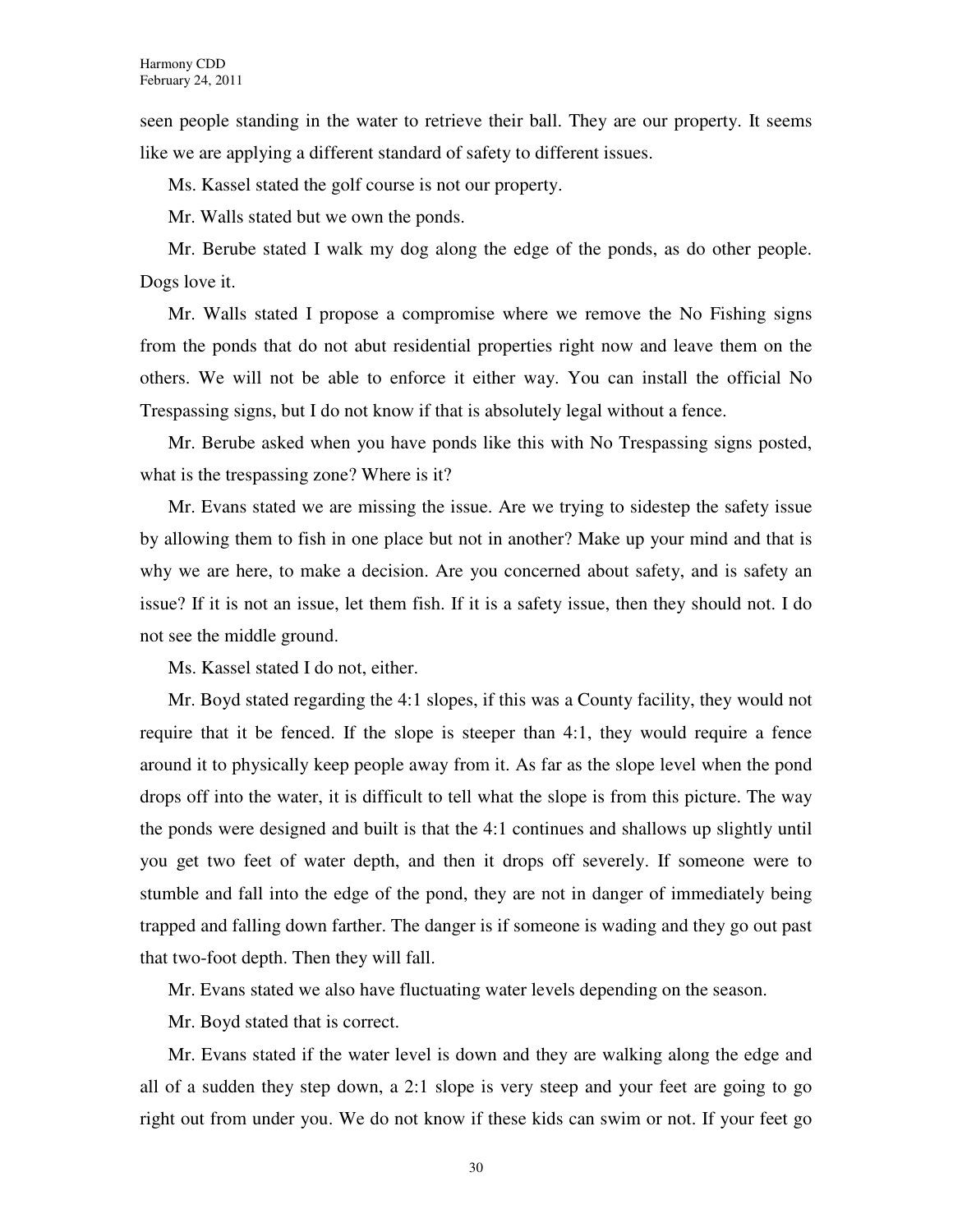out from under you, then you are in the water and panic sets in. I was a lifeguard for three years, and I worked with the sheriff's department for body recovery as a diver. I pulled in too many dead bodies during that period of time. It is not fun. That is why I am so adamant about the safety issue. I do not want to let these kids play near the pond edge and let them slide down that slope when we have a facility and an area where they can fish.

Mr. Walls stated yet we put kids in boats. I think you are blowing this a little out of proportion.

Mr. Evans stated I am very safety conscious. I have been down this road before when I was the one who had to go in after them.

Ms. Kassel stated it is not just the concept of someone falling into the water. It is the concept of people being at the edge of the water, throwing bait fish in, and attracting alligators to the point where they are not afraid of people. People will suffer by the alligators attacking them or their dogs as they pass by. We welcome wildlife in this community, and alligators are part of that. If we make alligators unafraid of people, then that is the end of the alligator. I think it is unfair from that standpoint. There are multiple safety aspects regarding alligators, in addition to the slope issue.

Mr. Walls stated the same thing can happen at Buck Lake.

Mr. Evans stated we have to decide. Either you agree that it is a safety issue, or you do not. Once you make that decision, then everything else falls in place. If you agree it is a safety issue, then we post it. A lot of this is a matter of education. The whole time when I was a lifeguard and we told people not to go swim because of rip currents, I still had to go make a rescue anyway. There are always going to be people who will not obey a sign because they do not care. Then there are the ones who will obey it if they know it is there and understand there is a reason for it.

Mr. Qualls stated if you want to make a rule that there is no fishing, that is difficult to enforce. You can have a rule after a duly-noticed workshop that puts the public on notice that there is no fishing. If you want to make a policy decision to allow fishing, there is a series of things that need to be considered, including a known hazard and a variety of things that I would want to set out for you in order for you to make a decision. If you want to continue the policy and adopt a rule that there is no fishing, then you put the public on notice. There is currently no rule in place to prohibit fishing.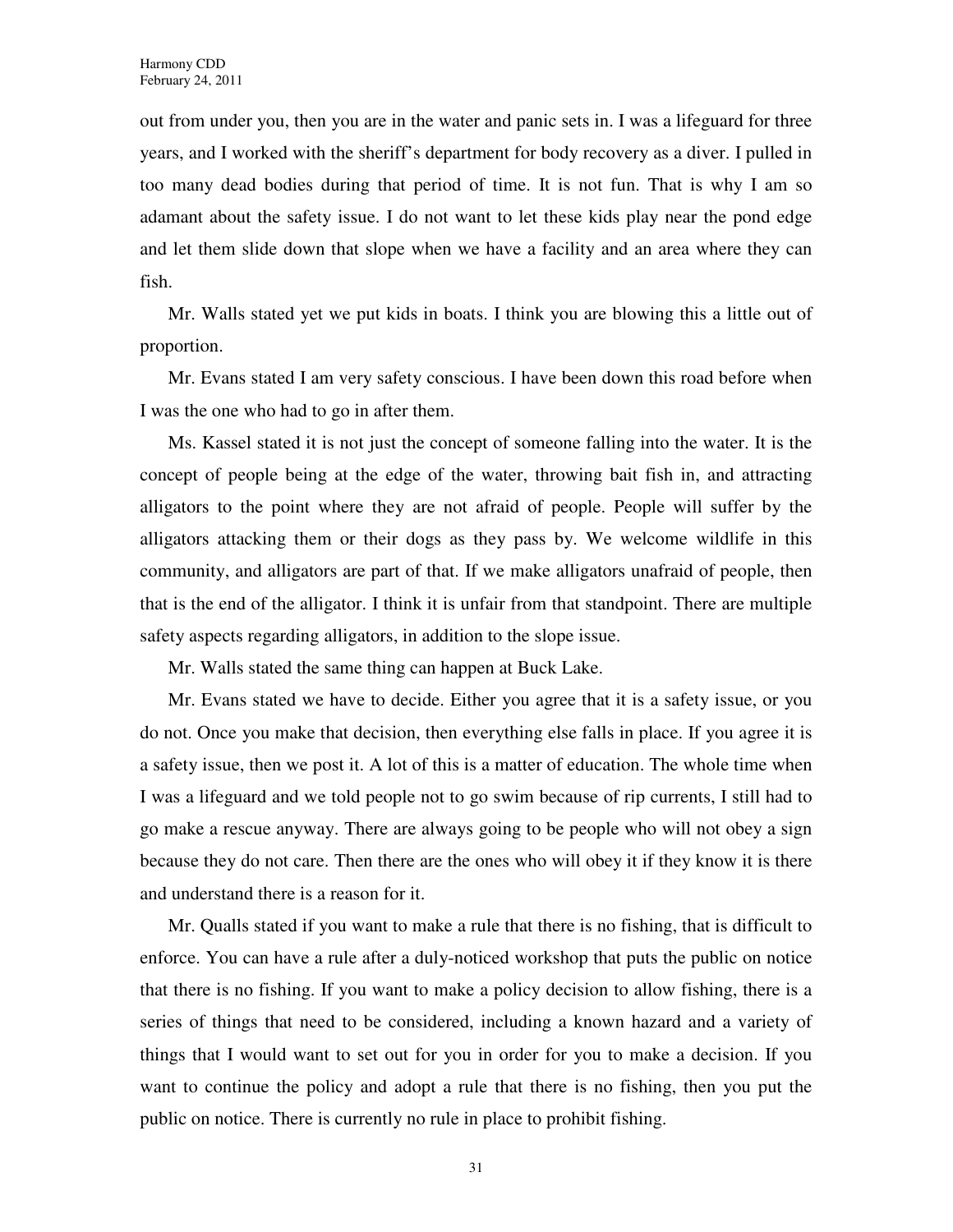Mr. LeMenager stated now we have signs that are not only unenforceable, they are not according to the rules of the CDD.

Mr. Qualls stated there is no rule related to fishing.

Mr. LeMenager stated I am not in agreement with one of Mr. Berube's comments because I thought the reason the sheriff was not enforcing it was because it is not properly signed. If we want to prohibit fishing, then we need to follow the rules and we need a sign that refers to the appropriate Florida Statute, or else they will not enforce the sign.

Mr. Qualls stated the rule has to cite a Code.

Mr. Berube stated the signs are also specific. To Mr. Evans's point, I am conscious of the safety aspect, too. However, the County has a standard for ponds and fencing around them. Almost by implicit direction, without a fence around a pond, they are assuming this pond slope is safe, more or less.

Mr. Evans asked are most retention ponds fenced?

Mr. Boyd stated yes.

Mr. Berube stated that is probably because they have steep slopes.

Mr. Boyd stated if it is a County or DOT facility, they fence them automatically.

Mr. Evans stated there is a reason for that.

Mr. Berube stated we are trying to legislate common sense, and I do not think we can.

Mr. Evans stated we have all spoken our opinions on this issue. We will need a workshop in order to develop rules for this issue, which we can include in the access card rulemaking workshop. We all have justifiable viewpoints that we have shared, and I would like to hear from the residents who have requested to speak on this issue.

Mr. Dan Miller stated I live on Brackenfern on one of the Birchwood ponds. I object to having fishing in the ponds for the three primary reasons that were already shared: (1) safety, (2) alligators and (3) precedent. To the first reason, I agree with you that the slopes are very steep. To the second reason, we personally experienced what Ms. Kassel described. There were three boys fishing for a few days, and the alligator got more and more aggressive. One of the boys was getting his line in the water, and the alligator was chasing him down the slope and down toward our house. The alligator was literally chasing him down for his bait. We told the kids to stop and the alligator finally swam away, but it is a real problem. They get really comfortable with people very quickly. To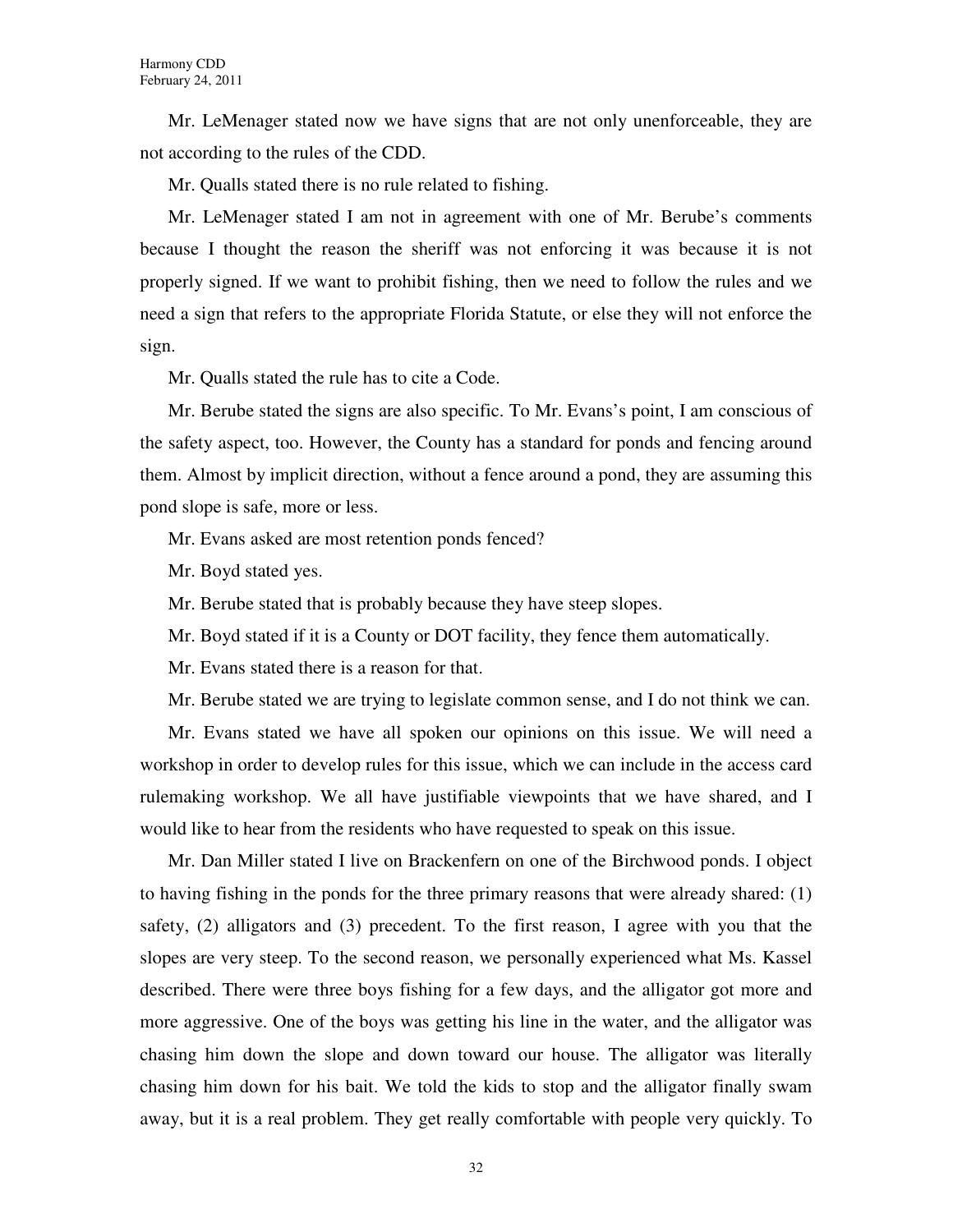the third reason, there is no need to change. My wife and I bought our home here in 2005 with the understanding that no fishing was allowed in the ponds, and it has never been allowed. There are always a few kids who show up to go fishing, and usually that is not a problem. But if it is opened up to everyone, there will be people fishing in the pond behind my house all the time. The edge of my patio is about 30 feet from the shore. I know some people think it would be great to just walk out their back property and be able to fish. I agree with Mr. Evans that the safety concerns are very real. As soon as you open it up, it will not be just residents; it will be anyone who wants to come in here and wander through people's backyards. I understand the ponds are CDD property, but when we purchased here, it was with the expectation that there was no fishing and we would not have to deal with people regularly in our backyard walking around the ponds. I know neighbors want to walk around their ponds, and I do not object to that. But I do not want non-residents parking in the front and walking to my backyard to go fishing.

Mr. Moyer stated Ms. Kay Quebman submitted a speaking request form, indicating that she has concerns about allowing fishing in all retention ponds, and she is opposed to it.

A Resident stated we live by a retention pond near the golf course. I have a 14 year old who rides his bicycle and could be hit by a car or something else can happen to him. You are talking about safety, but the walking path at Cat Lake is more dangerous. When he wants to fish for a couple hours, he does not want to ride all the way to Buck Lake; he just wants to drop a line in our backyard pond. I do not see anything wrong with that. I enjoy watching him fish from the house, but if he goes to Buck Lake, I cannot watch him. I understand some people do not want other people in their backyard fishing or dealing with alligators. But there are no alligators in retention ponds like that. I called the sheriff's office and I also called FWC because I was told they have jurisdiction over these kinds of water matters. They said there was nothing they would do and it was a waste of their time. My son is 14 and does not need a fishing license. He is not fishing; he is catching and releasing them. I can understand not wanting fishing in ponds that are surrounded by houses, but there are no houses where he is fishing. He is not bothering anyone. When I talked to the sheriff about the signs being every 500 feet, they said there is no Florida Statute for a retention pond. It is a public pond with public access.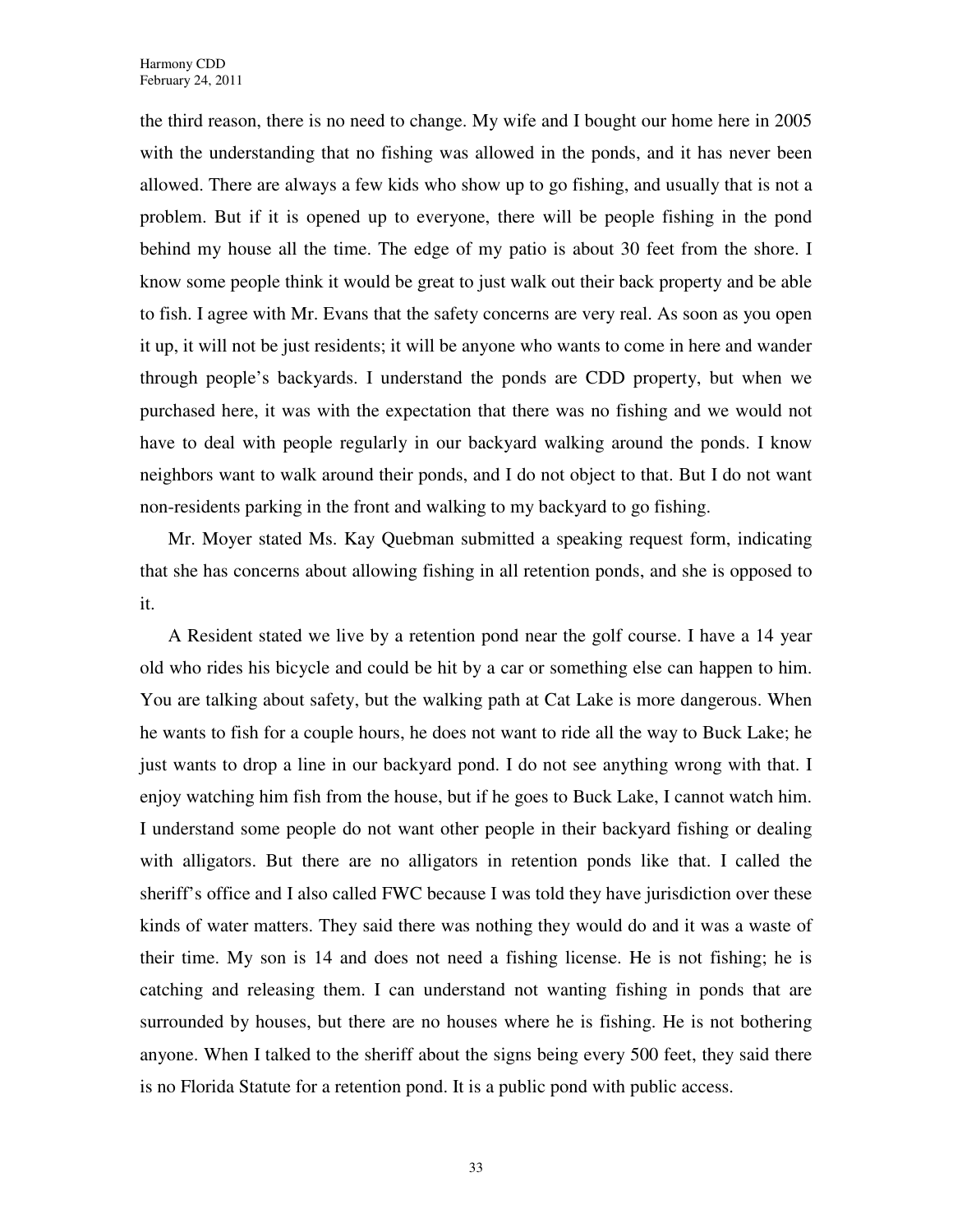Mr. Evans stated it is still owned by the CDD. Mr. Berube has the Statutory reference for the posting.

Mr. LeMenager stated I am in complete agreement with this resident. I understand there is a safety issue, but for me, the issue is more that we should specify ponds for fishing, such as this one where it is not surrounded by homes. At the same time, if there is a pond in someone's backyard, then fishing is absolutely unacceptable. To me it is a matter of defining which ponds where we want to encourage kids to fish and which ponds they cannot.

Mr. Walls stated I would request staff to develop a list of ponds that are not in a residential area and not on the golf course that could be made available for fishing, if we decide to allow fishing.

Mr. Boyd stated ponds where there may be access today may be surrounded by homes when there is future development.

Mr. Evans stated you first have to say that you are going to ignore the safety issue if you want to proceed to allow fishing. You have to say that you do not care about safety. All the ponds are designed the same way.

Ms. Kassel stated it is a safety issue as well as a liability issue.

Mr. Walls stated allowing fishing does not mean that we do not care about safety.

Mr. Evans stated that is the first hurdle in every decision that you make. There is a primary and a secondary reason.

Mr. Walls stated I absolutely care about safety.

Mr. Evans stated but you cannot change the design of the pond.

A Resident stated the people who tell you that fishing is not allowed in the ponds do not give up. They just do not want to see a kid having fun fishing.

Mr. Berube stated I hear you on the concern for safety. Mr. Walls suggested allowing fishing only in certain ponds. Mr. Golgowski came up with a platform that eliminates people from going in the water.

Mr. Evans stated we cannot build a platform within the 25-foot maintenance buffer easement area because it impedes with the maintenance of the lake bank. Are you talking about a dock?

Mr. Golgowski stated yes, basically a place to stand into the pond.

Mr. Evans stated we would need to check the permit from SFWMD.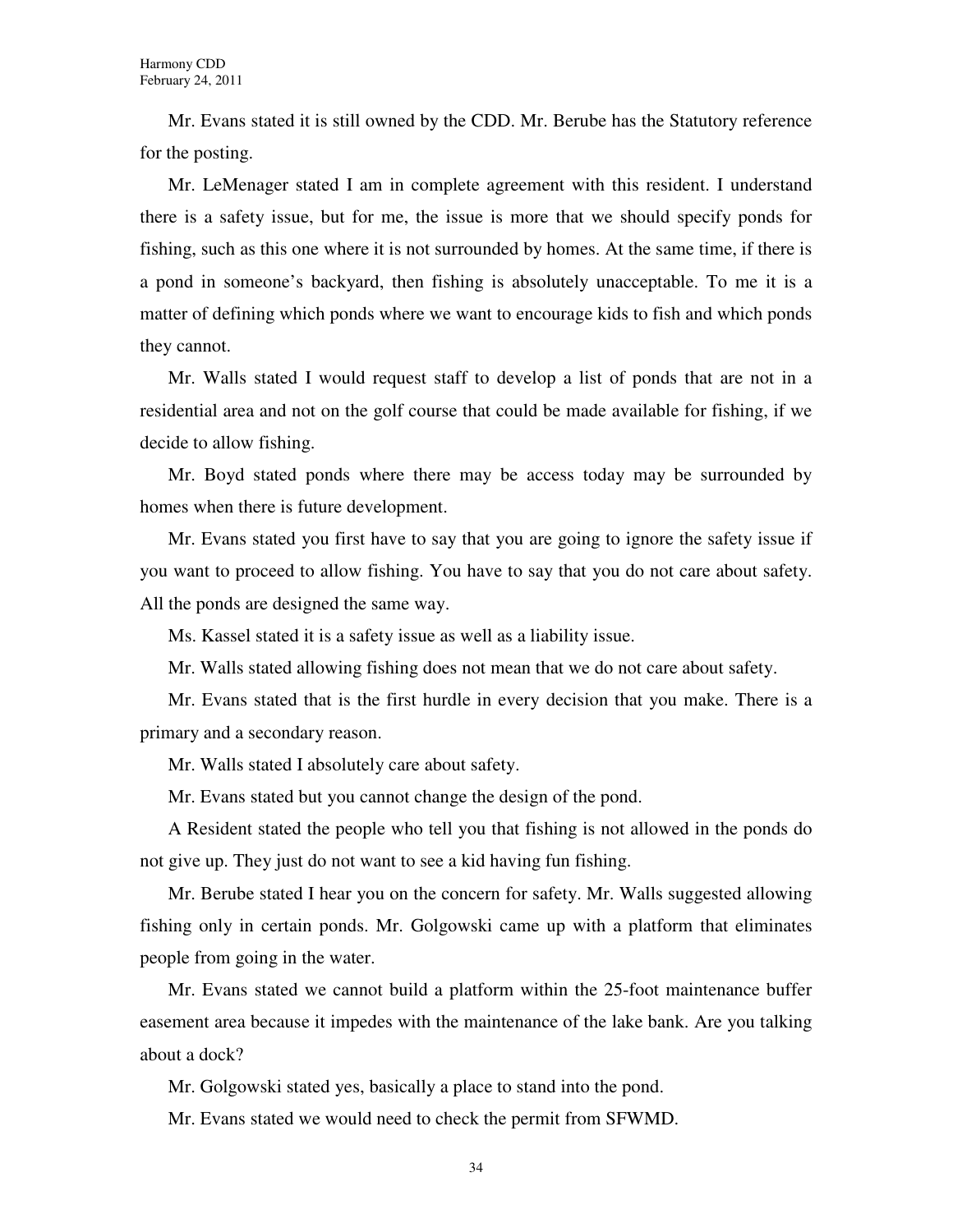Mr. Boyd asked are you talking about a wooden boardwalk over the bank of the pond like a dock that juts out into the water?

Mr. Golgowski stated yes.

Mr. Boyd stated I do not think that would be a problem.

Mr. Berube stated I would like Mr. Golgowski to forward that drawing to Mr. Boyd so he can see if that will work. If it does, then maybe we can get past the safety aspect of this.

Mr. Golgowski stated I will do that, and I will also develop a list of ponds that have no homes adjacent to them.

Mr. Evans stated we will further discuss this at the rule development workshop next month, which will immediately follow our regular meeting scheduled for 9:00 a.m.

#### **ii. Handbook of Florida Fence and Property Law**

Mr. Golgowski stated we distributed a report primarily for your information. OUC has come into possession of vehicle charging stations for vehicles, such as Nissan Leaf and Chevrolet Volt. They are interested in installing three of them on Five Oaks Drive for public use. It will be on CDD property but they already have an easement over that property for their activities.

Ms. Kassel asked are they paying for that? And who is paying for the electricity?

Mr. Golgowski stated it would be accessible by a card swipe, and there will be no cost to the District.

Mr. Berube asked where is the electricity coming from?

Mr. Golgowski stated OUC.

Mr. Berube asked so they will have a separate line?

Mr. Golgowski stated it will be tapped into their transformer.

Mr. LeMenager stated it is a great idea.

Mr. Evans stated they just want to know what our thoughts are.

Mr. Berube stated I am fine with that.

Mr. Golgowski stated there may be a need for the attorney to review some documents related to this.

Mr. Evans stated that is fine.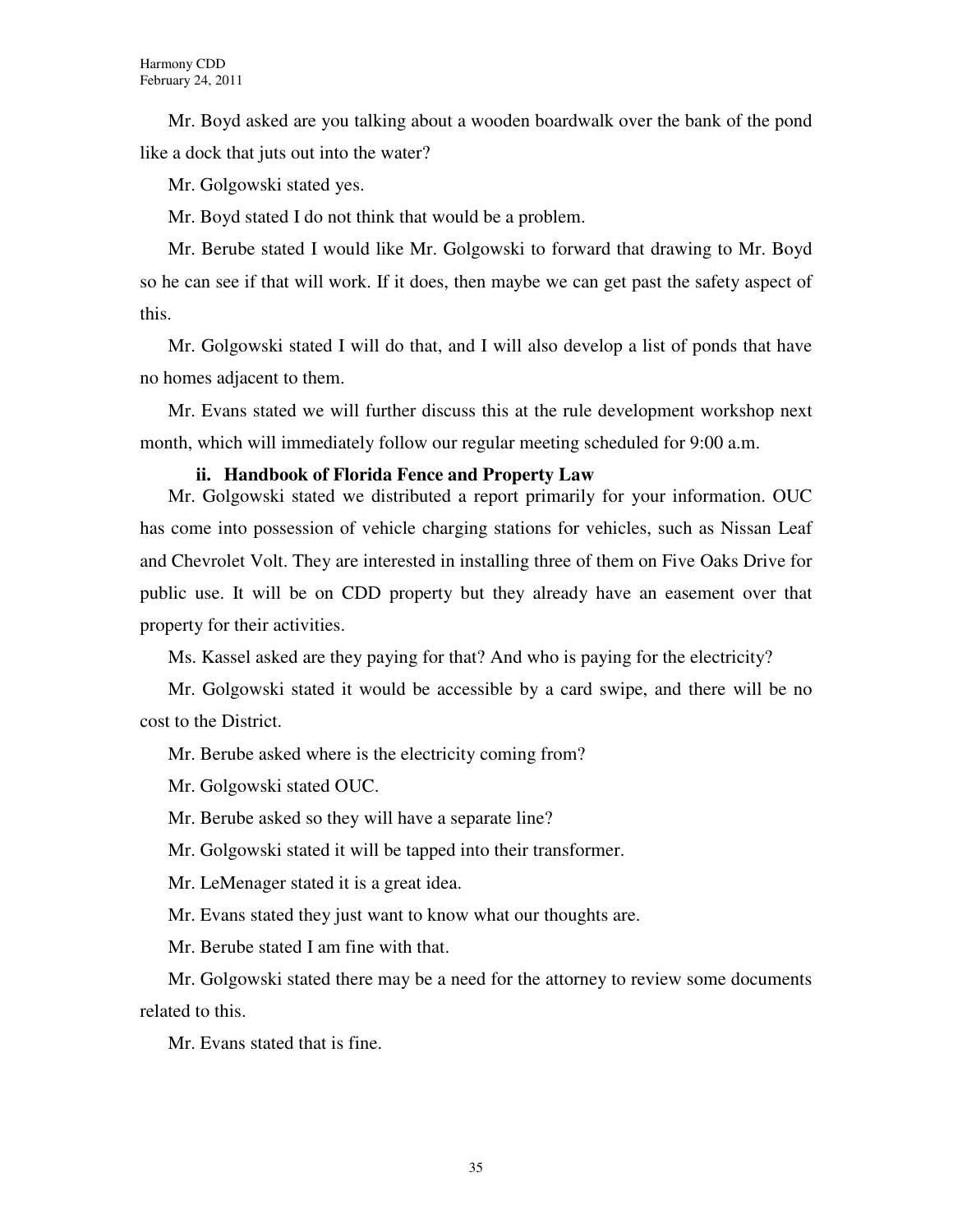#### SIXTH ORDER OF BUSINESS Supervisor Requests - Discussion of Engineer Meeting Attendance

Ms. Kassel stated this was a request by Mr. Walls, but I spoke to Mr. Boyd about it after our last meeting. During our February meeting, I realized how he is able to respond on various issues that came up during the meeting. If he is not at a meeting but only comes if he has something to report, then he will not know about some of these other issues. I would like to save the money, but if he is not attending the meeting, then he cannot hear what is going on and he cannot address the issues that we bring up.

Mr. Walls stated I am looking at all areas of the CDD, and my intent is to make things as efficient as possible from my point of view. Mr. Boyd does great work and I have no problem with his work. His firm bills us every month. Two-thirds to three-quarters of that bill is for him to attend our meting for a couple hours, and they charge us a couple hundred dollars an hour for him to be here. Most meetings that I have attended as a resident or as a Supervisor, Mr. Boyd speaks for maybe two minutes. That is because that is all that is required of him. There have been meetings when he has not spoken at all. To me, it is not an efficient use of our money to pay him to be here when we have various staff at various levels that can coordinate the information exchange between the engineer and the Board. I am not saying that we bar Mr. Boyd from attending all our meetings. The issue is that a lot of the things that he works on for us can be submitted to us through staff. If there is a reason for him to be at a meeting, then we can ask him to be here. If there is an issue on the agenda where he can provide some insight, I am fine with that. I just do not see the need to have him here at every meeting and pay his firm a couple hundred dollars an hour for him to be here. That has been the bulk of our bill for his firm. I would rather him charge us for working on things rather than be here to provide a twominute comment each month.

Mr. LeMenager stated we never know when we are going to have a question where his input will be useful. As nice as the person is who takes Mr. Boyd's place when he is not able to attend, he really does not add anything to our meetings. When Mr. Boyd is here, he can give authoritative responses. There is really no reason to send your replacement. He is very nice, but all he can really do is take notes and ask questions and we do not need to pay \$100 an hour for that. I do value Mr. Boyd's opinion during these meetings as well as the map he brings.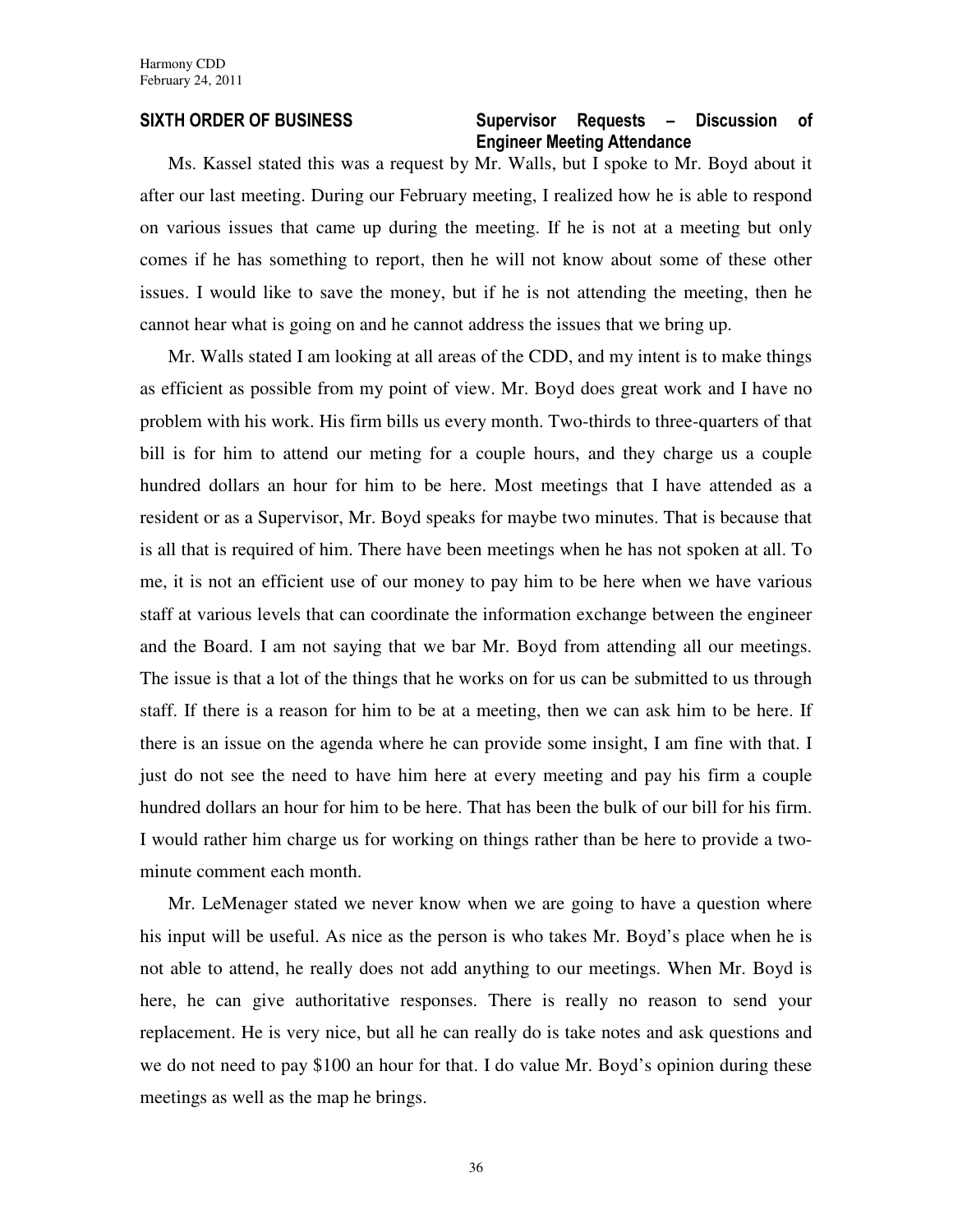Mr. Walls stated there is nothing, in my opinion, that we discuss here that needs to be answered at this meeting. We can discuss things and determine what questions to ask Mr. Boyd. Staff can send him that question and then he can attend the next meeting to explain or provide his advice. I do not know that there is anything that is so pressing that we need to have him here at every meeting just in case. If we invite him to meetings only when we know something is on the agenda where we will need his input, that will save us several thousand dollars a year.

Mr. LeMenager stated when I saw this note in the agenda package, I had one thought. There are two people who attend our meetings who bill us at an hourly rate. It depends on how long the meeting is as to how much they get paid. Would they entertain quoting us a fixed price, whether the meeting is 45 minutes or three hours? That is a suggestion for them.

Mr. Berube stated on the surface at first, I agreed with what Mr. Walls said about it not being necessary to have the engineer or the attorney here. Then it dawned on me that if we do bring up an issue that needs attention from either of these professionals, they will have to be brought up to speed from someone else anyway. When that occurs, they will be on the clock. We can pay for their attendance at these meetings and have then be up to speed as much as they possibly can be, or we can pay them to be brought up to speed after the meeting. Without having a year's worth of meeting attendance versus no meeting attendance to see how the billing compares, I cannot quantify it. I am torn on this, but I feel more comfortable having our professionals at our meetings helping us. Clearly we are not professionals, but we are residents trying to do the right thing. I am also conscious of the money.

Mr. Walls stated I also checked with the District Manager, and other CDDs operate in that manner, although those CDDs are more mature than we are and they do not have the recurring needs for an engineer so they invite him when needed. It is not a remote concept.

Ms. Kassel stated in my conversation with Mr. Boyd about this exact issue last month, he seemed to be very amenable either way. My suggestion was that he be in his office working on other things and be available for us to contact him during a meeting but not attend a meeting.

Mr. Berube asked how does Mr. Boyd feel about not attending our meetings?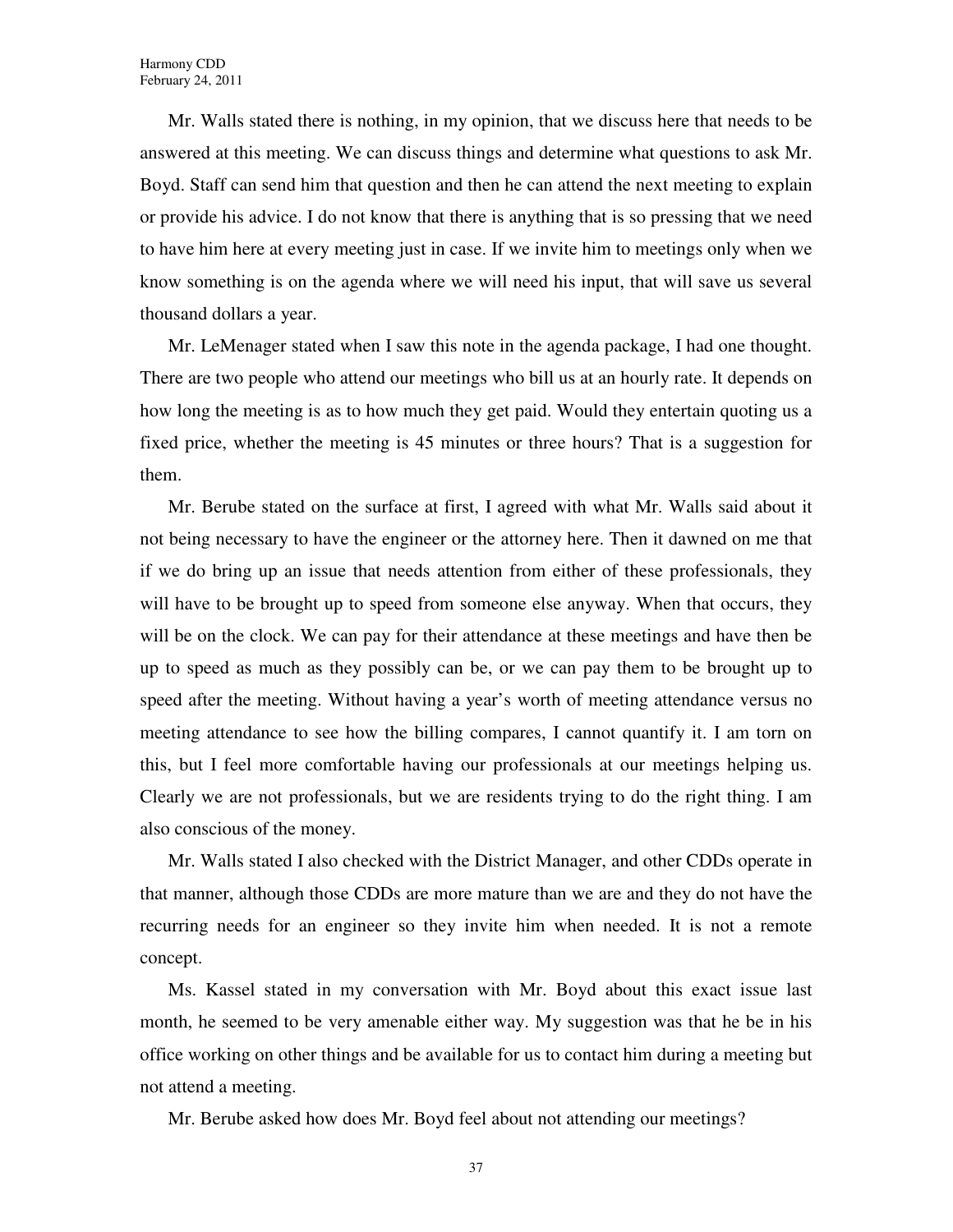Mr. Boyd stated I will speak very frankly and honestly. I love coming to these meetings, especially the evening meetings because of the dark sky atmosphere. We do provide engineering services to other Districts that have matured and we do not attend all of their meetings. We attend on an as-needed or as-required basis. If you make that decision, that is something that will work for us. In that case, I would not be available for all your meetings but then you would not need an engineer at all your meetings. To be the most responsive, it is best for me to attend meetings so that I can respond during the meeting. In some cases, that is the most efficient way to respond. However, to be available to attend some of the meetings but not all the meetings is certainly workable. What would be more difficult would not attending the meetings but being expected to reserve that time to be available in my office. I would not be able to reserve that time without attending a meeting.

Mr. Evans stated if he is not scheduled to be at our meeting, then he will block that time for another project.

Mr. Boyd stated that is correct.

Mr. Evans stated if he is attending our meetings, then it is at our cost. There is a lot of value in having him attend these meeting. His knowledge of this project from the very beginning is invaluable. I think he brings a lot of expertise to the table. I enjoy Mr. Boyd being here, but if there is no reason to attend, he does not have to. He will know if there are any permit issues or anything else that might require his attendance. Perhaps he can check a week prior to the meeting with Mr. Moyer to see if his attendance is required.

Mr. LeMenager stated there have been numerous months when he has not had a report, and I supposed that is a good reason not to attend.

Mr. Boyd stated if I have nothing to report and if there are no items on the agenda that would relate to me, then I will confirm with Mr. Moyer that I will not attend a particular meeting. If there is a last-minute need to attend, I can be flexible for that.

Mr. Walls stated that is all I am requesting. It is not like I never want Mr. Boyd to attend any future meetings. If there is a discussion where we need him here, then he should attend.

Mr. Berube stated I agree.

Mr. Moyer stated we can try it.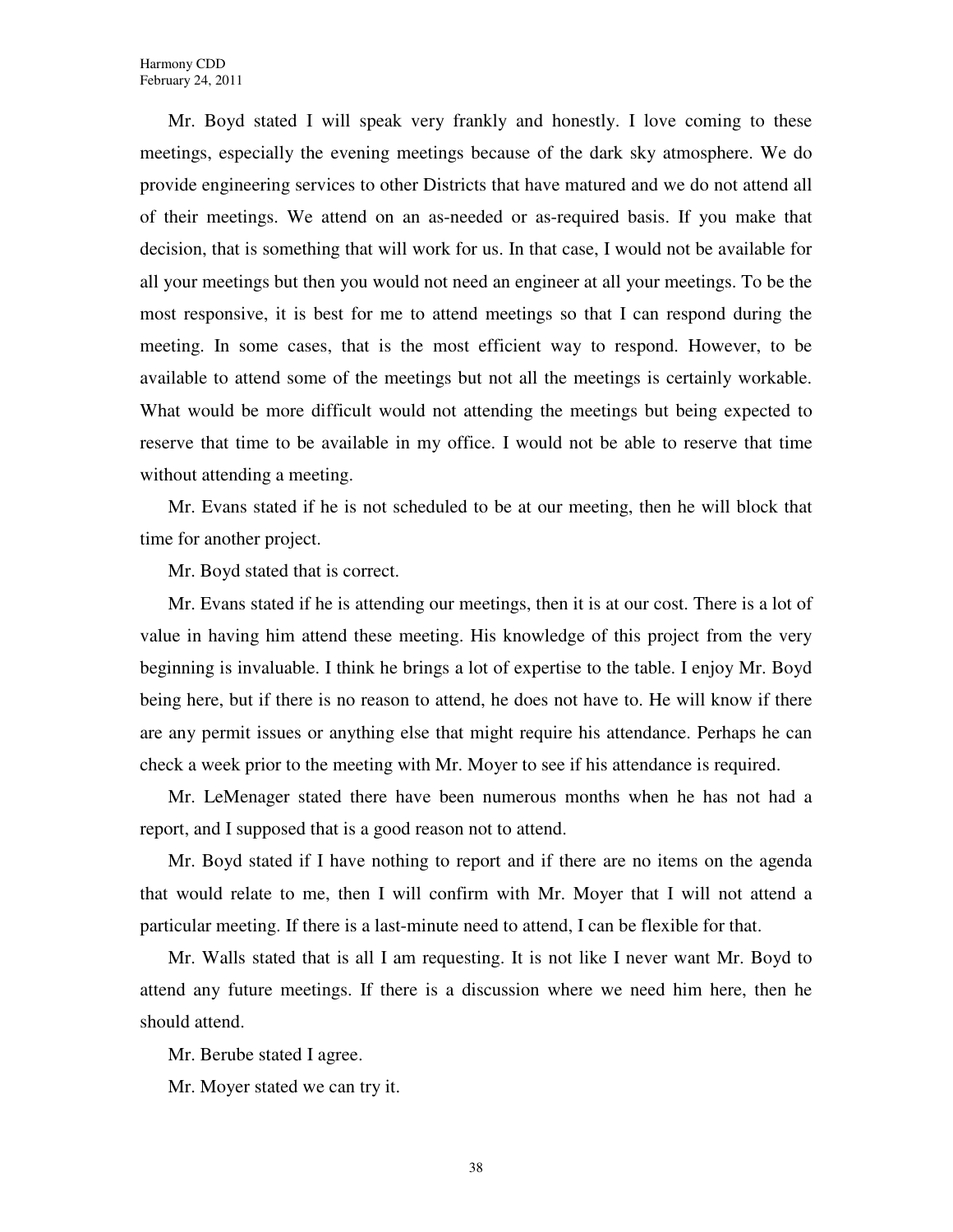Ms. Kassel stated I want to mention that I happened to attend a meeting last week when OUC was there. I talked to someone who dealt with street lighting and talked with them about the possibility of getting LED lights so that the bulbs would last longer and the energy use would be lower. He said they are three to five years away from having that technology that is cost effective enough to replace the current fixtures.

Mr. Moyer stated that is the same answer Progress Energy gave us for other communities.

Mr. Evans stated if we are thinking about replacing Luke Brothers—I am not taking a position on this but I wanted to say this after they left the meeting—you need to have someone in mind to replace them. When we did this previously, we had an extensive process getting to the end result. Since that time, a lot of costs have gone up. We have them locked into a price for two years. Do we know that the next contractor is going to be any better? You are basically getting what you paid for. We negotiated this price. In all commodities, every time you negotiate a service over a long period of time, you reach an equilibrium period of getting what you pay for in the marketplace. Either we continue to work with them, or we find someone else. Perhaps someone says they know another company who will do this job for the same price for a lot better service, but understand that fuel prices are going up, fertilizer prices are going up, and a lot of the supplies are increasing in cost. Labor costs will gradually start to rise. Part of our labor force has left Florida so the demand is getting harder to find quality people. This is a tough job. Before you entertain thoughts of terminating a company, you need to think about their replacement and can you get a better product for the same price. If you say that in order to get the higher quality of service that we need, it will cost us an additional \$100,000, what if we give that to our current contractor so they can pay for more people on site. At some point in time, you have to understand you are getting what you pay for. Mr. Haskett spends an enormous amount of time with this project. It does not matter who the contractor is. They can only bring so many people out here before they start losing money or people just do not show up. That is a fact of life, whether it is landscaping or any other subcontractor. Think about that before you consider terminating anyone. They might turn around and leave entirely, so it works both ways.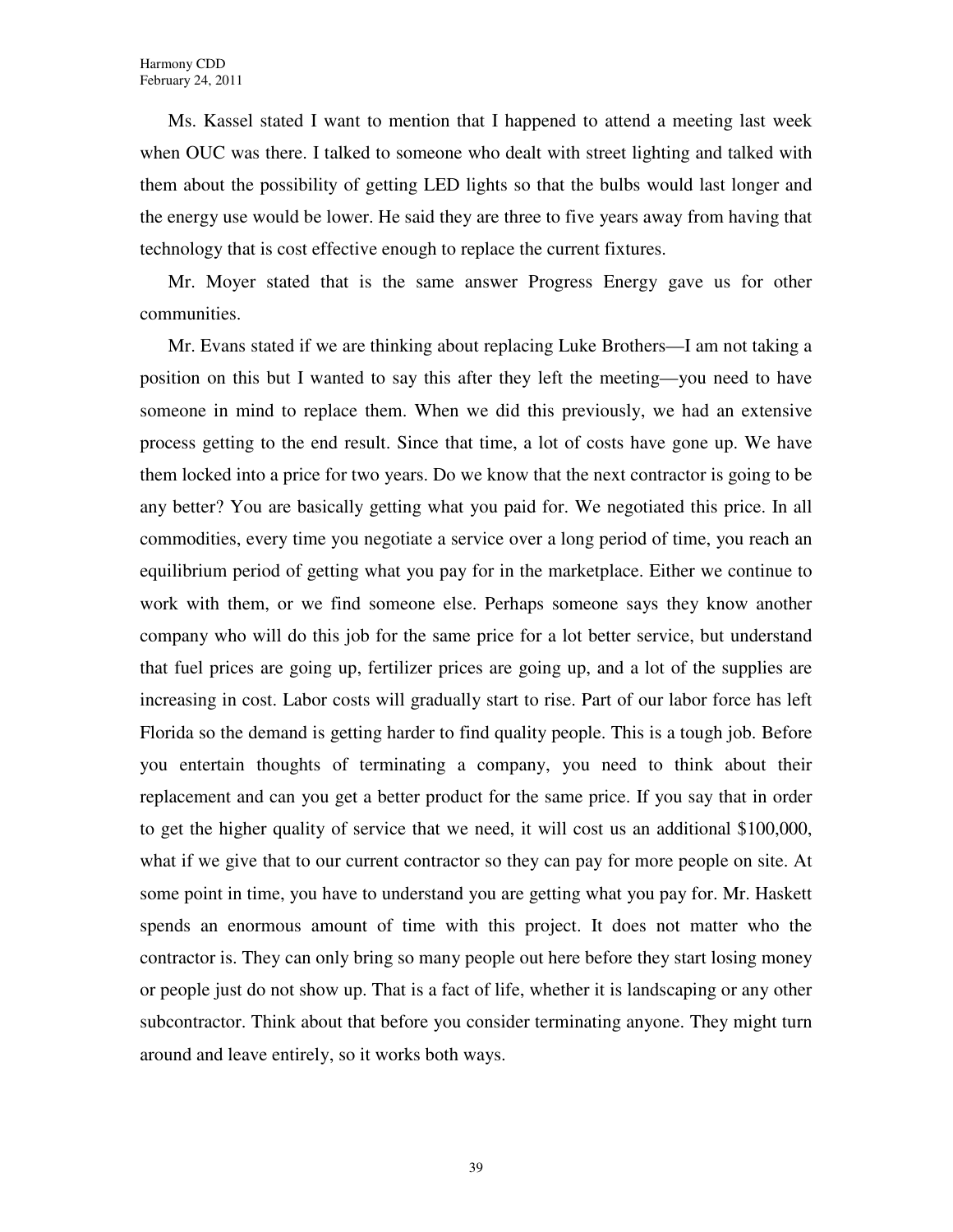Mr. Walls stated I do not want to say that I was grandstanding, because I meant what I said. I want them to know that if they do not shape up, I am in favor of terminating them.

Mr. Evans stated I have no problem with that, but before you go that direction, take a good hard look at what you currently have. It is like trading in one spouse for one that is on the cover of a magazine. It is not always what you think it is going to be.

Mr. Berube stated I think they are on a downhill slope and I am not sure that Mr. Haskett can devote any more time to them than what he currently is. Think about the hours that the developer is paying him to keep them in line.

Mr. Evans stated I think about that all the time. I think about all the other things he can be doing, but you bring up a good point. If we bring in a new company, he is going to be spending that amount of time or more bringing them along the learning curve, the same way he did Luke Brothers. I am not swinging for or against. I want you to think about all these issues and let them play a factor into what your suggestions are. Either you want them on your team, or you do not. Think that through and we will address it at the next meeting.

Mr. Berube stated that is the reason I pulled back and said let us get a chart and revisit it next month. They now have another chance. They heard "termination" several times and I think it might have sunk in.

Mr. Evans stated I think it sank in a long time ago. Something else is going on. Mr. Haskett is working very hard to help them, but we are not seeing the community that we really want. Is it the fact that they underbid the work?

Mr. Berube stated they bid it cheap. They are not putting any people out here.

Mr. Evans stated you cannot build a company for free and you cannot have a company that is losing money. You have to ask yourself if they are making any money on this contract. I do not know. They have to be making some money or they would not still be here. Is the next contractor going to do better?

Mr. Walls stated my personal opinion is the quality of the labor force and training them. I see them driving around but they are missing the details. They just are not doing it. Either they do not know how to do it or they are not told to do it or they do not have the equipment to do it.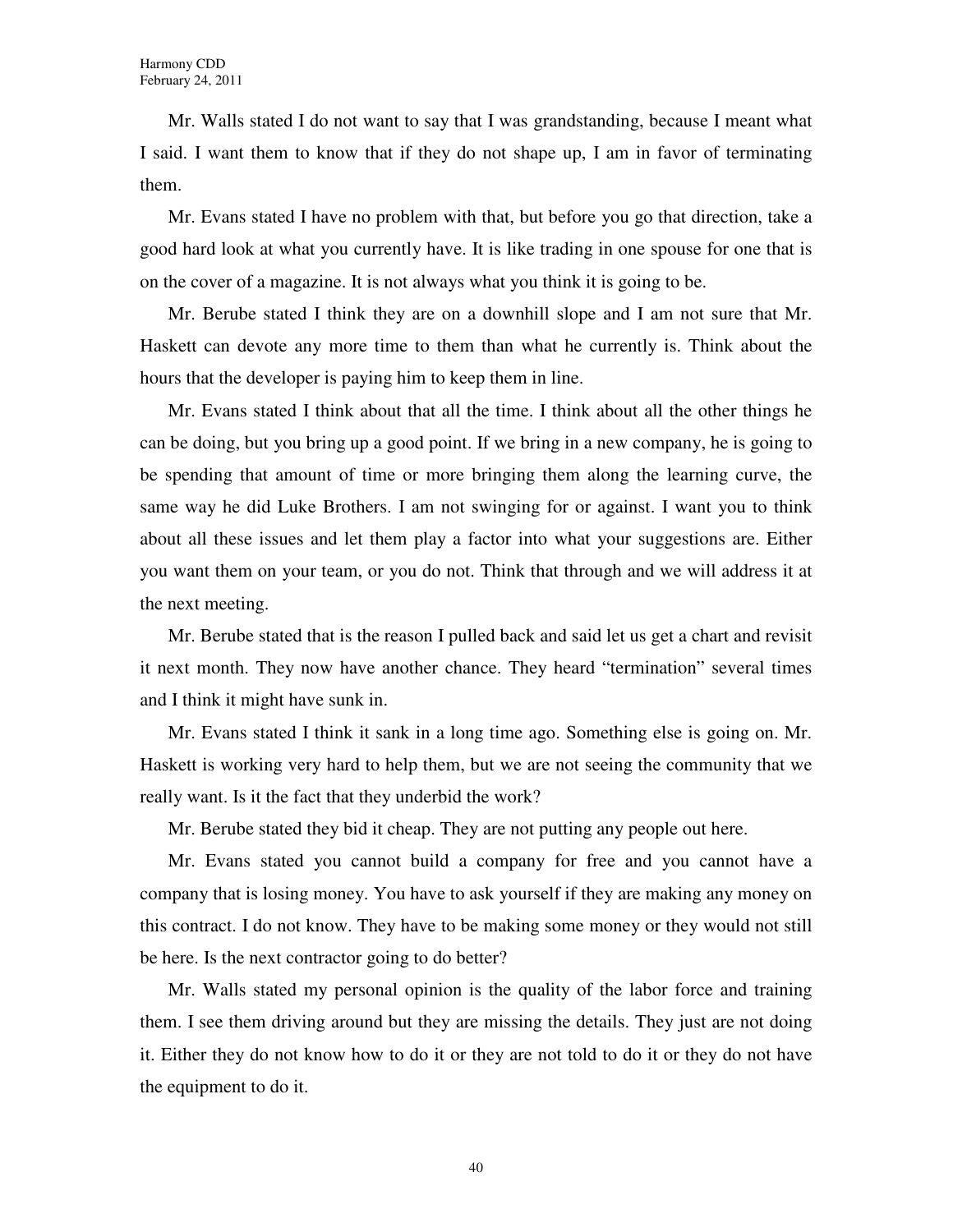Mr. Evans asked is that level of labor available at the market price they are paying? These are some things to think about.

Mr. LeMenager stated I lived in Celebration for a while and I still own investment property there. One of the big names around there is Davey Tree. If you want to hear people who hate Davey Tree and think they are the worst landscaping company, talk to anyone who lives in Celebration. But I bet when you drive into Celebration, you will think this place is really spiffy compared to Harmony. It is a mentality of the grass is always greener in someone else's pasture. I agree with Mr. Evans on this issue. We have Luke Brothers locked in for another two years. We tried to take advantage of the market conditions at the time to get a good deal, and Luke Brothers beat REW by \$130,000 annually. Who knows what else we could end up with?

Ms. Kassel stated in spite of the fact that they are still not completely delivering all the terms of the scope of services in the contract, they are much better than they were a year ago.

Mr. LeMenager stated I agree that they are better than a year ago.

Mr. Evans stated it is a learning curve.

#### SEVENTH ORDER OF BUSINESS Audience Comments

Mr. William Meissner stated I have a question about the dog parks. Many of my neighbors take their dogs to the large dog park and to the small dog park. To me, that means one is for small dogs and the other is for large dogs. What are the criteria for each park? There are big dogs at both parks. I have two little Schitzus, 12 pounds and 18 pounds. I cannot bring then into the dog park with large dogs. If a 70-pound dog runs into my little one, I am going to have medical bills. Is there a difference between the dog parks?

Ms. Kassel stated my understanding has always been that the size was relative to the size of the dog park rather than the size of the dog. There are people who use the dog parks daily or more than once a day, and there are certain dogs who do not get along with each other. There are plenty of small dogs who come to the small dog park when there are big dogs there, and all the dogs play together, small dogs and large dogs. There have been instances where there have been dog fights and dogs have gotten hurt several times. Essentially if someone gets to the dog park and has their dog in the park, the way it has operated is sort of first-come, first-served. If I am there first and if you come later but you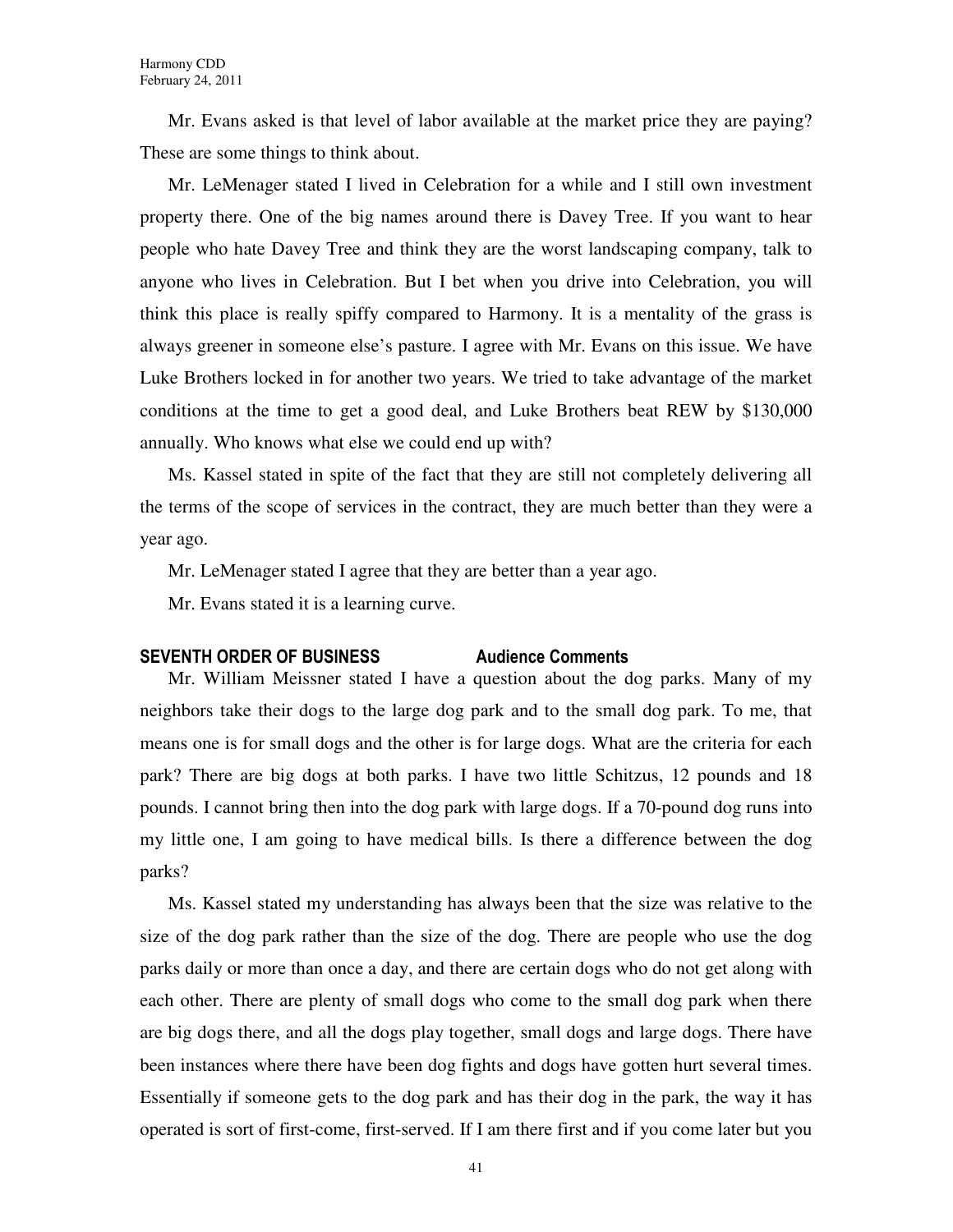do not like the size of my dogs because your dogs might not get along with my dogs, then you can go to another park, and there is a third park here. There is a policy that if you have a dog that plays more aggressively, you should go to the large dog park. That has generally been how they have operated in the 6.5 years I have lived here.

Mr. Meissner stated I am not talking about aggressive dogs; I am talking about the size of dogs.

Mr. Evans stated as Ms. Kassel indicated, the size reference is for the relative size of the park.

Mr. Meissner stated the one closer to the street on the east is the small dog park, and the one farther out adjacent to the pond is for large dogs.

Mr. Berube stated no, the size refers to the size of the park, not the size of the dog. There has never been a classification for the size of the dogs. There have been comments similar to yours on this issue previously, and to that end, Mr. Golgowski installed some signs to gently let people know that if your dog is particularly bouncy, please take it to the other dog park. Everyone thinks their own dog is the greatest dog in the world. My two dogs are wonderful, but frequently they do not get along with other dogs, so we avoid those kinds of situations. I do not know how we can set a weight limit.

Mr. Meissner stated I have spoken to a lot of people who do not bring their small dogs to the small dog park because there are large dogs running around with the potential for a 60-pound dog running into a 12-pound dog. It is like a football team where everyone is about the same weight limit. You cannot have those differences in the dog parks. If that is the case, it is just because you have two different-size parks, then I think it is time we designate one for small dogs.

A Resident stated there is a sign at the small dog park that says it is for small dogs.

Mr. LeMenager stated I am not a dog person, so I am neutral in this discussion. It has never occurred to me if this is an issue we should address. If you say we have a lot of people with small dogs not able to use the park because of large dogs, perhaps we should think about posting some sort of weight limit for each park. I think what you will find with this Board is if you have an issue and there is a lot of people who are concerned about it, present us with something. It is nothing I have ever thought about but you make some good points.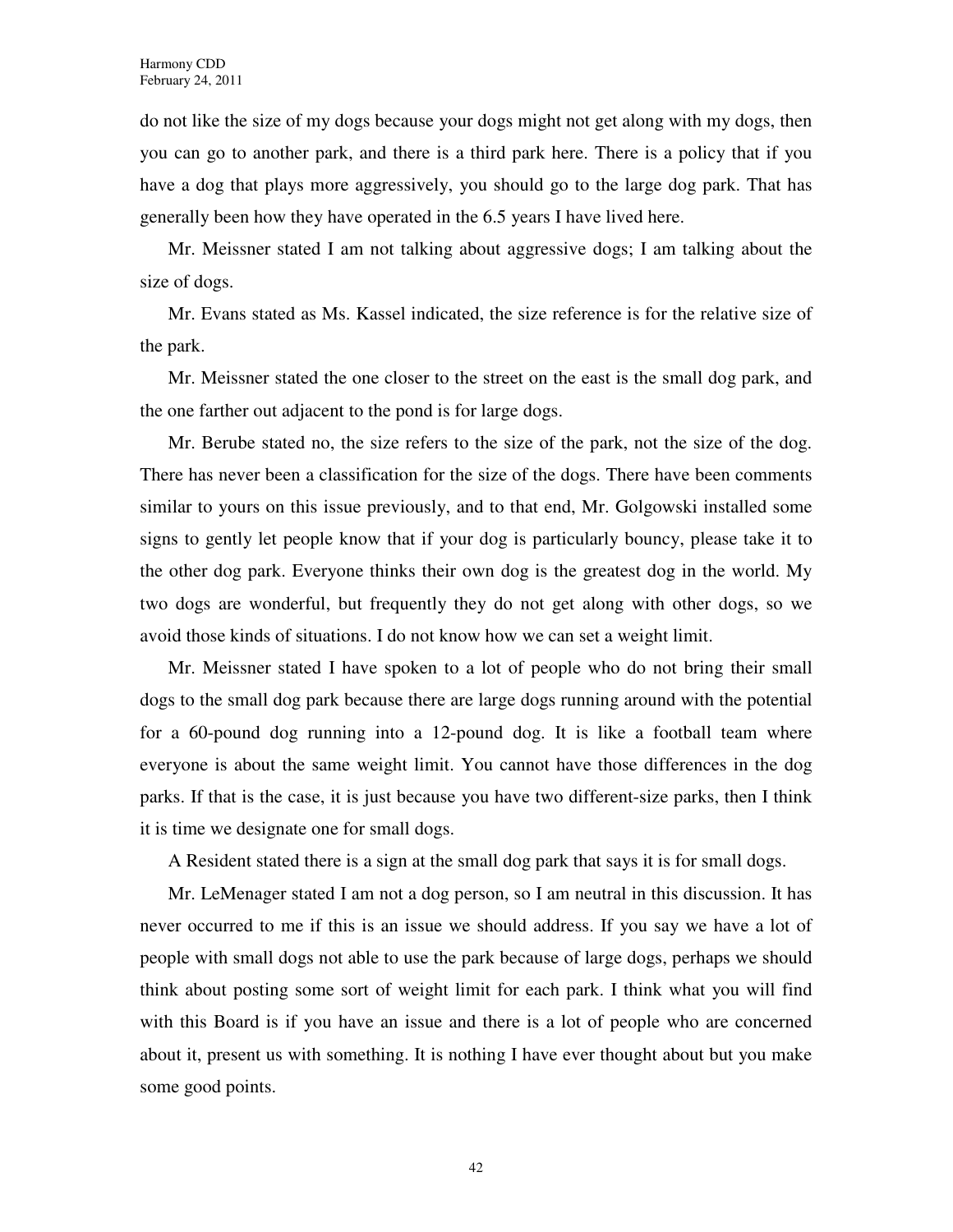Mr. Berube stated the place you should start is the Companion and Wildlife Habitat Committee. That is another group that deals with pets and companion animals. Mr. Golgowski is the Chairman of that committee, and he is taking notes right now. Let us see if they can come up with some policies to bring to the CDD to consider.

Mr. Meissner stated regarding the dogs being sick, I talked to a lot of people around Blue Stem whose dogs were sick. Have you talked to people in the other parts of the community if any other animals got sick? Have we reached out to the other residents to find out if their dogs have similar symptoms? Neighbors on both sides of me had issues like this with their dogs. I wonder if someone put something out or sprayed something.

Ms. Kassel stated the landscaping company has not applied anything.

Mr. Meissner stated every time I am in the community, I ask people if their dog is sick. One gentleman has a sick dog and he lives in this part of the community.

Ms. Kassel asked do you walk your dogs by the elementary school? All of the dogs who have been sick have walked their dogs by the elementary school.

Mr. Berube stated I walk my dogs by the elementary school every day and they eat everything that is on the ground, but they are not sick at all. Where I have not been is the dog park.

Ms. Kassel stated there are at least a dozen families who have come to the dog park every single day and none of those dogs have been sick. My veterinarian has also seen a few of the dogs in Harmony who have been sick, and she said it was bacteria that she saw. It could be from animal feces or urine, or from someone putting something out that the dogs walk through and then lick their paws. It is probably not a CDD issue.

Mr. Berube stated you asked if we have reached out to people. This body does not have the power to do that. The emails that were sent were not from the CDD.

Mr. Meissner stated you briefly discussed the water pressure. Last Thursday morning, my irrigation system came on and it was a fizzle of water coming out, but it was nothing. My grass is burning up. I just had all of it in the front replaced and I have hardly any water coming out. Is that going to be an ongoing issue?

Mr. Berube stated that is also not a CDD issue. However, we are monitoring Toho Water Authority's performance. They had an issue last week with an alarm at the water treatment plant where one side of the pump went down and we were just getting a trickle of water. They repaired it about 36 hours later. When that occurs, you can go to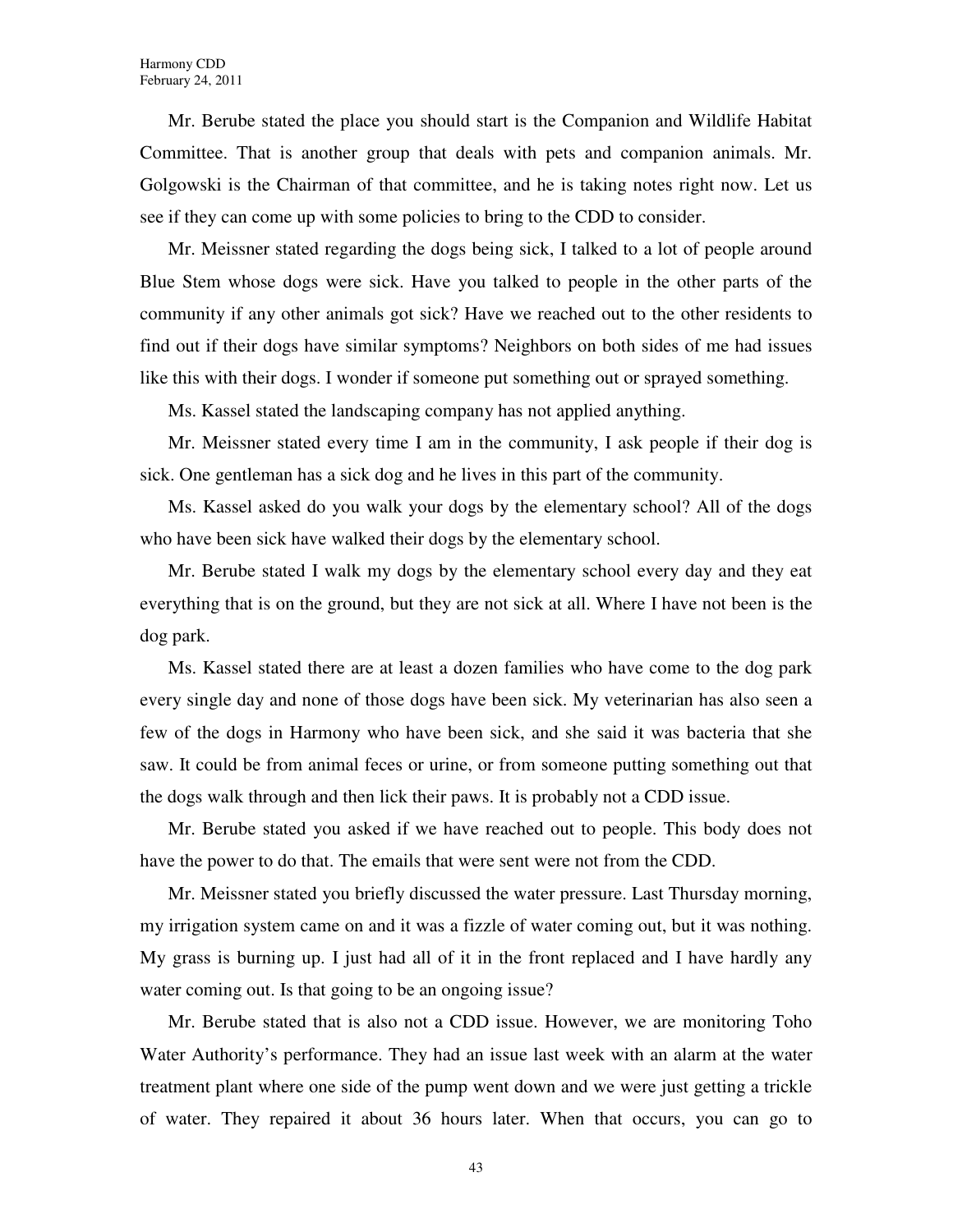www.tohowater.com and there is a customer service page with a Harmony Residents note. If you let them know you are in Harmony, they will pay attention.

Mr. LeMenager stated that is absolutely correct. I had some concerns recently so I called them, and someone showed up at my house within 45 minutes.

Ms. Kassel stated Toho Water Authority is a provider of water services. This body does not really have anything to do with Toho Water Authority or the provision of water services. Any problem you have with them has to be addressed to them directly.

Mr. Berube stated I happen to be a liaison with Toho Water Authority and we have managed to get things improved quite a bit. We are not totally there yet, but things are getting better.

Mr. Michael Baer stated we have lived here since last July and we are very pleased to be here. We looked at many communities. One of the strong points of this community is the fact that it is very friendly toward animal lovers. We have two young dogs and we walk them on a regular basis. Our dogs are smaller and they do not stand a chance against bigger dogs. I see young children playing football, but you do not see high school kids playing against 8 year olds. That is what is going on in the dog parks. There are signs that read small dog park and large dog park. We had to leave the small dog park and go to the large dog park because there were two large dogs in the small dog park. I disagree with Ms. Kassel about the sick dogs in the park. One dog got sick while we were there. When you take a 4-pound dog and put him in an area where dogs are sick, all it takes is one little lick and the dog dies. It was not bacteria that caused our dog's death. It was a toxicity issue that the veterinarian said they had never seen a case so severe. We walk by the elementary school on a daily basis and nothing happened to our dogs. The only thing that was different that day was we went to the small dog park. I took the male dog and my wife took the female dog, and two days later the female dog died. That is the only difference. Nothing else changed in the house. The dog's reaction was similar to what would have happened if she had gotten into antifreeze, strychnine, or some other poison. There are a lot of dogs that run around loose in this neighborhood, and that is a problem. Who knows what those dogs have or where they have been? Big dogs are not affected as much because they are bigger and tougher. Their systems are a lot larger than our little dogs. Whenever pesticides are applied to these dog park areas or any common areas, that information has to be relayed to us home owners. I think it needs to be addressed to the